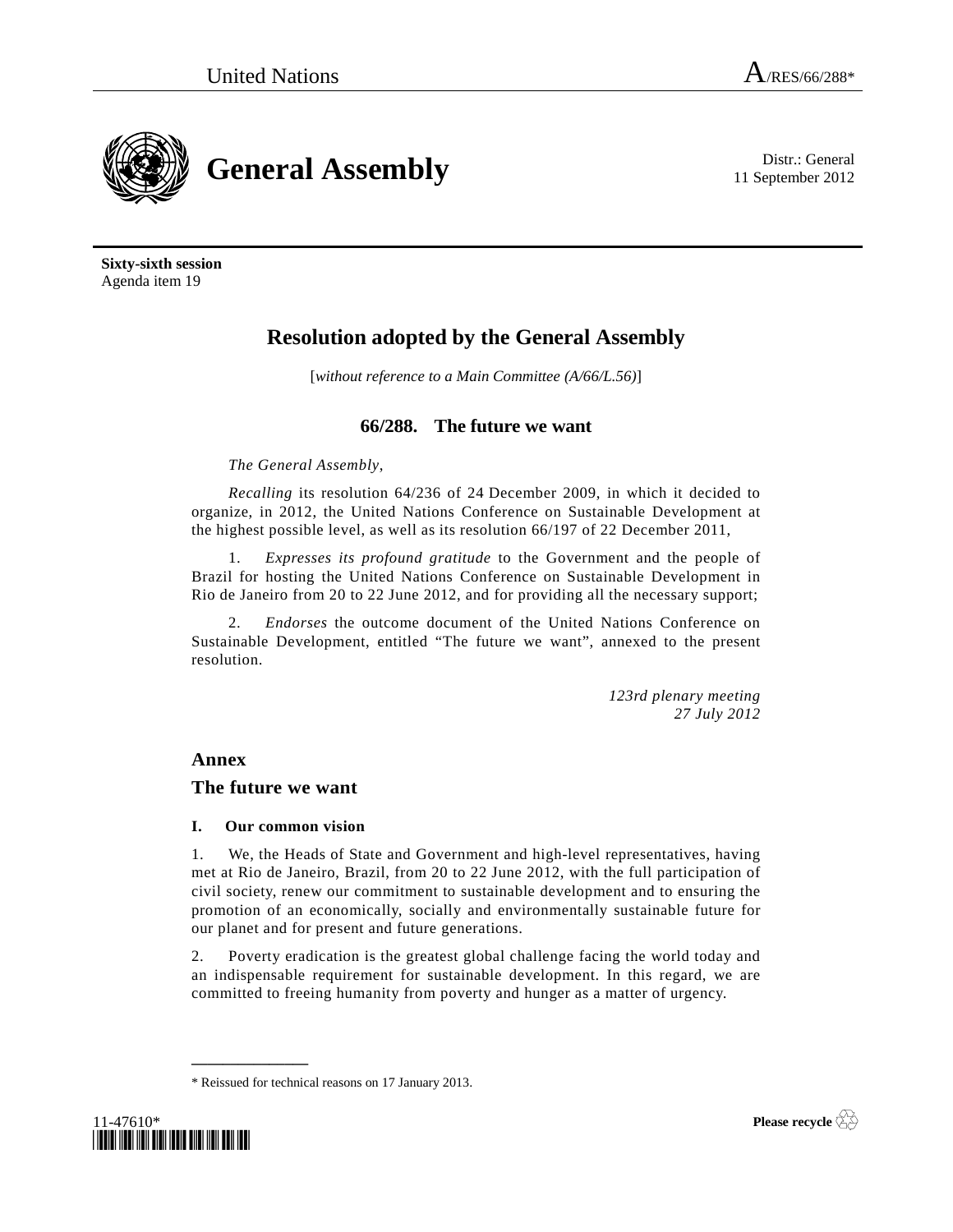3. We therefore acknowledge the need to further mainstream sustainable development at all levels, integrating economic, social and environmental aspects and recognizing their interlinkages, so as to achieve sustainable development in all its dimensions.

4. We recognize that poverty eradication, changing unsustainable and promoting sustainable patterns of consumption and production and protecting and managing the natural resource base of economic and social development are the overarching objectives of and essential requirements for sustainable development. We also reaffirm the need to achieve sustainable development by promoting sustained, inclusive and equitable economic growth, creating greater opportunities for all, reducing inequalities, raising basic standards of living, fostering equitable social development and inclusion, and promoting the integrated and sustainable management of natural resources and ecosystems that supports, inter alia, economic, social and human development while facilitating ecosystem conservation, regeneration and restoration and resilience in the face of new and emerging challenges.

5. We reaffirm our commitment to make every effort to accelerate the achievement of the internationally agreed development goals, including the Millennium Development Goals by 2015.

6. We recognize that people are at the centre of sustainable development and, in this regard, we strive for a world that is just, equitable and inclusive, and we commit to work together to promote sustained and inclusive economic growth, social development and environmental protection and thereby to benefit all.

7. We reaffirm that we continue to be guided by the purposes and principles of the Charter of the United Nations, with full respect for international law and its principles.

8. We also reaffirm the importance of freedom, peace and security, respect for all human rights, including the right to development and the right to an adequate standard of living, including the right to food, the rule of law, gender equality, women's empowerment and the overall commitment to just and democratic societies for development.

9. We reaffirm the importance of the Universal Declaration of Human Rights,  $^1$  as well as other international instruments relating to human rights and international law. We emphasize the responsibilities of all States, in conformity with the Charter, to respect, protect and promote human rights and fundamental freedoms for all, without distinction of any kind as to race, colour, sex, language, religion, political or other opinion, national or social origin, property, birth, disability or other status.

10. We acknowledge that democracy, good governance and the rule of law, at the national and international levels, as well as an enabling environment, are essential for sustainable development, including sustained and inclusive economic growth, social development, environmental protection and the eradication of poverty and hunger. We reaffirm that, to achieve our sustainable development goals, we need institutions at all levels that are effective, transparent, accountable and democratic.

11. We reaffirm our commitment to strengthen international cooperation to address the persistent challenges related to sustainable development for all, in particular in

**\_\_\_\_\_\_\_\_\_\_\_\_\_\_\_**   $<sup>1</sup>$  Resolution 217 A (III).</sup>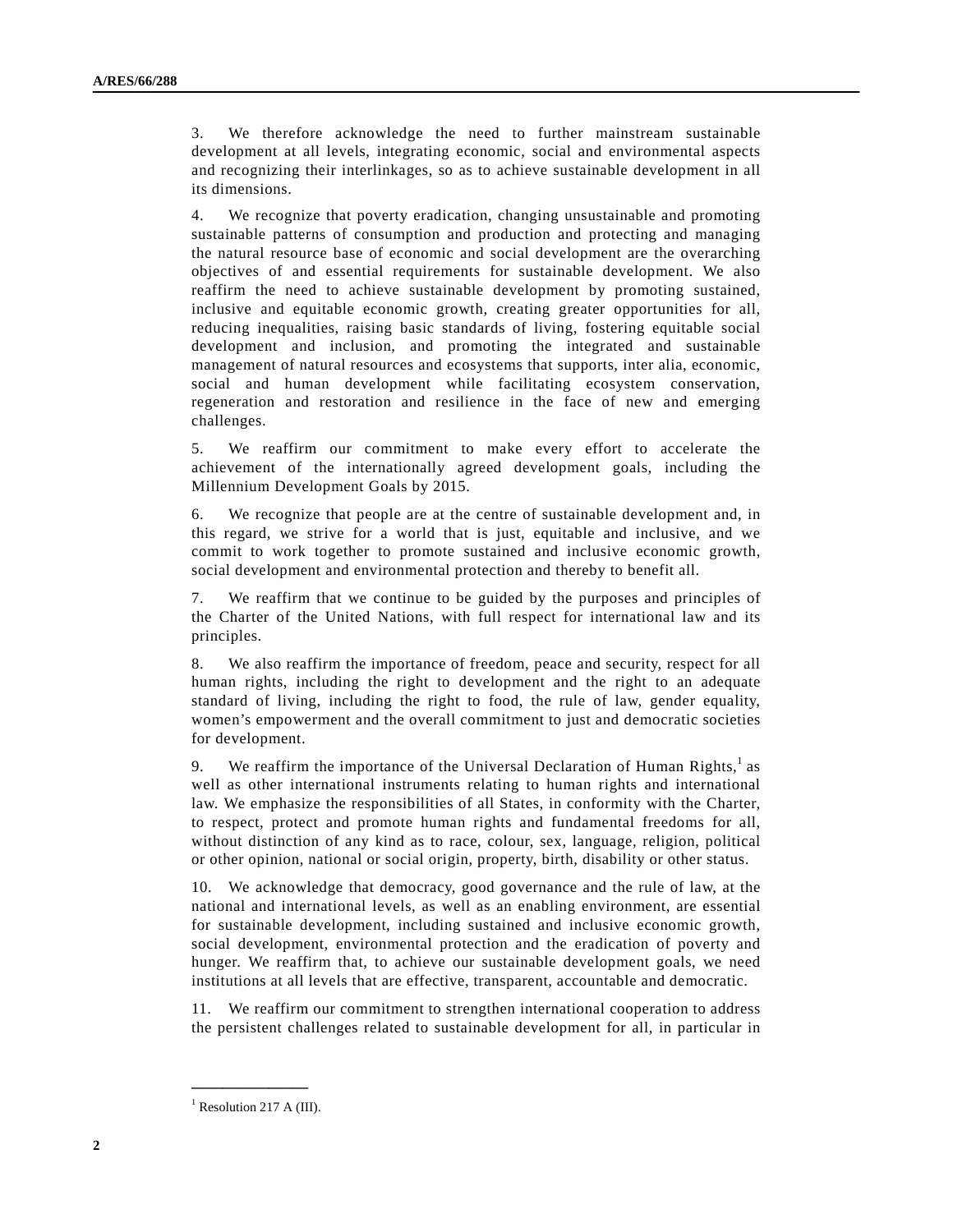developing countries. In this regard, we reaffirm the need to achieve economic stability, sustained economic growth, the promotion of social equity and the protection of the environment, while enhancing gender equality, women's empowerment and equal opportunities for all, and the protection, survival and development of children to their full potential, including through education.

12. We resolve to take urgent action to achieve sustainable development. We therefore renew our commitment to sustainable development, assessing the progress to date and the remaining gaps in the implementation of the outcomes of the major summits on sustainable development and addressing new and emerging challenges. We express our determination to address the themes of the United Nations Conference on Sustainable Development, namely, a green economy in the context of sustainable development and poverty eradication, and the institutional framework for sustainable development.

13. We recognize that opportunities for people to influence their lives and future, participate in decision-making and voice their concerns are fundamental for sustainable development. We underscore that sustainable development requires concrete and urgent action. It can only be achieved with a broad alliance of people, governments, civil society and the private sector, all working together to secure the future we want for present and future generations.

#### **II. Renewing political commitment**

# **A. Reaffirming the Rio Principles and past action plans**

14. We recall the Declaration of the United Nations Conference on the Human Environment, adopted at Stockholm on 16 June 1972.<sup>2</sup>

15. We reaffirm all the principles of the Rio Declaration on Environment and Development,<sup>3</sup> including, inter alia, the principle of common but differentiated responsibilities, as set out in principle 7 thereof.

16. We reaffirm our commitment to fully implement the Rio Declaration, Agenda 21,<sup>4</sup> the Programme for the Further Implementation of Agenda 21,<sup>5</sup> the Plan of Implementation of the World Summit on Sustainable Development (Johannesburg Plan of Implementation)<sup>6</sup> and the Johannesburg Declaration on Sustainable Development,<sup>7</sup> the Programme of Action for the Sustainable Development of Small Island Developing States (Barbados Programme of Action)<sup>8</sup> and the Mauritius Strategy for the Further Implementation of the Programme of Action for the

<sup>2</sup> See *Report of the United Nations Conference on the Human Environment, Stockholm, 5–16 June 1972* (A/CONF.48/14/Rev.1), part one, chap. I.

<sup>3</sup> *Report of the United Nations Conference on Environment and Development, Rio de Janeiro, 3–14 June 1992*, vol. I, *Resolutions Adopted by the Conference* (United Nations publication, Sales No. E.93.I.8 and corrigendum), resolution 1, annex I.

<sup>4</sup> Ibid., annex II.

<sup>5</sup> Resolution S-19/2, annex.

<sup>6</sup> *Report of the World Summit on Sustainable Development, Johannesburg, South Africa, 26 August– 4 September 2002* (United Nations publication, Sales No. E.03.II.A.1 and corrigendum), chap. I, resolution 2, annex.

<sup>&</sup>lt;sup>7</sup> Ibid., resolution 1, annex.

<sup>&</sup>lt;sup>8</sup> Report of the Global Conference on the Sustainable Development of Small Island Developing States, *Bridgetown, Barbados, 25 April–6 May 1994* (United Nations publication, Sales No. E.94.I.18 and corrigenda), chap. I, resolution 1, annex II.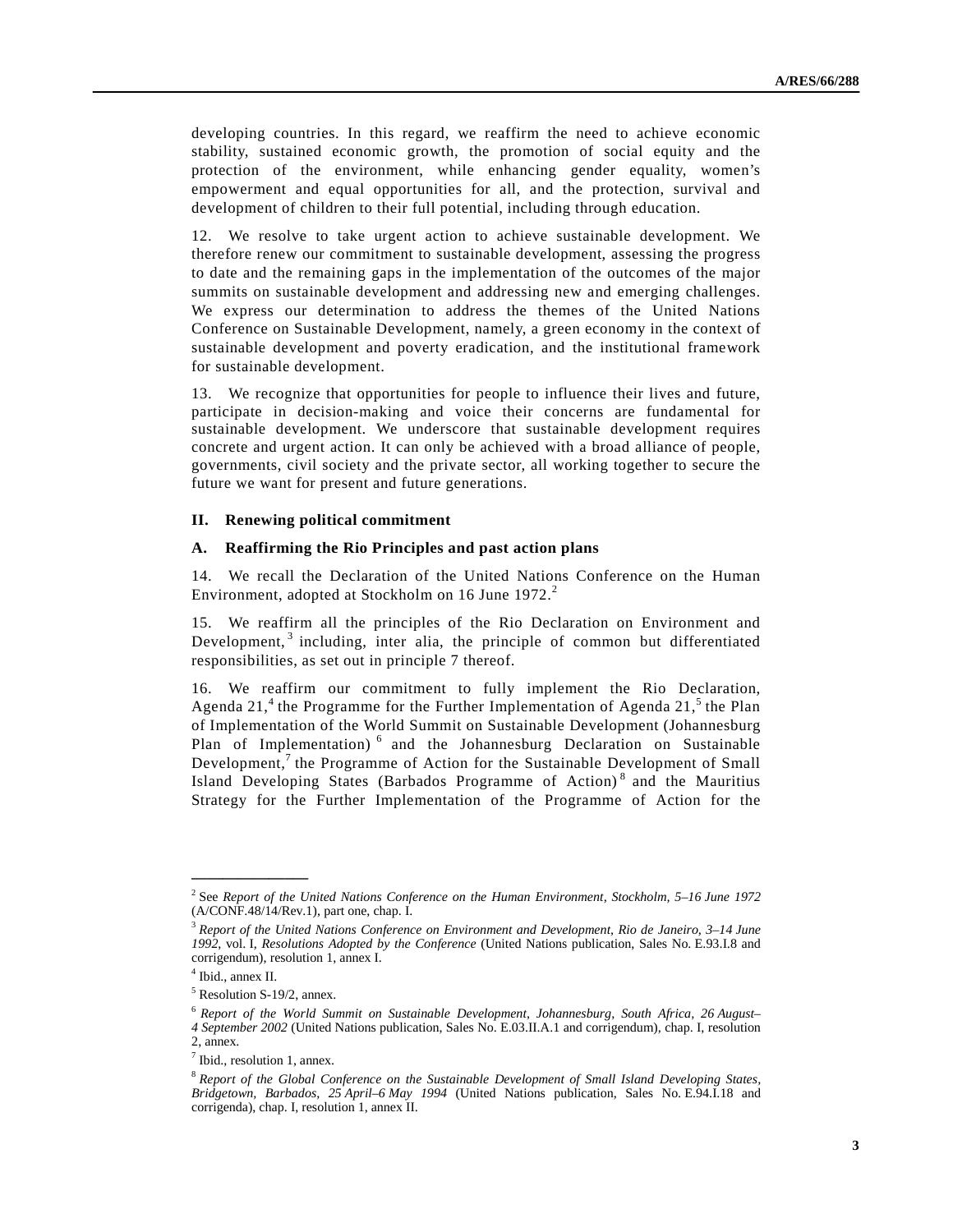Sustainable Development of Small Island Developing States.<sup>9</sup> We also reaffirm our commitment to the full implementation of the Programme of Action for the Least Developed Countries for the Decade 2011–2020 (Istanbul Programme of Action),  $10$ the Almaty Programme of Action: Addressing the Special Needs of Landlocked Developing Countries within a New Global Framework for Transit Transport Cooperation for Landlocked and Transit Developing Countries, <sup>11</sup> the political declaration on Africa's development needs<sup>12</sup> and the New Partnership for Africa's Development.<sup>13</sup> We recall as well our commitments in the outcomes of all the major United Nations conferences and summits in the economic, social and environmental fields, including the United Nations Millennium Declaration.<sup>14</sup> the 2005 World Summit Outcome, <sup>15</sup> the Monterrey Consensus of the International Conference on Financing for Development,<sup>16</sup> the Doha Declaration on Financing for Development: outcome document of the Follow-up International Conference on Financing for Development to Review the Implementation of the Monterrey Consensus,  $17$  the outcome document of the High-level Plenary Meeting of the General Assembly on the Millennium Development Goals,<sup>18</sup> the Programme of Action of the International Conference on Population and Development,  $19$  the key actions for the further implementation of the Programme of Action of the International Conference on Population and Development<sup>20</sup> and the Beijing Declaration<sup>21</sup> and Platform for Action.<sup>22</sup>

17. We recognize the importance of the three Rio conventions for advancing sustainable development, and in this regard we urge all parties to fully implement their commitments under the United Nations Framework Convention on Climate Change,  $^{23}$  the Convention on Biological Diversity  $^{24}$  and the United Nations Convention to Combat Desertification in Those Countries Experiencing Serious Drought and/or Desertification, Particularly in Africa,  $^{25}$  in accordance with their

<sup>&</sup>lt;sup>9</sup> Report of the International Meeting to Review the Implementation of the Programme of Action for the *Sustainable Development of Small Island Developing States, Port Louis, Mauritius, 10–14 January 2005* (United Nations publication, Sales No. E.05.II.A.4 and corrigendum), chap. I, resolution 1, annex II.

<sup>&</sup>lt;sup>10</sup> Report of the Fourth United Nations Conference on the Least Developed Countries, Istanbul, Turkey, *9–13 May 2011* (A/CONF.219/7), chap. II.

<sup>11</sup> *Report of the International Ministerial Conference of Landlocked and Transit Developing Countries and Donor Countries and International Financial and Development Institutions on Transit Transport Cooperation, Almaty, Kazakhstan, 28 and 29 August 2003* (A/CONF.202/3), annex I.

 $12$  See resolution 63/1.

<sup>13</sup> A/57/304, annex.

 $14$  See resolution 55/2.

<sup>&</sup>lt;sup>15</sup> See resolution 60/1.

<sup>16</sup> *Report of the International Conference on Financing for Development, Monterrey, Mexico, 18– 22 March 2002* (United Nations publication, Sales No. E.02.II.A.7), chap. I, resolution 1, annex.

<sup>&</sup>lt;sup>17</sup> Resolution 63/239, annex.

<sup>&</sup>lt;sup>18</sup> See resolution 65/1.

<sup>19</sup> *Report of the International Conference on Population and Development, Cairo, 5–13 September 1994*  (United Nations publication, Sales No. E.95.XIII.18), chap. I, resolution 1, annex.

<sup>20</sup> Resolution S-21/2, annex.

<sup>&</sup>lt;sup>21</sup> Report of the Fourth World Conference on Women, Beijing, 4–15 September 1995 (United Nations publication, Sales No. E.96.IV.13), chap. I, resolution 1, annex I.

<sup>22</sup> Ibid., annex II.

<sup>23</sup> United Nations, *Treaty Series*, vol. 1771, No. 30822.

<sup>24</sup> Ibid., vol. 1760, No. 30619.

<sup>25</sup> Ibid., vol. 1954, No. 33480.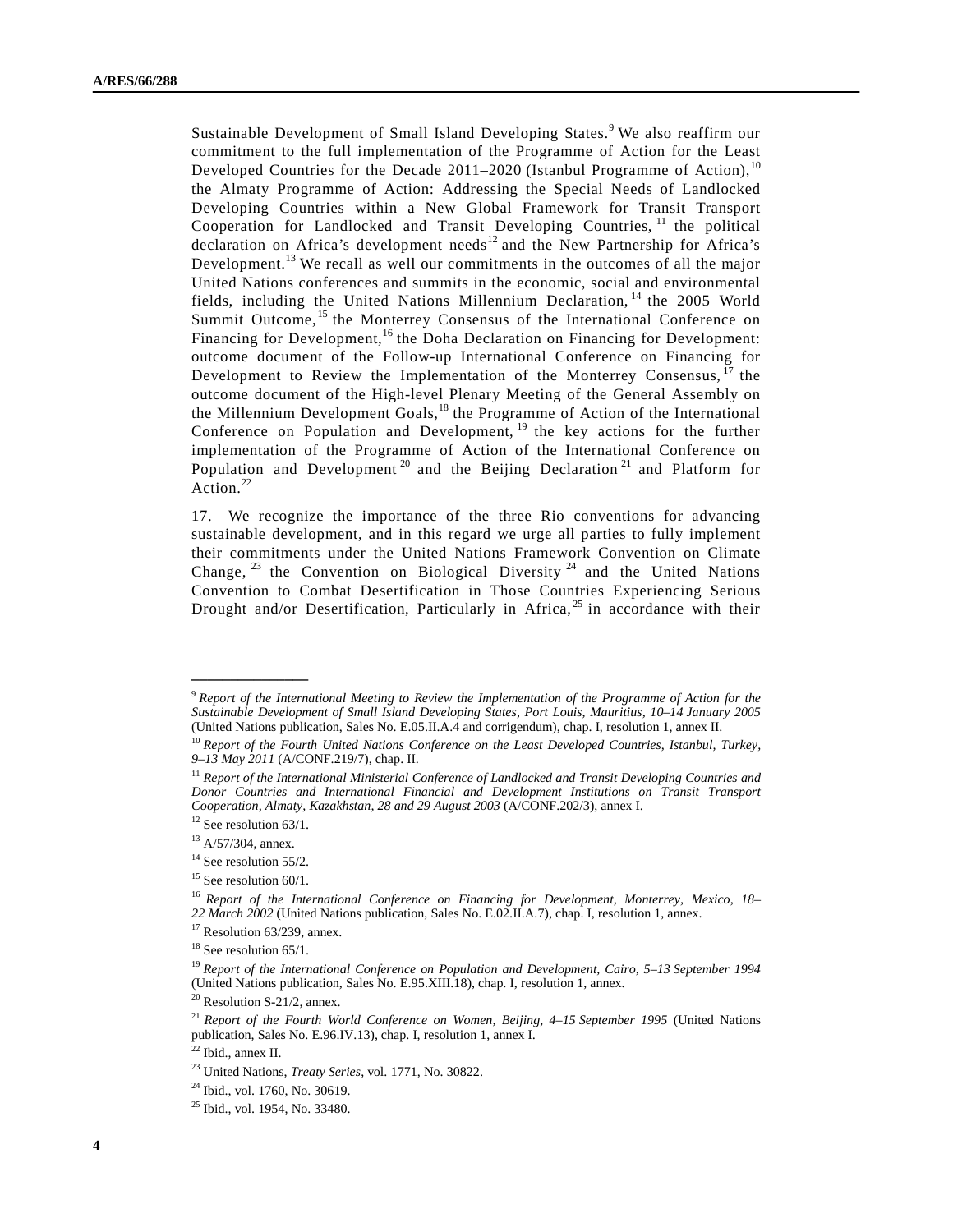respective principles and provisions, as well as to take effective and concrete actions and measures at all levels and enhance international cooperation.

18. We are determined to reinvigorate political will and to raise the level of commitment by the international community to move the sustainable development agenda forward, through the achievement of the internationally agreed development goals, including the Millennium Development Goals. We further reaffirm our respective commitments to other relevant internationally agreed goals in the economic, social and environmental fields since 1992. We therefore resolve to take concrete measures that accelerate implementation of sustainable development commitments.

# **B. Advancing integration, implementation and coherence: assessing the progress to date and the remaining gaps in the implementation of the outcomes of the major summits on sustainable development and addressing new and emerging challenges**

19. We recognize that the twenty years since the United Nations Conference on Environment and Development in 1992 have seen uneven progress, including in sustainable development and poverty eradication. We emphasize the need to make progress in implementing previous commitments. We also recognize the need to accelerate progress in closing development gaps between developed and developing countries, and to seize and create opportunities to achieve sustainable development through economic growth and diversification, social development environmental protection. To this end, we underscore the continued need for an enabling environment at the national and international levels, as well as continued and strengthened international cooperation, particularly in the areas of finance, debt, trade and technology transfer, as mutually agreed, and innovation, entrepreneurship, capacity-building, transparency and accountability. We recognize the diversification of actors and stakeholders engaged in the pursuit of sustainable development. In this context, we affirm the continued need for the full and effective participation of all countries, in particular developing countries, in global decision-making.

20. We acknowledge that, since 1992, there have been areas of insufficient progress and setbacks in the integration of the three dimensions of sustainable development, aggravated by multiple financial, economic, food and energy crises, which have threatened the ability of all countries, in particular developing countries, to achieve sustainable development. In this regard, it is critical that we do not backtrack from our commitment to the outcome of the United Nations Conference on Environment and Development. We also recognize that one of the current major challenges for all countries, particularly for developing countries, is the impact from the multiple crises affecting the world today.

21. We are deeply concerned that one in five people on this planet, or over 1 billion people, still live in extreme poverty, and that one in seven  $-$  or 14 per cent  $-$  is undernourished, while public health challenges, including pandemics and epidemics, remain omnipresent threats. In this context, we note the ongoing discussions in the General Assembly on human security. We acknowledge that with the world's population projected to exceed 9 billion by 2050, with an estimated two thirds living in cities, we need to increase our efforts to achieve sustainable development and, in particular, the eradication of poverty, hunger and preventable diseases.

22. We recognize examples of progress in sustainable development at the regional, national, subnational and local levels. We note that efforts to achieve sustainable development have been reflected in regional, national and subnational policies and plans, and that governments have strengthened their commitment to sustainable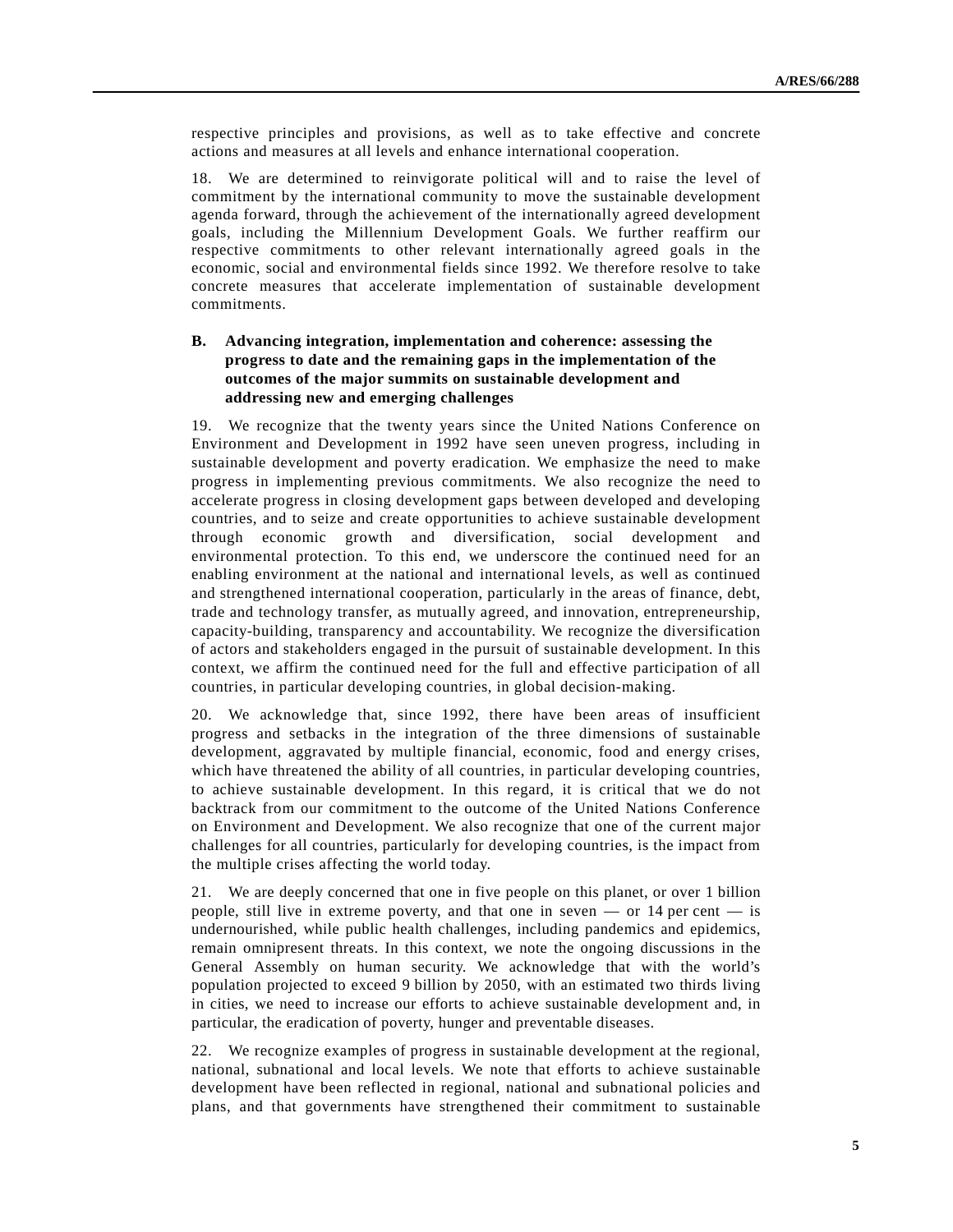development since the adoption of Agenda 21 through legislation and institutions, and the development and implementation of international, regional and subregional agreements and commitments.

23. We reaffirm the importance of supporting developing countries in their efforts to eradicate poverty and promote empowerment of the poor and people in vulnerable situations, including removing barriers to opportunity, enhancing productive capacity, developing sustainable agriculture and promoting full and productive employment and decent work for all, complemented by effective social policies, including social protection floors, with a view to achieving the internationally agreed development goals, including the Millennium Development Goals.

24. We express deep concern about the continuing high levels of unemployment and underemployment, particularly among young people, and note the need for sustainable development strategies to proactively address youth employment at all levels. In this regard, we recognize the need for a global strategy on youth and employment building on the work of the International Labour Organization.

25. We acknowledge that climate change is a cross-cutting and persistent crisis, and express our concern that the scale and gravity of the negative impacts of climate change affect all countries and undermine the ability of all countries, in particular, developing countries, to achieve sustainable development and the Millennium Development Goals, and threaten the viability and survival of nations. Therefore, we underscore that combating climate change requires urgent and ambitious action, in accordance with the principles and provisions of the United Nations Framework Convention on Climate Change.

26. States are strongly urged to refrain from promulgating and applying any unilateral economic, financial or trade measures not in accordance with international law and the Charter that impede the full achievement of economic and social development, particularly in developing countries.

27. We reiterate our commitment, expressed in the Johannesburg Plan of Implementation, the 2005 World Summit Outcome and the outcome document of the High-level Plenary Meeting of the General Assembly on the Millennium Development Goals of 2010, to take further effective measures and actions, in conformity with international law, to remove the obstacles to the full realization of the right of self-determination of peoples living under colonial and foreign occupation, which continue to adversely affect their economic and social development as well as their environment, are incompatible with the dignity and worth of the human person and must be combated and eliminated.

28. We reaffirm that, in accordance with the Charter, this shall not be construed as authorizing or encouraging any action against the territorial integrity or political independence of any State.

29. We resolve to take further effective measures and actions, in conformity with international law, to remove obstacles and constraints, strengthen support and meet the special needs of people living in areas affected by complex humanitarian emergencies and in areas affected by terrorism.

30. We recognize that many people, especially the poor, depend directly on ecosystems for their livelihoods, their economic, social and physical well-being, and their cultural heritage. For this reason, it is essential to generate decent jobs and incomes that decrease disparities in standards of living in order to better meet people's needs and promote sustainable livelihoods and practices and the sustainable use of natural resources and ecosystems.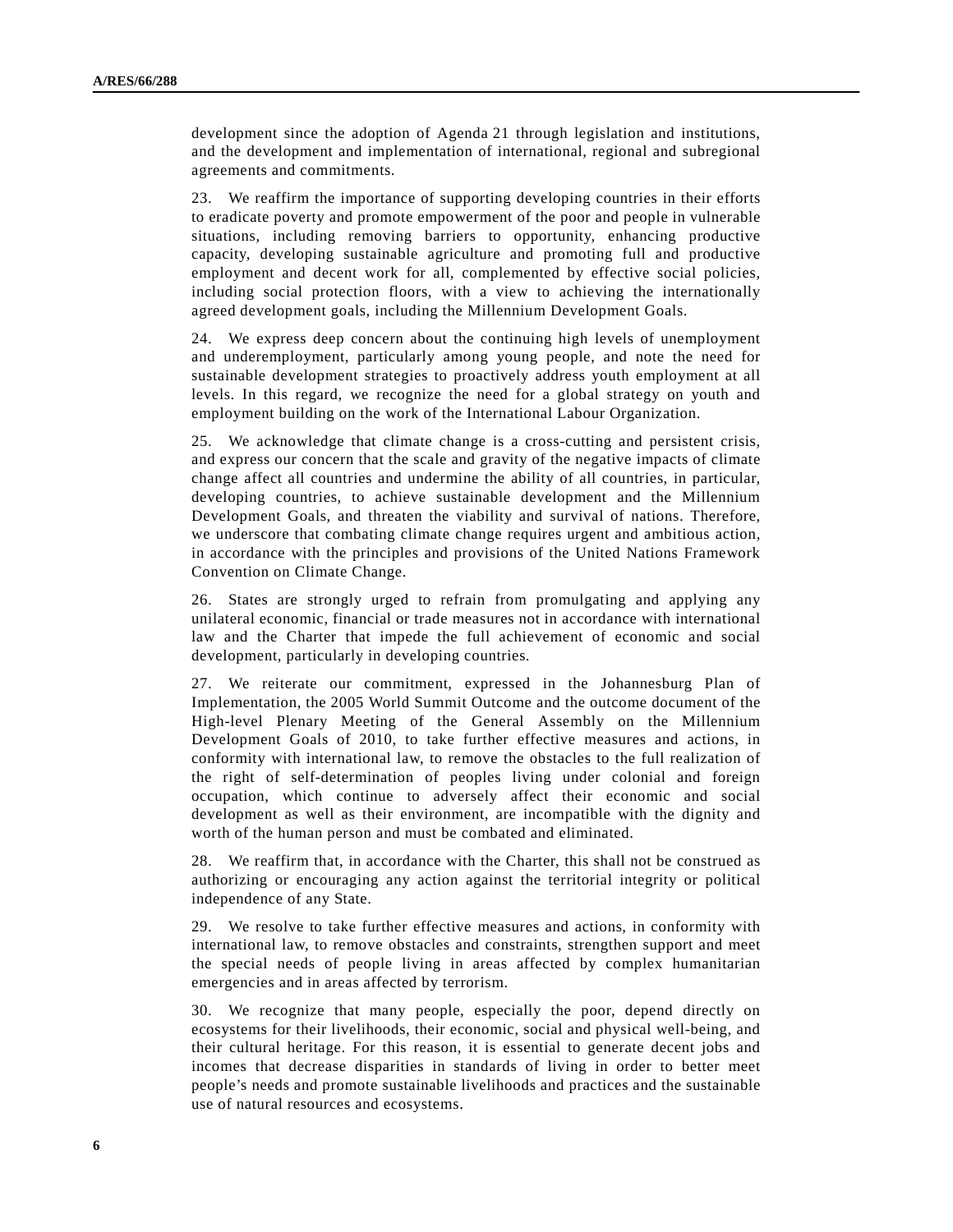31. We emphasize that sustainable development must be inclusive and peoplecentred, benefiting and involving all people, including youth and children. We recognize that gender equality and women's empowerment are important for sustainable development and our common future. We reaffirm our commitments to ensure women's equal rights, access and opportunities for participation and leadership in the economy, society and political decision-making.

32. We recognize that each country faces specific challenges to achieve sustainable development, and we underscore the special challenges facing the most vulnerable countries and, in particular, African countries, least developed countries, landlocked developing countries and small island developing States, as well as the specific challenges facing the middle-income countries. Countries in situations of conflict also need special attention.

33. We reaffirm our commitment to take urgent and concrete action to address the vulnerability of small island developing States, including through the sustained implementation of the Barbados Programme of Action and the Mauritius Strategy, and underscore the urgency of finding additional solutions to the major challenges facing small island developing States in a concerted manner so as to support them in sustaining momentum realized in implementing the Barbados Programme of Action and the Mauritius Strategy and achieving sustainable development.

34. We reaffirm that the Istanbul Programme of Action outlines the priorities of least developed countries for sustainable development and defines a framework for renewed and strengthened global partnership to implement them. We commit to assist the least developed countries with the implementation of the Istanbul Programme of Action as well as in their efforts to achieve sustainable development.

35. We recognize that more attention should be given to Africa and the implementation of previously agreed commitments related to its development needs that were made at major United Nations summits and conferences. We note that aid to Africa has increased in recent years. However, it still lags behind commitments that were previously made. We underscore the key priority for the international community of supporting Africa's sustainable development efforts. In this regard, we recommit to fully implement the internationally agreed commitments related to Africa's development needs, particularly those contained in the Millennium Declaration, the United Nations Declaration on the New Partnership for Africa's Development, $^{26}$  the Monterrey Consensus, the Johannesburg Plan of Implementation and the 2005 World Summit Outcome, as well as the 2008 political declaration on Africa's development needs.

36. We recognize the serious constraints to achieving sustainable development in all its three dimensions in landlocked developing countries. In this regard, we reaffirm our commitment to address the special development needs and the challenges faced by landlocked developing countries through the full, timely and effective implementation of the Almaty Programme of Action, as contained in the declaration on the midterm review of the Almaty Programme of Action.<sup>27</sup>

37. We recognize the progress made by middle-income countries in improving the well-being of their people, as well as the specific development challenges they face in their efforts to eradicate poverty, reduce inequalities and achieve their

**\_\_\_\_\_\_\_\_\_\_\_\_\_\_\_**   $26$  See resolution 57/2.

 $27$  See resolution 63/2.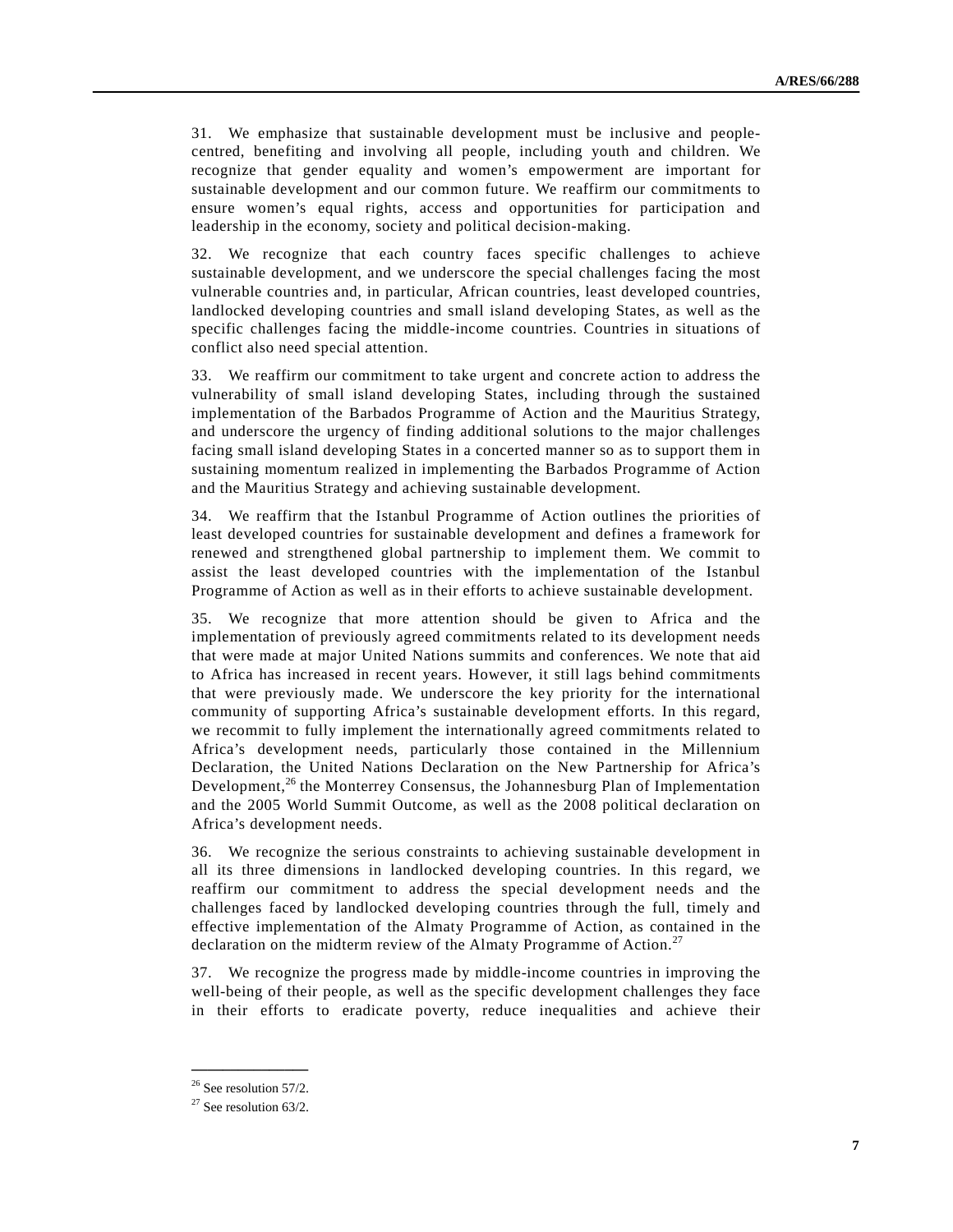development goals, including the Millennium Development Goals, and to achieve sustainable development in a comprehensive manner integrating the economic, social and environmental dimensions. We reiterate that these efforts should be adequately supported by the international community, in various forms, taking into account the needs and the capacity to mobilize domestic resources of these countries.

38. We recognize the need for broader measures of progress to complement gross domestic product in order to better inform policy decisions, and in this regard we request the United Nations Statistical Commission, in consultation with relevant United Nations system entities and other relevant organizations, to launch a programme of work in this area, building on existing initiatives.

39. We recognize that planet Earth and its ecosystems are our home and that "Mother Earth" is a common expression in a number of countries and regions, and we note that some countries recognize the rights of nature in the context of the promotion of sustainable development. We are convinced that in order to achieve a just balance among the economic, social and environmental needs of present and future generations, it is necessary to promote harmony with nature.

40. We call for holistic and integrated approaches to sustainable development that will guide humanity to live in harmony with nature and lead to efforts to restore the health and integrity of the Earth's ecosystem.

41. We acknowledge the natural and cultural diversity of the world, and recognize that all cultures and civilizations can contribute to sustainable development.

# **C. Engaging major groups and other stakeholders**

42. We reaffirm the key role of all levels of government and legislative bodies in promoting sustainable development. We further acknowledge efforts and progress made at the local and subnational levels, and recognize the important role that such authorities and communities can play in implementing sustainable development, including by engaging citizens and stakeholders and providing them with relevant information, as appropriate, on the three dimensions of sustainable development. We further acknowledge the importance of involving all relevant decision makers in the planning and implementation of sustainable development policies.

43. We underscore that broad public participation and access to information and judicial and administrative proceedings are essential to the promotion of sustainable development. Sustainable development requires the meaningful involvement and active participation of regional, national and subnational legislatures and judiciaries, and all major groups: women, children and youth, indigenous peoples, non-governmental organizations, local authorities, workers and trade unions, business and industry, the scientific and technological community, and farmers, as well as other stakeholders, including local communities, volunteer groups and foundations, migrants and families, as well as older persons and persons with disabilities. In this regard, we agree to work more closely with the major groups and other stakeholders, and encourage their active participation, as appropriate, in processes that contribute to decision-making, planning and implementation of policies and programmes for sustainable development at all levels.

44. We acknowledge the role of civil society and the importance of enabling all members of civil society to be actively engaged in sustainable development. We recognize that improved participation of civil society depends upon, inter alia, strengthening access to information and building civil society capacity and an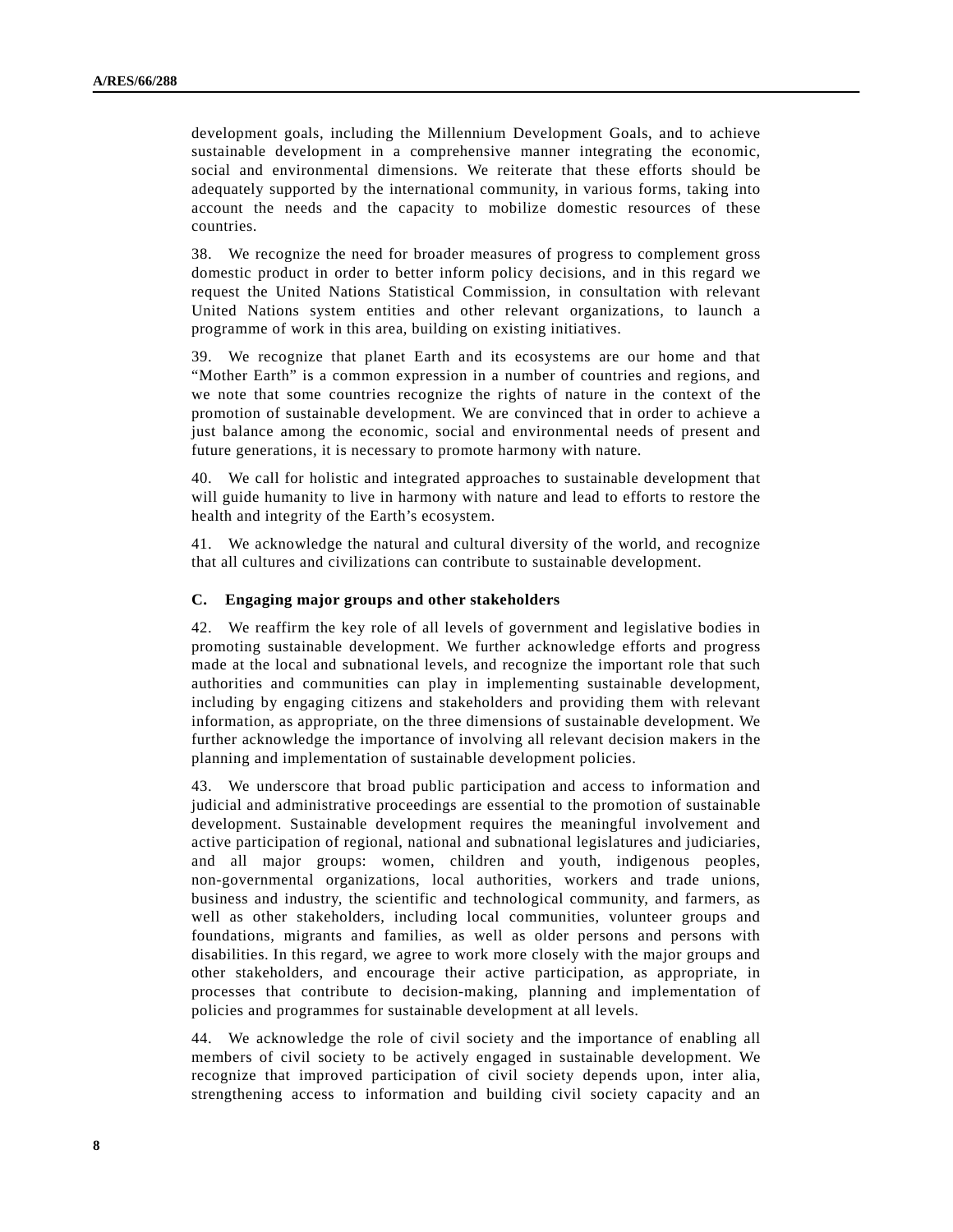enabling environment. We recognize that information and communications technology is facilitating the flow of information between governments and the public. In this regard, it is essential to work towards improved access to information and communications technology, especially broadband networks and services, and bridge the digital divide, recognizing the contribution of international cooperation in this regard.

45. We underscore that women have a vital role to play in achieving sustainable development. We recognize the leadership role of women, and we resolve to promote gender equality and women's empowerment and to ensure their full and effective participation in sustainable development policies, programmes and decision-making at all levels.

46. We acknowledge that the implementation of sustainable development will depend on the active engagement of both the public and the private sectors. We recognize that the active participation of the private sector can contribute to the achievement of sustainable development, including through the important tool of public-private partnerships. We support national regulatory and policy frameworks that enable business and industry to advance sustainable development initiatives, taking into account the importance of corporate social responsibility. We call upon the private sector to engage in responsible business practices, such as those promoted by the United Nations Global Compact.

47. We acknowledge the importance of corporate sustainability reporting, and encourage companies, where appropriate, especially publicly listed and large companies, to consider integrating sustainability information into their reporting cycle. We encourage industry, interested governments and relevant stakeholders, with the support of the United Nations system, as appropriate, to develop models for best practice and facilitate action for the integration of sustainability reporting, taking into account experiences from already existing frameworks and paying particular attention to the needs of developing countries, including for capacitybuilding.

48. We recognize the important contribution of the scientific and technological community to sustainable development. We are committed to working with and fostering collaboration among the academic, scientific and technological community, in particular in developing countries, to close the technological gap between developing and developed countries and strengthen the science-policy interface, as well as to foster international research collaboration on sustainable development.

49. We stress the importance of the participation of indigenous peoples in the achievement of sustainable development. We also recognize the importance of the United Nations Declaration on the Rights of Indigenous Peoples<sup>28</sup> in the context of global, regional, national and subnational implementation of sustainable development strategies.

50. We stress the importance of the active participation of young people in decision-making processes, as the issues we are addressing have a deep impact on present and future generations and as the contribution of children and youth is vital to the achievement of sustainable development. We also recognize the need to promote intergenerational dialogue and solidarity by recognizing their views.

<sup>28</sup> Resolution 61/295, annex.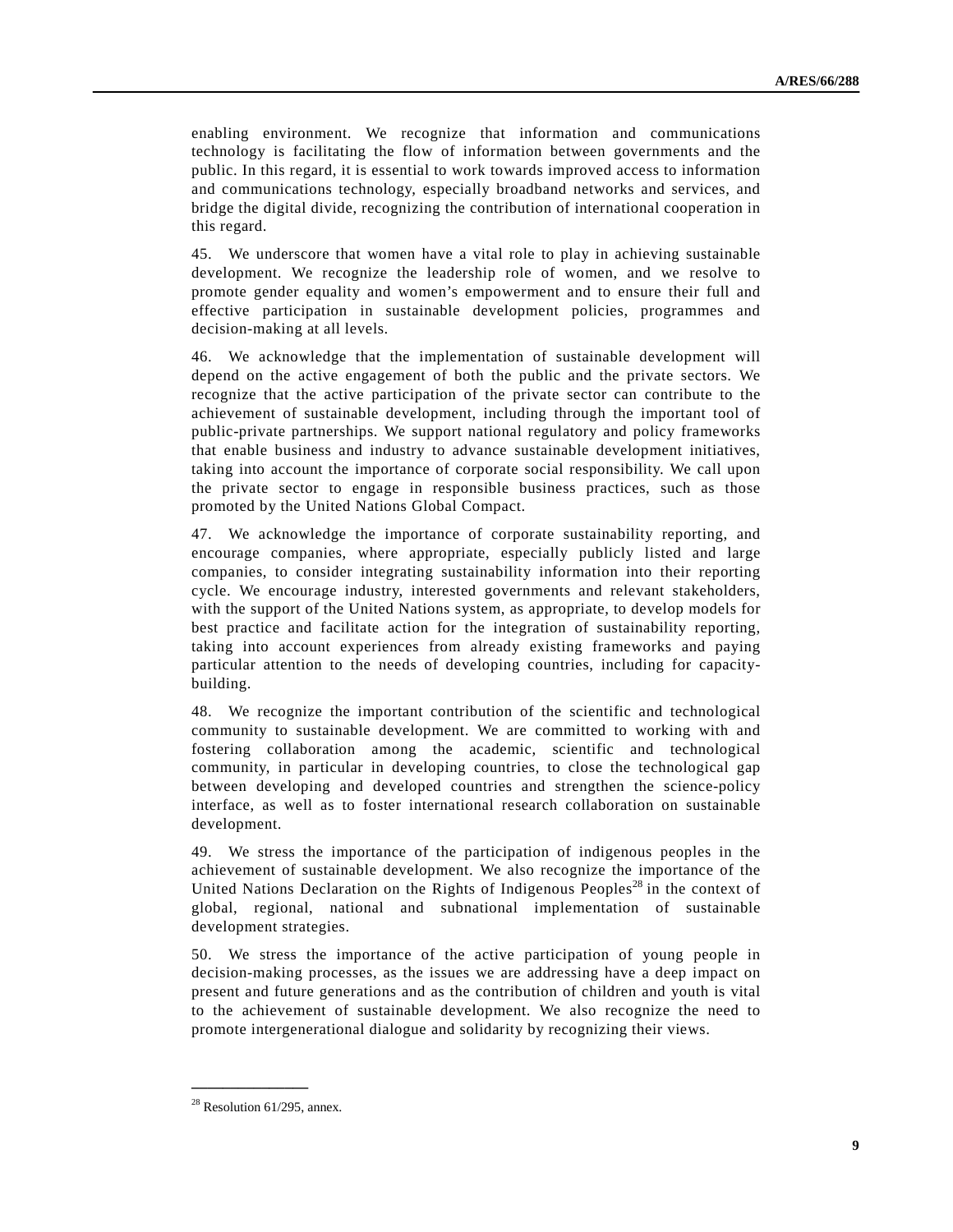51. We stress the importance of the participation of workers and trade unions in the promotion of sustainable development. As the representatives of working people, trade unions are important partners in facilitating the achievement of sustainable development, in particular the social dimension. Information, education and training on sustainability at all levels, including in the workplace, are key to strengthening the capacity of workers and trade unions to support sustainable development.

52. We recognize that farmers, including small-scale farmers and fisherfolk, pastoralists and foresters, can make important contributions to sustainable development through production activities that are environmentally sound, enhance food security and the livelihood of the poor and invigorate production and sustained economic growth.

53. We note the valuable contributions that non-governmental organizations could and do make in promoting sustainable development through their well-established and diverse experience, expertise and capacity, especially in the area of analysis, the sharing of information and knowledge, promotion of dialogue and support of implementation of sustainable development.

54. We recognize the central role of the United Nations in advancing the sustainable development agenda. We acknowledge as well, in this regard, the contributions of other relevant international organizations, including international financial institutions and multilateral development banks, and stress the importance of cooperation among them and with the United Nations, within their respective mandates, recognizing their role in mobilizing resources for sustainable development.

55. We commit ourselves to reinvigorating the global partnership for sustainable development that we launched in Rio de Janeiro in 1992. We recognize the need to impart new momentum to our cooperative pursuit of sustainable development, and commit to work together with major groups and other stakeholders in addressing implementation gaps.

# **III. Green economy in the context of sustainable development and poverty eradication**

56. We affirm that there are different approaches, visions, models and tools available to each country, in accordance with its national circumstances and priorities, to achieve sustainable development in its three dimensions which is our overarching goal. In this regard, we consider green economy in the context of sustainable development and poverty eradication as one of the important tools available for achieving sustainable development and that it could provide options for policymaking but should not be a rigid set of rules. We emphasize that it should contribute to eradicating poverty as well as sustained economic growth, enhancing social inclusion, improving human welfare and creating opportunities for employment and decent work for all, while maintaining the healthy functioning of the Earth's ecosystems.

57. We affirm that policies for green economy in the context of sustainable development and poverty eradication should be guided by and in accordance with all the Rio Principles, Agenda 21 and the Johannesburg Plan of Implementation and contribute towards achieving relevant internationally agreed development goals, including the Millennium Development Goals.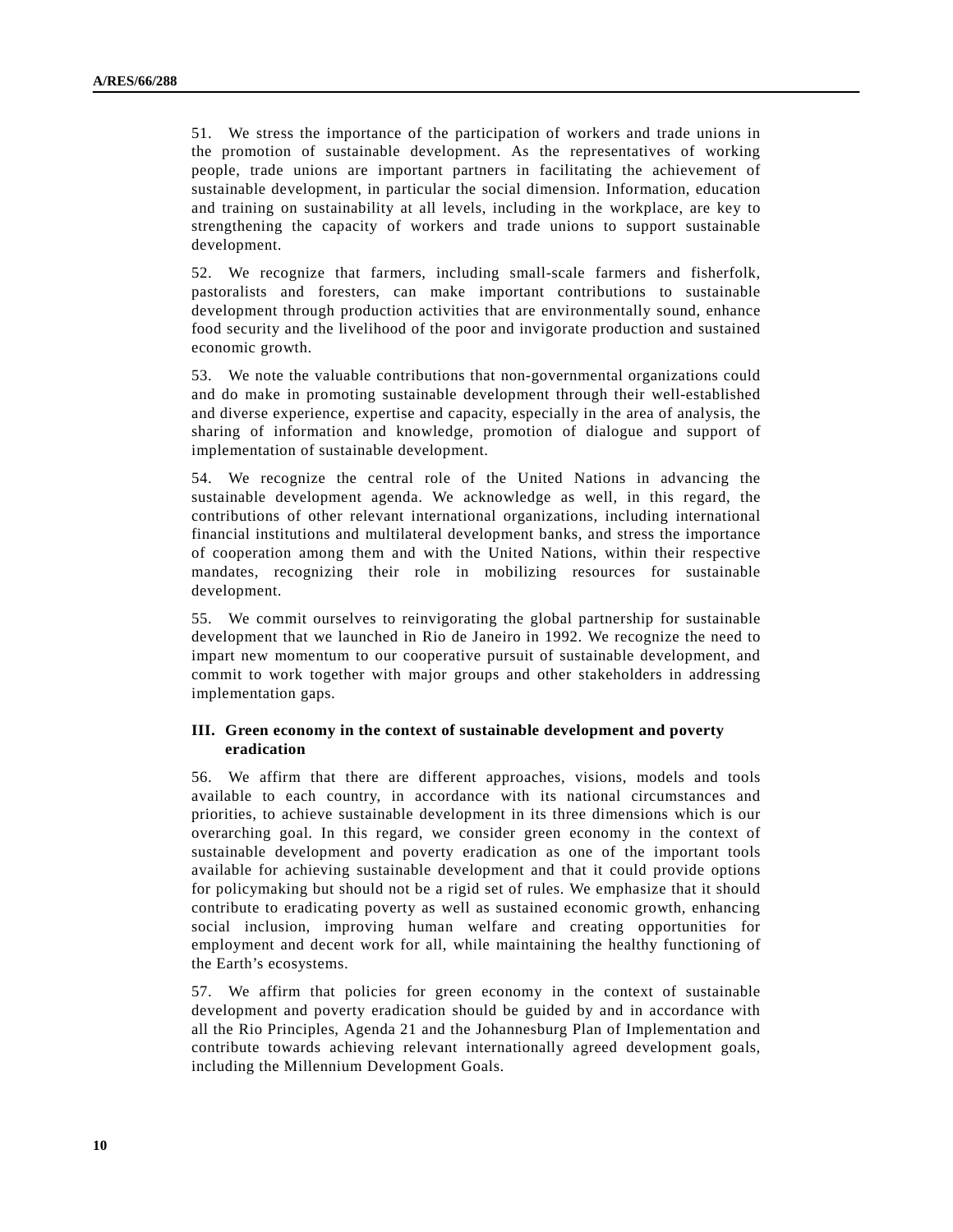58. We affirm that green economy policies in the context of sustainable development and poverty eradication should:

(*a*) Be consistent with international law;

 (*b*) Respect each country's national sovereignty over their natural resources, taking into account its national circumstances, objectives, responsibilities, priorities and policy space with regard to the three dimensions of sustainable development;

 (*c*) Be supported by an enabling environment and well-functioning institutions at all levels, with a leading role for governments and with the participation of all relevant stakeholders, including civil society;

 (*d*) Promote sustained and inclusive economic growth, foster innovation and provide opportunities, benefits and empowerment for all and respect for all human rights;

 (*e*) Take into account the needs of developing countries, particularly those in special situations;

 (*f*) Strengthen international cooperation, including the provision of financial resources, capacity-building and technology transfer to developing countries;

 (*g*) Effectively avoid unwarranted conditionalities on official development assistance and finance;

 (*h*) Not constitute a means of arbitrary or unjustifiable discrimination or a disguised restriction on international trade, avoid unilateral actions to deal with environmental challenges outside the jurisdiction of the importing country and ensure that environmental measures addressing transboundary or global environmental problems, as far as possible, are based on international consensus;

 (*i*) Contribute to closing technology gaps between developed and developing countries and reduce the technological dependence of developing countries, using all appropriate measures;

 (*j*) Enhance the welfare of indigenous peoples and their communities, other local and traditional communities and ethnic minorities, recognizing and supporting their identity, culture and interests, and avoid endangering their cultural heritage, practices and traditional knowledge, preserving and respecting non-market approaches that contribute to the eradication of poverty;

 (*k*) Enhance the welfare of women, children, youth, persons with disabilities, smallholder and subsistence farmers, fisherfolk and those working in small and medium-sized enterprises, and improve the livelihoods and empowerment of the poor and vulnerable groups, in particular in developing countries;

 (*l*) Mobilize the full potential and ensure the equal contribution of both women and men;

 (*m*) Promote productive activities in developing countries that contribute to the eradication of poverty;

 (*n*) Address the concern about inequalities and promote social inclusion, including social protection floors;

(*o*) Promote sustainable consumption and production patterns;

 (*p*) Continue efforts to strive for inclusive, equitable development approaches to overcome poverty and inequality.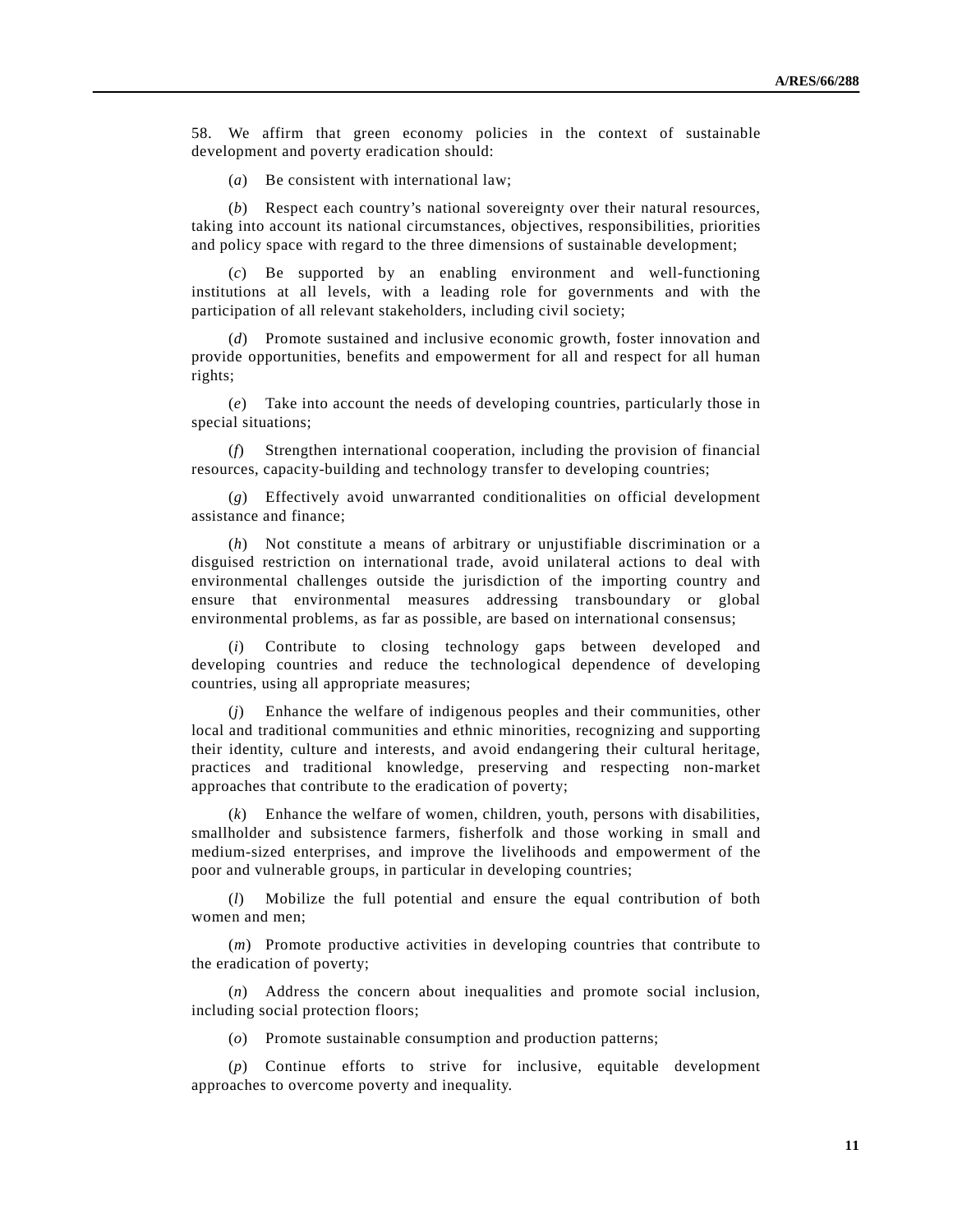59. We view the implementation of green economy policies by countries that seek to apply them for the transition towards sustainable development as a common undertaking, and we recognize that each country can choose an appropriate approach in accordance with national sustainable development plans, strategies and priorities.

60. We acknowledge that green economy in the context of sustainable development and poverty eradication will enhance our ability to manage natural resources sustainably and with lower negative environmental impacts, increase resource efficiency and reduce waste.

61. We recognize that urgent action on unsustainable patterns of production and consumption where they occur remains fundamental in addressing environmental sustainability and promoting conservation and sustainable use of biodiversity and ecosystems, regeneration of natural resources and the promotion of sustained, inclusive and equitable global growth.

62. We encourage each country to consider the implementation of green economy policies in the context of sustainable development and poverty eradication, in a manner that endeavours to drive sustained, inclusive and equitable economic growth and job creation, particularly for women, youth and the poor. In this respect, we note the importance of ensuring that workers are equipped with the necessary skills, including through education and capacity-building, and are provided with the necessary social and health protections. In this regard, we encourage all stakeholders, including business and industry, to contribute, as appropriate. We invite governments to improve knowledge and statistical capacity on job trends, developments and constraints and integrate relevant data into national statistics, with the support of relevant United Nations agencies within their mandates.

63. We recognize the importance of the evaluation of the range of social, environmental and economic factors, and encourage, where national circumstances and conditions allow, their integration into decision-making. We acknowledge that it will be important to take into account the opportunities and challenges, as well as the costs and benefits, of green economy policies in the context of sustainable development and poverty eradication, using the best available scientific data and analysis. We acknowledge that a mix of measures, including regulatory, voluntary and others applied at the national level and consistent with obligations under international agreements, could promote green economy in the context of sustainable development and poverty eradication. We reaffirm that social policies are vital to promoting sustainable development.

64. We acknowledge that involvement of all stakeholders and their partnerships, networking and experience-sharing at all levels could help countries to learn from one another in identifying appropriate sustainable development policies, including green economy policies. We note the positive experiences in some countries, including in developing countries, in adopting green economy policies in the context of sustainable development and poverty eradication through an inclusive approach, and welcome the voluntary exchange of experiences, as well as capacity-building, in the different areas of sustainable development.

65. We recognize the power of communications technologies, including connection technologies and innovative applications, to promote knowledge exchange, technical cooperation and capacity-building for sustainable development. These technologies and applications can build capacity and enable the sharing of experiences and knowledge in the different areas of sustainable development in an open and transparent manner.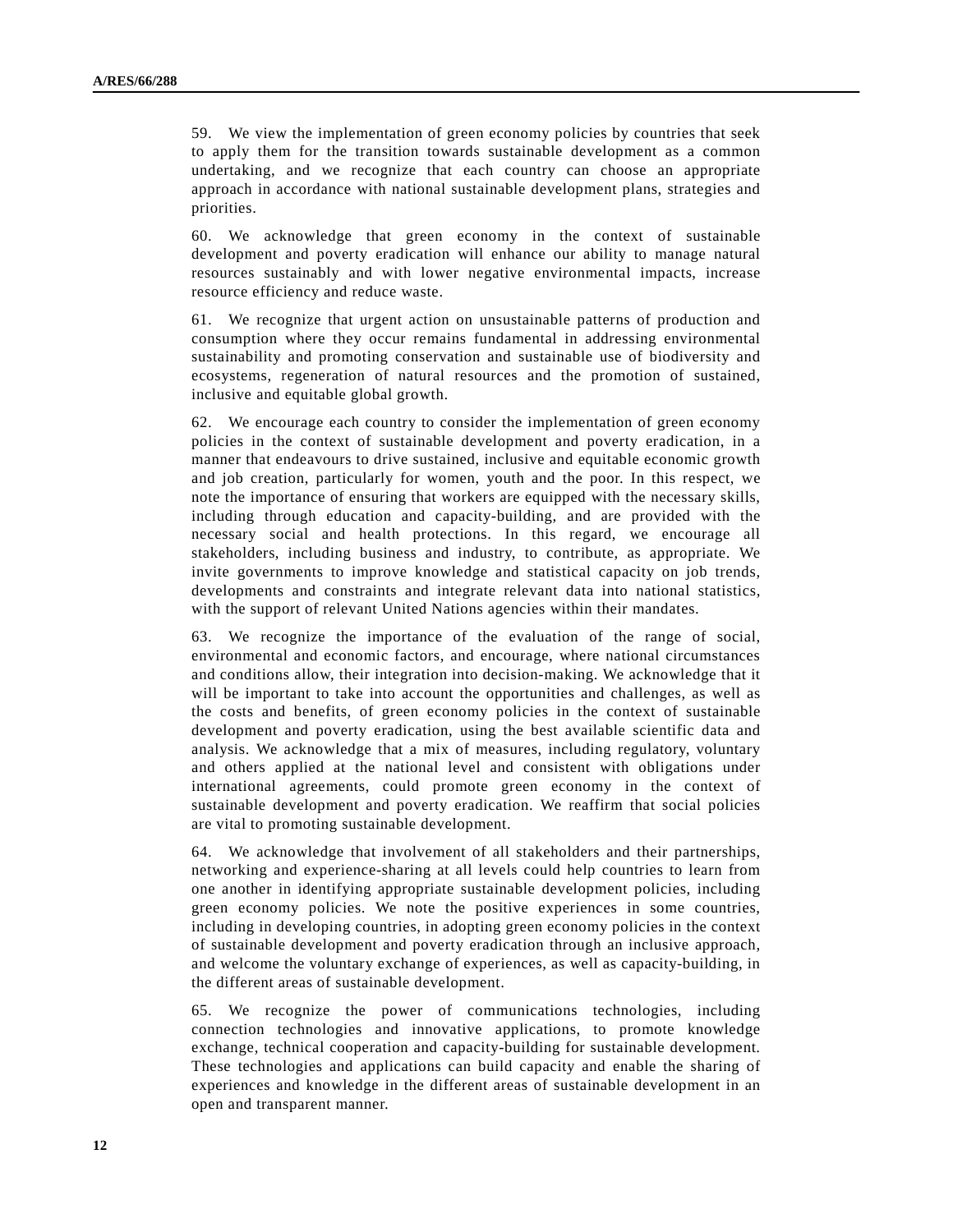66. Recognizing the importance of linking financing, technology, capacitybuilding and national needs for sustainable development policies, including green economy in the context of sustainable development and poverty eradication, we invite the United Nations system, in cooperation with relevant donors and international organizations, to coordinate and provide information upon request on:

 (*a*) Matching interested countries with the partners that are best suited to provide requested support;

 (*b*) Toolboxes and/or best practices in applying policies on green economy in the context of sustainable development and poverty eradication at all levels;

 (*c*) Models or good examples of policies on green economy in the context of sustainable development and poverty eradication;

 (*d*) Methodologies for evaluation of policies on green economy in the context of sustainable development and poverty eradication;

(*e*) Existing and emerging platforms that contribute in this regard.

67. We underscore the importance of governments taking a leadership role in developing policies and strategies through an inclusive and transparent process. We also take note of the efforts of those countries, including developing countries, that have already initiated processes to prepare national green economy strategies and policies in support of sustainable development.

68. We invite relevant stakeholders, including the United Nations regional commissions, United Nations organizations and bodies, other relevant intergovernmental and regional organizations, international financial institutions and major groups involved in sustainable development, according to their respective mandates, to support developing countries, upon request, to achieve sustainable development, including through, inter alia, green economy policies in the context of sustainable development and poverty eradication, in particular in least developed countries.

69. We also invite business and industry as appropriate and in accordance with national legislation to contribute to sustainable development and to develop sustainability strategies that integrate, inter alia, green economy policies.

70. We acknowledge the role of cooperatives and microenterprises in contributing to social inclusion and poverty reduction, in particular in developing countries.

71. We encourage existing and new partnerships, including public-private partnerships, to mobilize public financing complemented by the private sector, taking into account the interests of local and indigenous communities when appropriate. In this regard, governments should support initiatives for sustainable development, including promoting the contribution of the private sector to support green economy policies in the context of sustainable development and poverty eradication.

72. We recognize the critical role of technology as well as the importance of promoting innovation, in particular in developing countries. We invite governments, as appropriate, to create enabling frameworks that foster environmentally sound technology, research and development, and innovation, including in support of green economy in the context of sustainable development and poverty eradication.

73. We emphasize the importance of technology transfer to developing countries, and recall the provisions on technology transfer, finance, access to information and intellectual property rights, as agreed in the Johannesburg Plan of Implementation,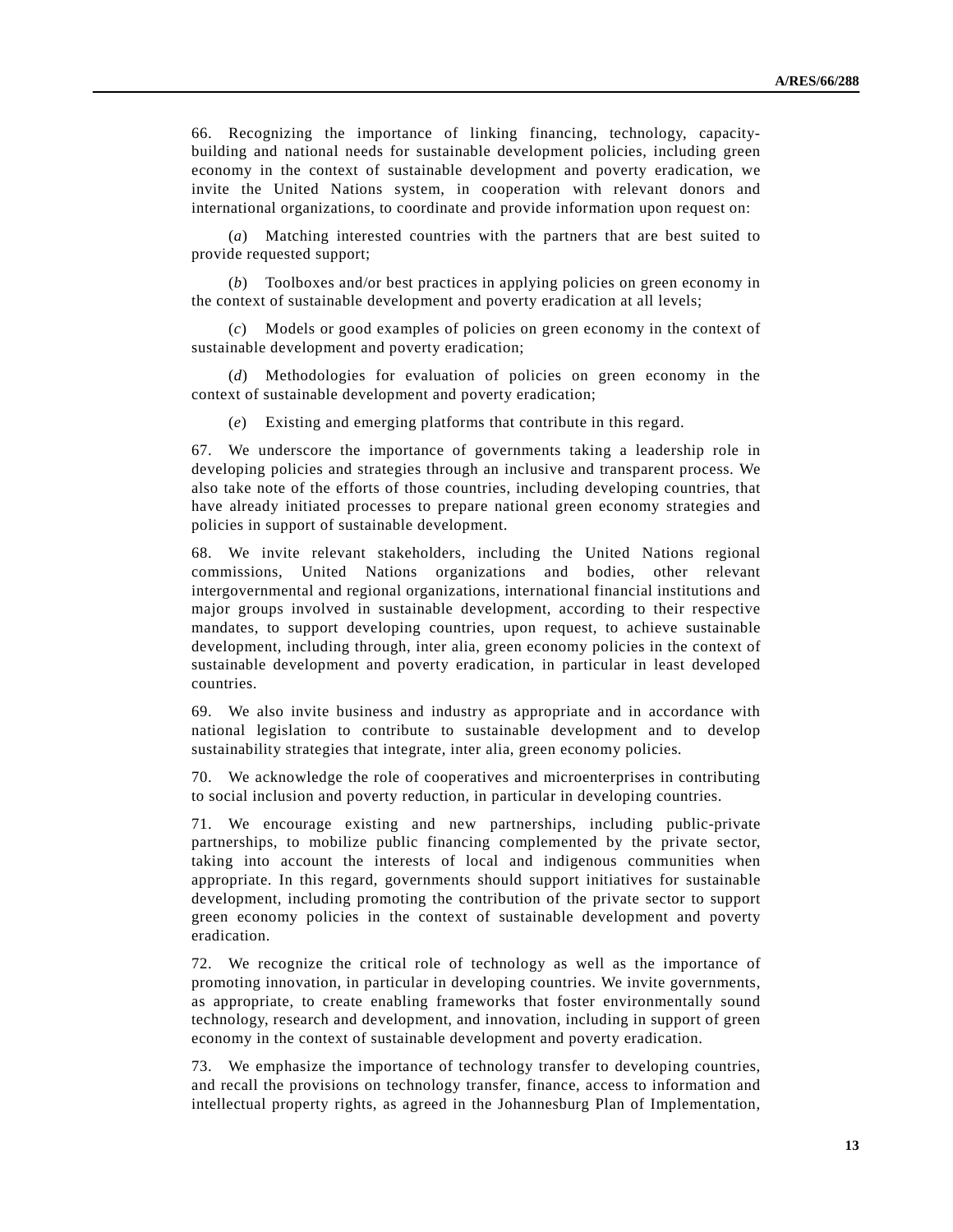in particular its call to promote, facilitate and finance, as appropriate, access to and the development, transfer and diffusion of environmentally sound technologies and corresponding know-how, in particular to developing countries, on favourable terms, including on concessional and preferential terms, as mutually agreed. We also take note of the further evolution of discussions and agreements on these issues since the adoption of the Johannesburg Plan of Implementation.

74. We recognize that the efforts of developing countries that choose to implement green economy policies in the context of sustainable development and poverty eradication should be supported through technical and technological assistance.

## **IV. Institutional framework for sustainable development**

## **A. Strengthening the three dimensions of sustainable development**

75. We underscore the importance of a strengthened institutional framework for sustainable development which responds coherently and effectively to current and future challenges and efficiently bridges gaps in the implementation of the sustainable development agenda. The institutional framework for sustainable development should integrate the three dimensions of sustainable development in a balanced manner and enhance implementation by, inter alia, strengthening coherence and coordination, avoiding duplication of efforts and reviewing progress in implementing sustainable development. We also reaffirm that the framework should be inclusive, transparent and effective and that it should find common solutions related to global challenges to sustainable development.

76. We recognize that effective governance at the local, subnational, national, regional and global levels representing the voices and interests of all is critical for advancing sustainable development. The strengthening and reform of the institutional framework should not be an end in itself, but a means to achieve sustainable development. We recognize that an improved and more effective institutional framework for sustainable development at the international level should be consistent with the Rio Principles, build on Agenda 21 and the Johannesburg Plan of Implementation, and its objectives on the institutional framework for sustainable development, contribute to the implementation of our commitments in the outcomes of United Nations conferences and summits in the economic, social, environmental and related fields and take into account national priorities and the development strategies and priorities of developing countries. We therefore resolve to strengthen the institutional framework for sustainable development, which will, inter alia:

 (*a*) Promote the balanced integration of the three dimensions of sustainable development;

 (*b*) Be based on an action- and result-oriented approach giving due regard to all relevant cross-cutting issues with the aim to contribute to the implementation of sustainable development;

 (*c*) Underscore the importance of interlinkages among key issues and challenges and the need for a systematic approach to them at all relevant levels;

 (*d*) Enhance coherence, reduce fragmentation and overlap and increase effectiveness, efficiency and transparency, while reinforcing coordination and cooperation;

 (*e*) Promote full and effective participation of all countries in decisionmaking processes;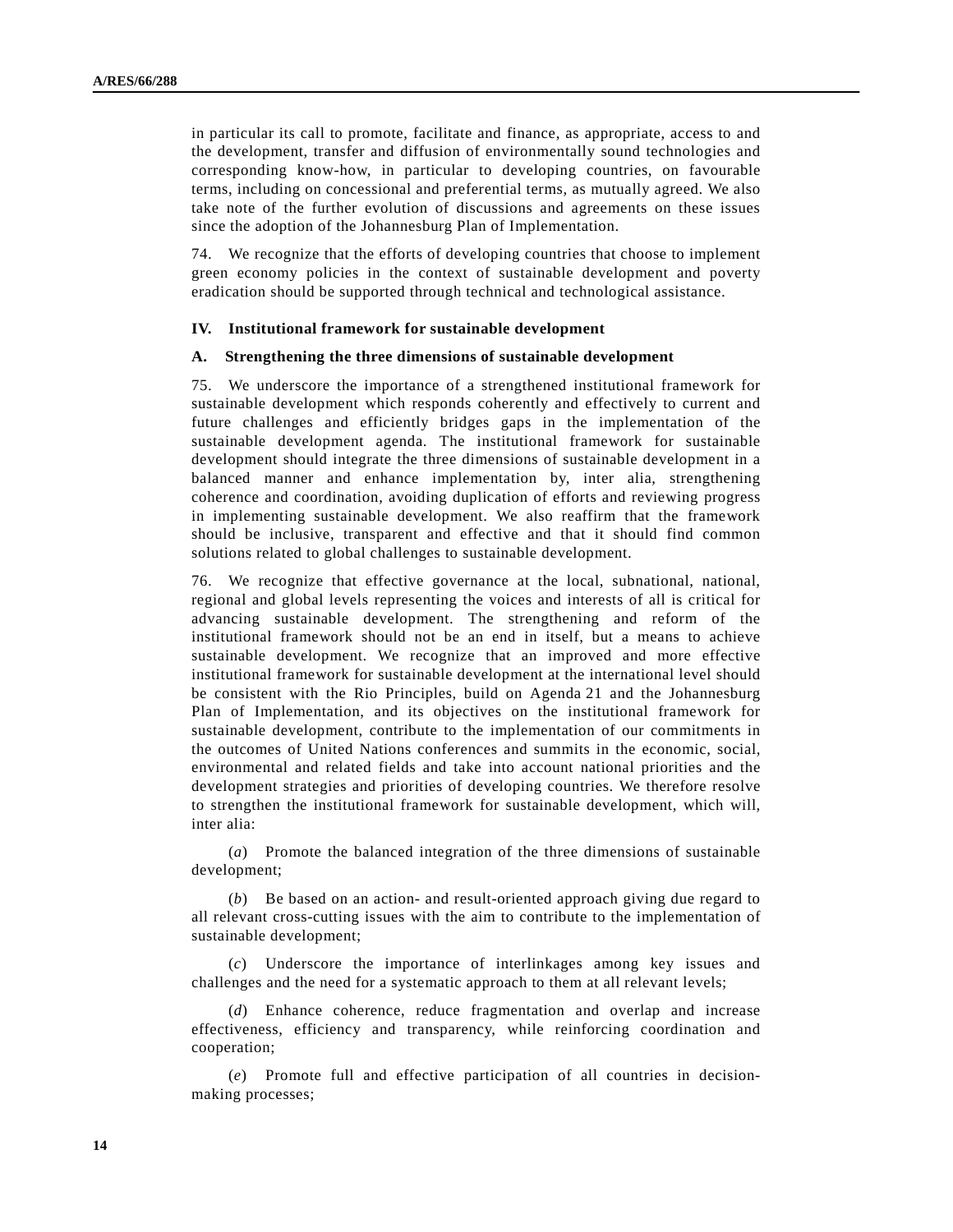(*f*) Engage high-level political leaders, provide policy guidance and identify specific actions to promote effective implementation of sustainable development, including through voluntary sharing of experiences and lessons learned;

 (*g*) Promote the science-policy interface through inclusive, evidence-based and transparent scientific assessments, as well as access to reliable, relevant and timely data in areas related to the three dimensions of sustainable development, building on existing mechanisms, as appropriate; in this regard, strengthen participation of all countries in international sustainable development processes and capacity-building especially for developing countries, including in conducting their own monitoring and assessments;

 (*h*) Enhance the participation and effective engagement of civil society and other relevant stakeholders in the relevant international forums and, in this regard, promote transparency and broad public participation and partnerships to implement sustainable development;

Promote the review and stocktaking of progress in the implementation of all sustainable development commitments, including commitments related to means of implementation.

# **B. Strengthening intergovernmental arrangements for sustainable development**

77. We acknowledge the vital importance of an inclusive, transparent, reformed, strengthened and effective multilateral system in order to better address the urgent global challenges of sustainable development today, recognizing the universality and central role of the United Nations and reaffirming our commitment to promote and strengthen the effectiveness and efficiency of the United Nations system.

78. We underscore the need to strengthen United Nations system-wide coherence and coordination, while ensuring appropriate accountability to Member States, by, inter alia, enhancing coherence in reporting and reinforcing cooperative efforts under existing inter-agency mechanisms and strategies to advance the integration of the three dimensions of sustainable development within the United Nations system, including through exchange of information among its agencies, funds and programmes, and also with the international financial institutions and other relevant organizations such as the World Trade Organization, within their respective mandates.

79. We emphasize the need for an improved and more effective institutional framework for sustainable development which should be guided by the specific functions required and mandates involved; address the shortcomings of the current system; take into account all relevant implications; promote synergies and coherence; seek to avoid duplication and eliminate unnecessary overlaps within the United Nations system; and reduce administrative burdens and build on existing arrangements.

# **General Assembly**

80. We reaffirm the role and authority of the General Assembly on global matters of concern to the international community, as set out in the Charter.

81. We further reaffirm the central position of the General Assembly as the chief deliberative, policymaking and representative organ of the United Nations. In this regard, we call for the Assembly to further integrate sustainable development as a key element of the overarching framework for United Nations activities and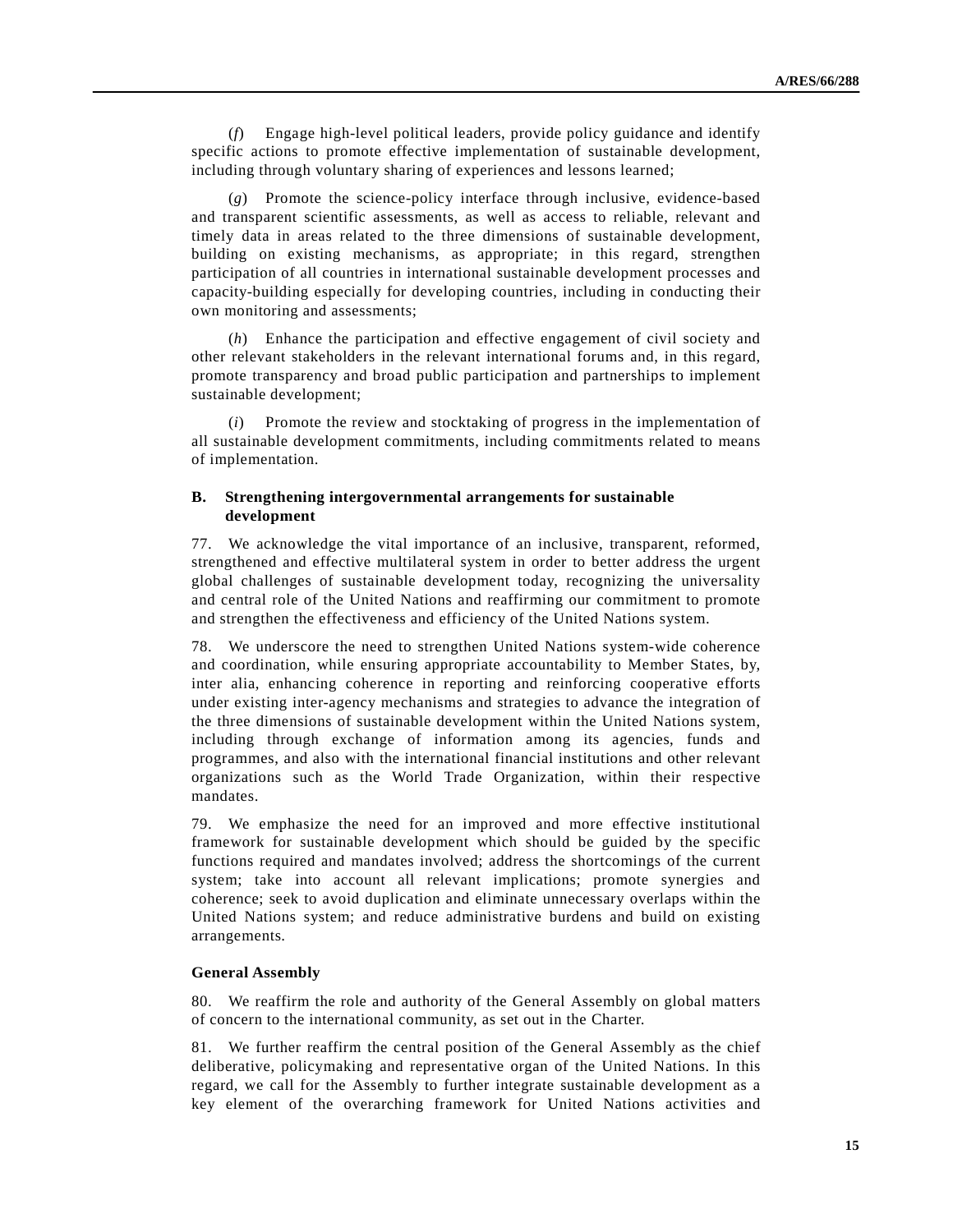adequately address sustainable development in its agenda-setting, including through periodic high-level dialogues.

#### **Economic and Social Council**

82. We reaffirm that the Economic and Social Council is a principal body for policy review, policy dialogue and recommendations on issues of economic and social development and for the follow-up to the Millennium Development Goals, and is a central mechanism for the coordination of the United Nations system and supervision of the subsidiary bodies of the Council, in particular its functional commissions, and for promoting the implementation of Agenda 21 by strengthening system-wide coherence and coordination. We also reaffirm the major role the Council plays in the overall coordination of funds, programmes and specialized agencies, ensuring coherence among them and avoiding duplication of mandates and activities.

83. We commit to strengthen the Economic and Social Council within its mandate under the Charter, as a principal organ in the integrated and coordinated follow-up of the outcomes of all major United Nations conferences and summits in the economic, social, environmental and related fields, and recognize its key role in achieving a balanced integration of the three dimensions of sustainable development. We look forward to the review of the implementation of General Assembly resolution 61/16 of 20 November 2006 on the strengthening of the Council.

# **High-level political forum**

84. We decide to establish a universal, intergovernmental, high-level political forum, building on the strengths, experiences, resources and inclusive participation modalities of the Commission on Sustainable Development, and subsequently replacing the Commission. The high-level political forum shall follow up on the implementation of sustainable development and should avoid overlap with existing structures, bodies and entities in a cost-effective manner.

85. The high-level forum could:

 (*a*) Provide political leadership, guidance and recommendations for sustainable development;

 (*b*) Enhance integration of the three dimensions of sustainable development in a holistic and cross-sectoral manner at all levels;

 (*c*) Provide a dynamic platform for regular dialogue and for stocktaking and agenda-setting to advance sustainable development;

 (*d*) Have a focused, dynamic and action-oriented agenda, ensuring the appropriate consideration of new and emerging sustainable development challenges;

 (*e*) Follow up and review progress in the implementation of sustainable development commitments contained in Agenda 21, the Johannesburg Plan of Implementation, the Barbados Programme of Action, the Mauritius Strategy and the outcome of the present Conference and, as appropriate, relevant outcomes of other United Nations summits and conferences, including the outcome of the Fourth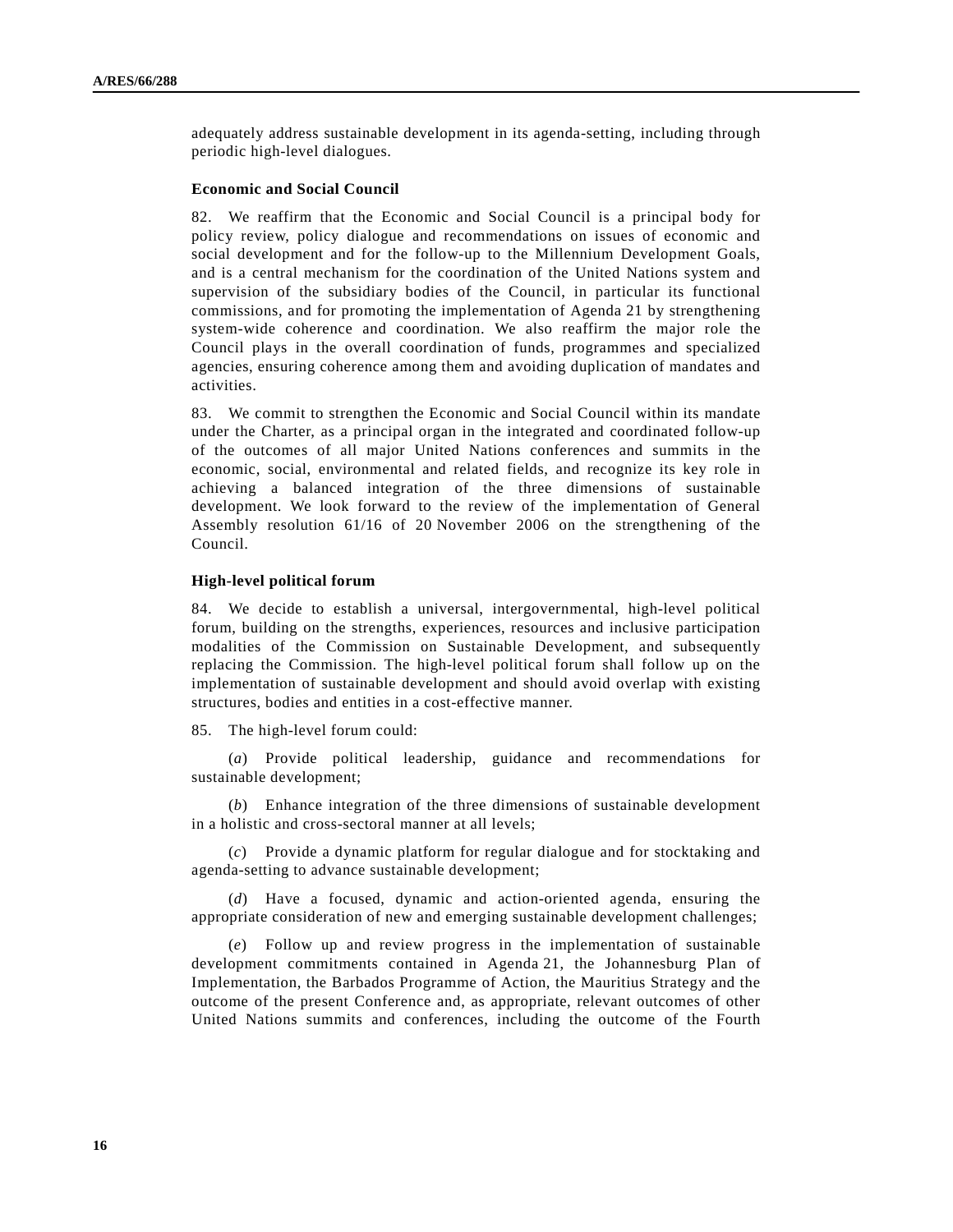United Nations Conference on the Least Developed Countries,  $2^9$  as well as their respective means of implementation;

 (*f*) Encourage high-level system-wide participation of United Nations agencies, funds and programmes and invite to participate, as appropriate, other relevant multilateral financial and trade institutions and treaty bodies, within their respective mandates and in accordance with United Nations rules and provisions;

 (*g*) Improve cooperation and coordination within the United Nations system on sustainable development programmes and policies;

 (*h*) Promote transparency and implementation by further enhancing the consultative role and participation of major groups and other relevant stakeholders at the international level in order to better make use of their expertise, while retaining the intergovernmental nature of discussions;

 (*i*) Promote the sharing of best practices and experiences relating to the implementation of sustainable development and, on a voluntary basis, facilitate sharing of experiences, including successes, challenges and lessons learned;

 (*j*) Promote system-wide coherence and coordination of sustainable development policies;

 (*k*) Strengthen the science-policy interface through review of documentation, bringing together dispersed information and assessments, including in the form of a global sustainable development report, building on existing assessments;

 (*l*) Enhance evidence-based decision-making at all levels and contribute to strengthening ongoing capacity-building for data collection and analysis in developing countries.

86. We decide to launch an intergovernmental and open, transparent and inclusive negotiation process under the General Assembly to define the format and organizational aspects of the high-level forum, with the aim of convening the first high-level forum at the beginning of the sixty-eighth session of the Assembly. We will also consider the need for promoting intergenerational solidarity for the achievement of sustainable development, taking into account the needs of future generations, including by inviting the Secretary-General to present a report on this issue.

## **C. Environmental pillar in the context of sustainable development**

87. We reaffirm the need to strengthen international environmental governance within the context of the institutional framework for sustainable development in order to promote a balanced integration of the economic, social and environmental dimensions of sustainable development, as well as coordination within the United Nations system.

88. We are committed to strengthening the role of the United Nations Environment Programme as the leading global environmental authority that sets the global environmental agenda, promotes the coherent implementation of the environmental dimension of sustainable development within the United Nations system and serves as an authoritative advocate for the global environment. We reaffirm General Assembly resolution 2997 (XXVII) of 15 December 1972 establishing the United

<sup>29</sup> *Report of the Fourth United Nations Conference on the Least Developed Countries, Istanbul, Turkey, 9–13 May 2011* (A/CONF.219/7), chaps. I and II.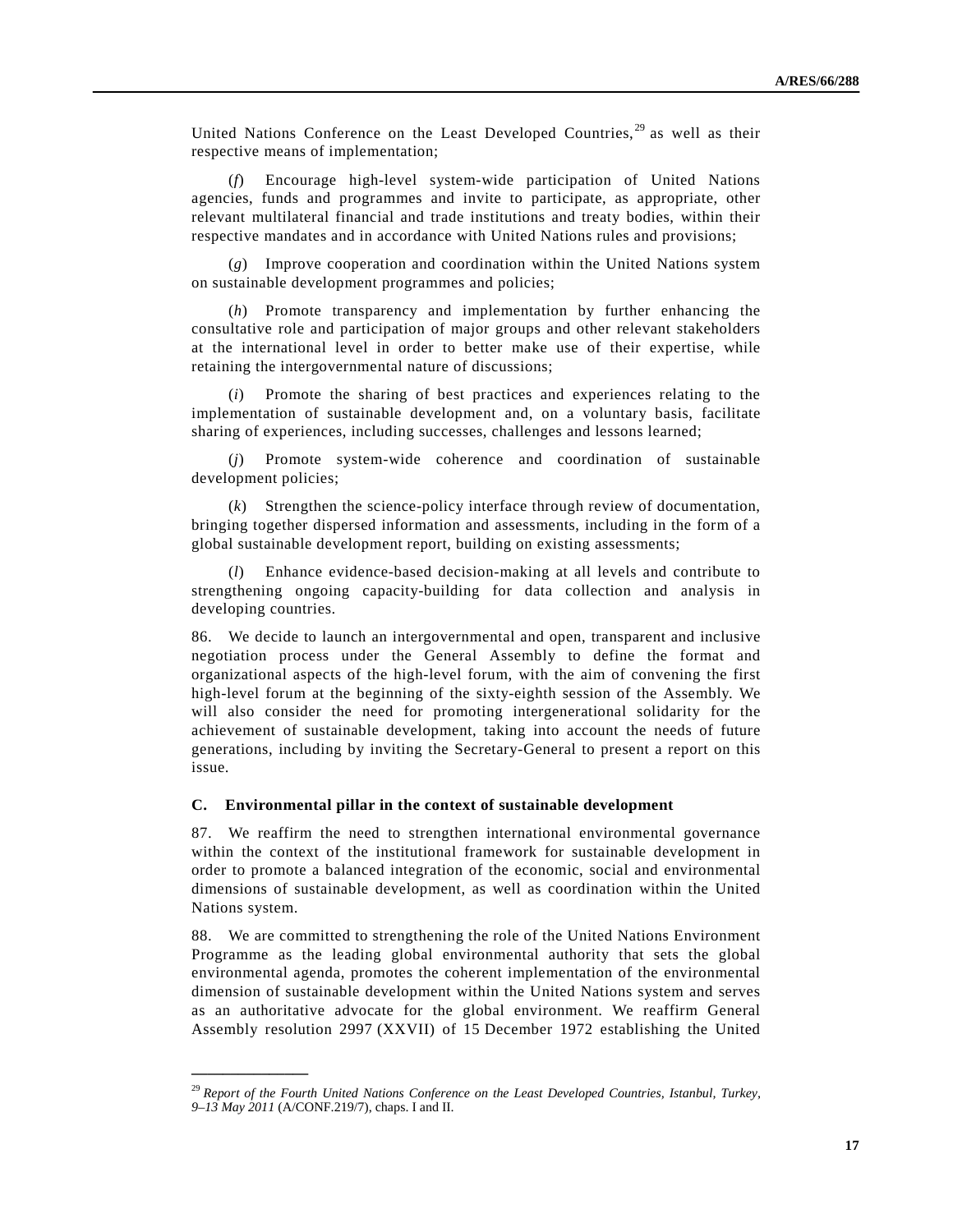Nations Environment Programme and other relevant resolutions that reinforce its mandate, as well as the Nairobi Declaration on the Role and Mandate of the United Nations Environment Programme of 7 February 1997 $30$  and the Malmö Ministerial Declaration of 31 May  $2000$ .<sup>31</sup> In this regard, we invite the Assembly, at its sixtyseventh session, to adopt a resolution strengthening and upgrading the United Nations Environment Programme in the following manner:

 (*a*) Establish universal membership in the Governing Council of the United Nations Environment Programme, as well as other measures to strengthen its governance as well as its responsiveness and accountability to Member States;

 (*b*) Have secure, stable, adequate and increased financial resources from the regular budget of the United Nations and voluntary contributions to fulfil its mandate;

 (*c*) Enhance the voice of the United Nations Environment Programme and its ability to fulfil its coordination mandate within the United Nations system by strengthening its engagement in key United Nations coordination bodies and empowering it to lead efforts to formulate United Nations system-wide strategies on the environment;

 (*d*) Promote a strong science-policy interface, building on existing international instruments, assessments, panels and information networks, including the Global Environment Outlook, as one of the processes aimed at bringing together information and assessment to support informed decision-making;

 (*e*) Disseminate and share evidence-based environmental information, and raise public awareness on critical, as well as emerging, environmental issues;

 (*f*) Provide capacity-building to countries, as well as support, and facilitate access to technology;

 (*g*) Progressively consolidate headquarters functions in Nairobi, as well as strengthen its regional presence, in order to assist countries, upon request, in the implementation of their national environmental policies, collaborating closely with other relevant entities of the United Nations system;

 (*h*) Ensure the active participation of all relevant stakeholders, drawing on best practices and models from relevant multilateral institutions and exploring new mechanisms to promote transparency and the effective engagement of civil society.

89. We recognize the significant contributions to sustainable development made by the multilateral environmental agreements. We acknowledge the work already undertaken to enhance synergies among the three conventions in the chemicals and waste cluster (Basel Convention on the Control of Transboundary Movements of Hazardous Wastes and their Disposal, <sup>32</sup> Rotterdam Convention on the Prior Informed Consent Procedure for Certain Hazardous Chemicals and Pesticides in International Trade<sup>33</sup> and Stockholm Convention on Persistent Organic Pollutants<sup>34</sup>). We encourage parties to multilateral environmental agreements to consider further

<sup>&</sup>lt;sup>30</sup> Official Records of the General Assembly, Fifty-second Session, Supplement No. 25 (A/52/25), annex, decision 19/1, annex.

<sup>&</sup>lt;sup>31</sup> Ibid., *Fifty-fifth Session, Supplement No. 25* (A/55/25), annex I, decision SS.VI/1, annex.

<sup>32</sup> United Nations, *Treaty Series*, vol. 1673, No. 28911.

<sup>33</sup> Ibid., vol. 2244, No. 39973.

<sup>34</sup> Ibid., vol. 2256, No. 40214.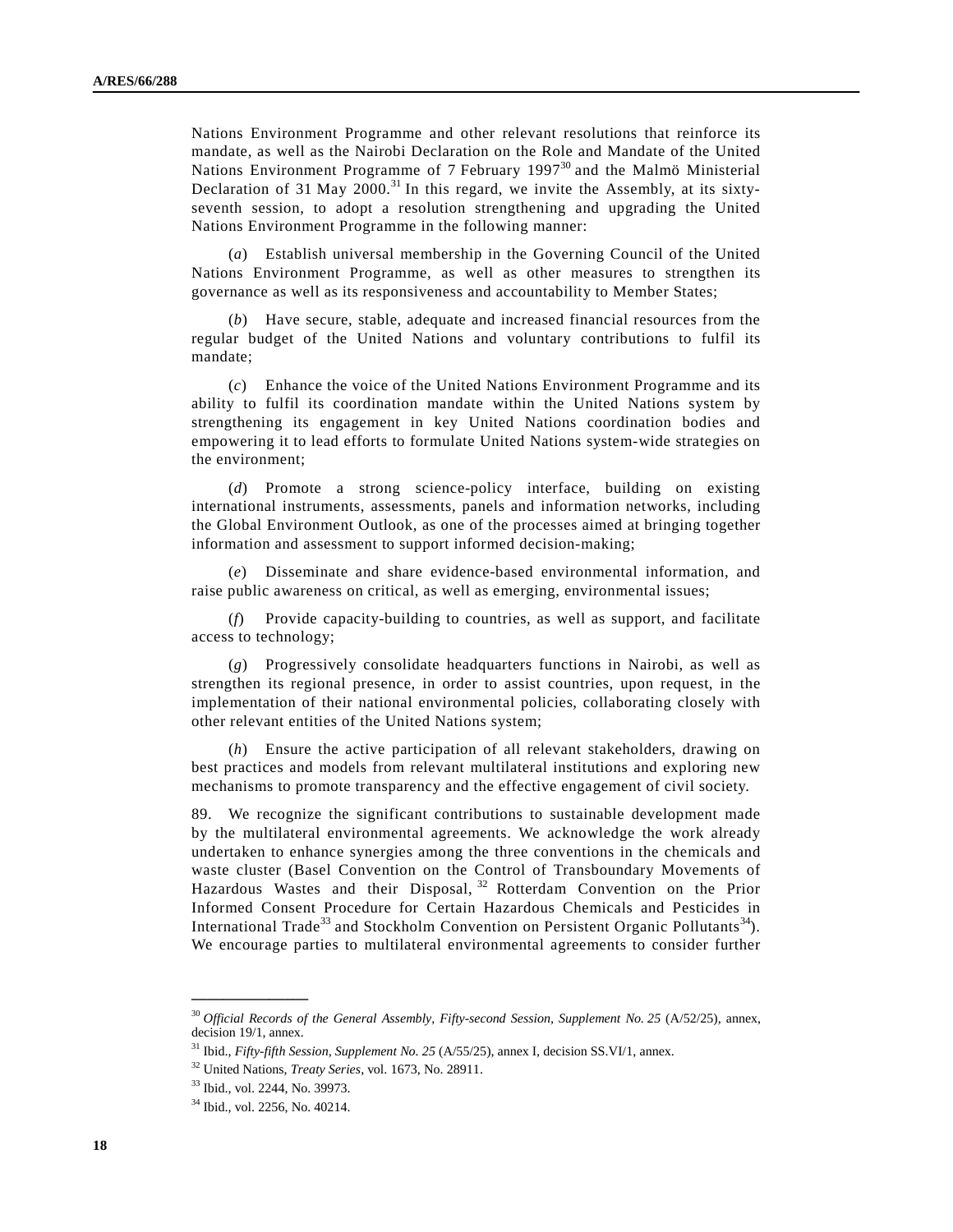measures, in these and other clusters, as appropriate, to promote policy coherence at all relevant levels, improve efficiency, reduce unnecessary overlap and duplication and enhance coordination and cooperation among the multilateral environmental agreements, including the three Rio conventions, as well as with the United Nations system in the field.

90. We stress the need for the continuation of a regular review of the state of the Earth's changing environment and its impact on human well-being, and in this regard we welcome such initiatives as the Global Environment Outlook process aimed at bringing together environmental information and assessments and building national and regional capacity to support informed decision-making.

# **D. International financial institutions and United Nations operational activities**

91. We recognize that sustainable development should be given due consideration by the programmes, funds and specialized agencies of the United Nations system and other relevant entities such as international financial institutions and the United Nations Conference on Trade and Development, in accordance with their respective existing mandates. In this regard, we invite them to further enhance the mainstreaming of sustainable development in their respective mandates, programmes, strategies and decision-making processes, in support of the efforts of all countries, in particular developing countries, in the achievement of sustainable development.

92. We reaffirm the importance of broadening and strengthening the participation of developing countries in international economic decision-making and normsetting, and in this regard take note of recent important decisions on reform of the governance structures, quotas and voting rights of the Bretton Woods institutions, better reflecting current realities and enhancing the voice and participation of developing countries, and reiterate the importance of the reform of the governance of those institutions in order to deliver more effective, credible, accountable and legitimate institutions.

93. We call for the further mainstreaming of the three dimensions of sustainable development throughout the United Nations system, and request the Secretary-General to report to the General Assembly, through the Economic and Social Council, on the progress made in this regard. We also call for and recognize the importance of the strengthening of policy coordination within key structures of the Secretariat of the United Nations so as to ensure system-wide coherence in support of sustainable development, while ensuring accountability to Member States.

94. We invite the governing bodies of the funds, programmes and specialized agencies of the United Nations development system to consider appropriate measures for integrating the social, economic and environmental dimensions across the operational activities of the United Nations system. We also emphasize that increasing the financial contributions to the United Nations development system is key to achieving the internationally agreed development goals, including the Millennium Development Goals, and in this regard we recognize the mutually reinforcing links among increased effectiveness, efficiency and coherence of the United Nations development system, achieving concrete results in assisting developing countries in eradicating poverty and achieving sustained economic growth and sustainable development.

95. We emphasize the need to strengthen operational activities for development of the United Nations system in the field that are well aligned with national sustainable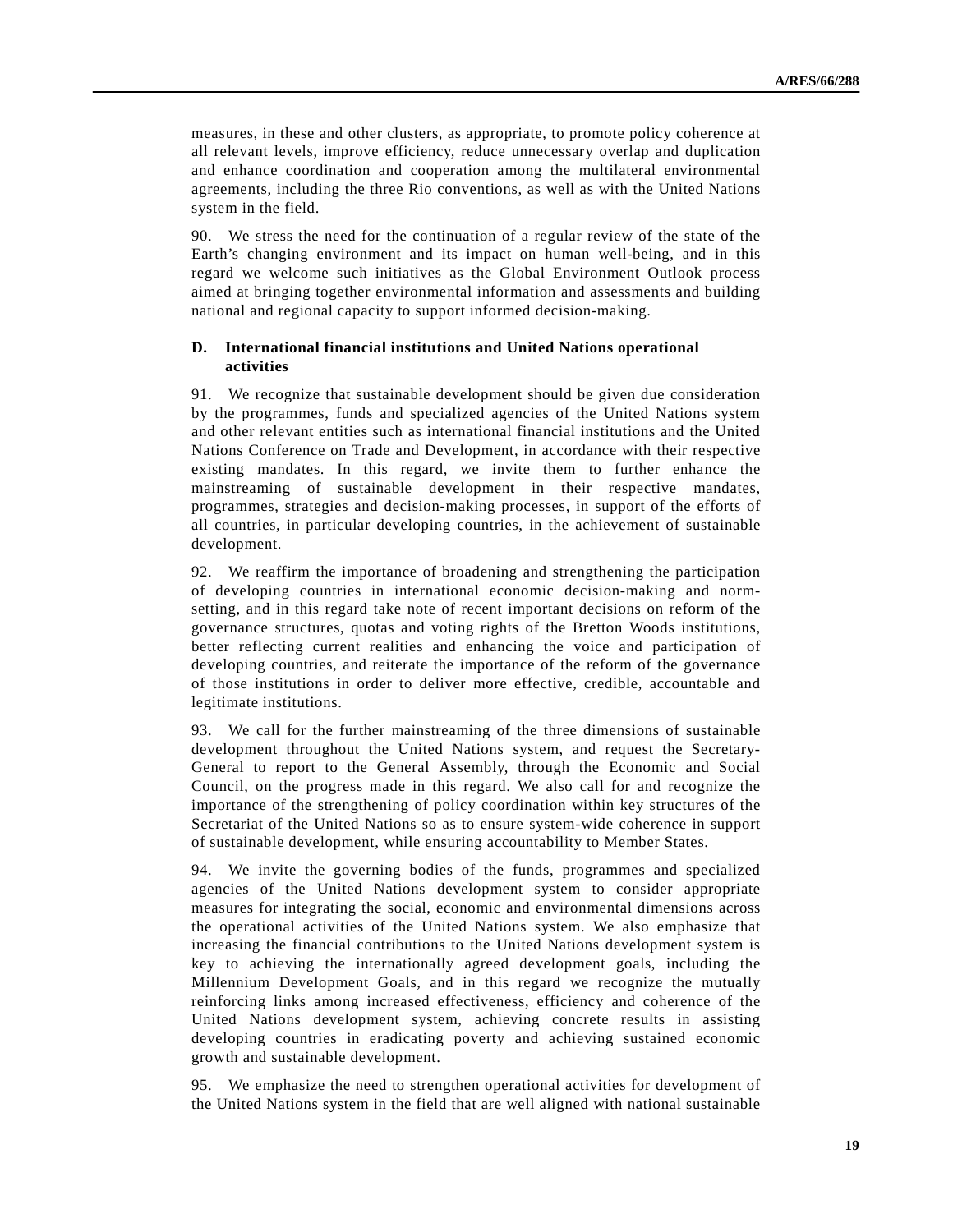development priorities of developing countries. In this regard, we emphasize that the fundamental characteristics and principles of United Nations operational activities set forth in the relevant General Assembly resolutions provide the overarching framework for all matters pertaining to the United Nations development assistance operations in the field. We recognize the importance of strengthening United Nations system coordination. We look forward to receiving the outcome of the independent evaluation of the "Delivering as one" initiative.

96. We call upon the United Nations system to improve the management of facilities and operations, by taking into account sustainable development practices, building on existing efforts and promoting cost effectiveness, and in accordance with legislative frameworks, including financial rules and regulations, while maintaining accountability to Member States.

# **E. Regional, national, subnational and local levels**

97. We acknowledge the importance of the regional dimension of sustainable development. Regional frameworks can complement and facilitate effective translation of sustainable development policies into concrete action at the national level.

98. We encourage regional, national, subnational and local authorities, as appropriate, to develop and utilize sustainable development strategies as key instruments for guiding decision-making and implementation of sustainable development at all levels, and in this regard we recognize that integrated social, economic and environmental data and information, as well as effective analysis and assessment of implementation, are important in decision-making processes.

99. We encourage action at the regional, national, subnational and local levels to promote access to information, public participation and access to justice in environmental matters, as appropriate.

100. We emphasize that regional and subregional organizations, including the United Nations regional commissions and their subregional offices, have a significant role to play in promoting a balanced integration of the economic, social and environmental dimensions of sustainable development in their respective regions. We underscore the need to support these institutions, including through the United Nations system, in the effective operationalization and implementation of sustainable development, and to facilitate institutional coherence and harmonization of relevant development policies, plans and programmes. In this regard, we urge these institutions to prioritize sustainable development through, inter alia, more efficient and effective capacity-building, development and implementation of regional agreements and arrangements as appropriate, and exchange of information, best practices and lessons learned. We also welcome regional and cross-regional initiatives for sustainable development. We, furthermore, recognize the need to ensure effective linkage among global, regional, subregional and national processes to advance sustainable development. We encourage the enhancement of the United Nations regional commissions and their subregional offices in their respective capacities to support Member States in implementing sustainable development.

101. We underline the need for more coherent and integrated planning and decisionmaking at the national, subnational and local levels as appropriate, and to this end we call upon countries to strengthen national, subnational and/or local institutions or relevant multi-stakeholder bodies and processes, as appropriate, dealing with sustainable development, including to coordinate on matters of sustainable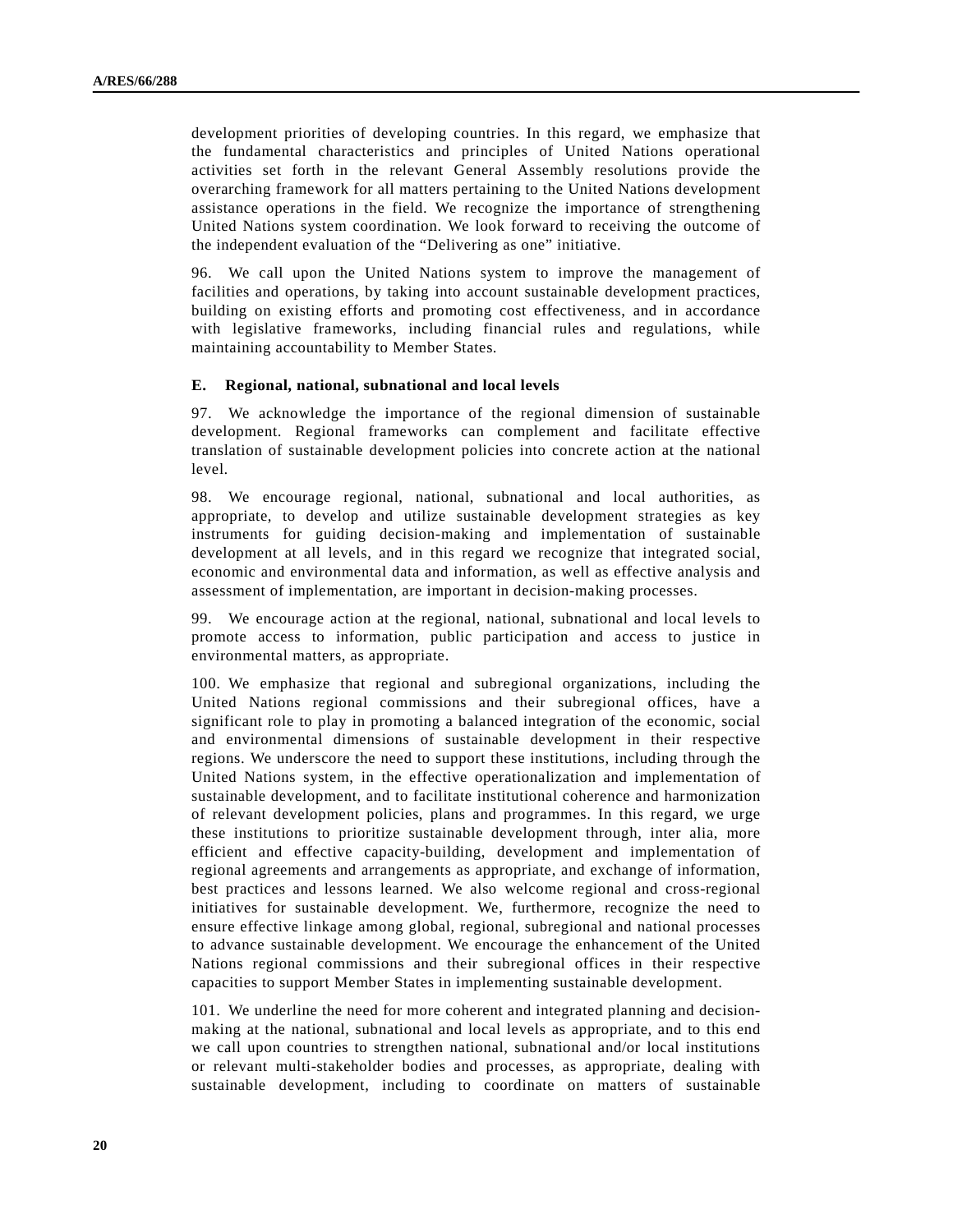development and to enable effective integration of the three dimensions of sustainable development.

102. We welcome regional and cross-regional initiatives for sustainable development, such as the Green Bridge Partnership Programme, which is voluntary and open for participation by all partners.

103. We underscore the need to ensure long-term political commitment to sustainable development taking into account national circumstances and priorities, and in this regard we encourage all countries to undertake the necessary actions and measures to achieve sustainable development.

# **V. Framework for action and follow-up**

#### **A. Thematic areas and cross-sectoral issues**

104. We recognize that in order to achieve the objective of the United Nations Conference on Sustainable Development, namely to secure renewed political commitment for sustainable development, as well as to address the themes of a green economy in the context of sustainable development and poverty eradication and the institutional framework for sustainable development, we commit to address remaining gaps in the implementation of the outcomes of the major summits on sustainable development, to address new and emerging challenges and to seize new opportunities through the actions enumerated below in this framework for action, supported, as appropriate, through provision of means of implementation. We recognize that goals, targets and indicators, including, where appropriate, gendersensitive indicators, are valuable in measuring and accelerating progress. We further note that progress in the implementation of the actions stipulated below can be enhanced by voluntarily sharing information, knowledge and experience.

#### **Poverty eradication**

105. We recognize that, three years from the 2015 target date of the Millennium Development Goals, while there has been progress in reducing poverty in some regions, this progress has been uneven and the number of people living in poverty in some countries continues to increase, with women and children constituting the majority of the most affected groups, especially in the least developed countries and particularly in Africa.

106. We recognize that sustained, inclusive and equitable economic growth in developing countries is a key requirement for eradicating poverty and hunger and achieving the Millennium Development Goals. In this regard, we emphasize that national efforts of developing countries should be complemented by an enabling environment aimed at expanding the development opportunities of developing countries. We also emphasize the need to accord the highest priority to poverty eradication within the United Nations development agenda, addressing the root causes and challenges of poverty through integrated, coordinated and coherent strategies at all levels.

107. We recognize that promoting universal access to social services can make an important contribution to consolidating and achieving development gains. Social protection systems that address and reduce inequality and social exclusion are essential for eradicating poverty and advancing the achievement of the Millennium Development Goals. In this regard, we strongly encourage initiatives aimed at enhancing social protection for all people.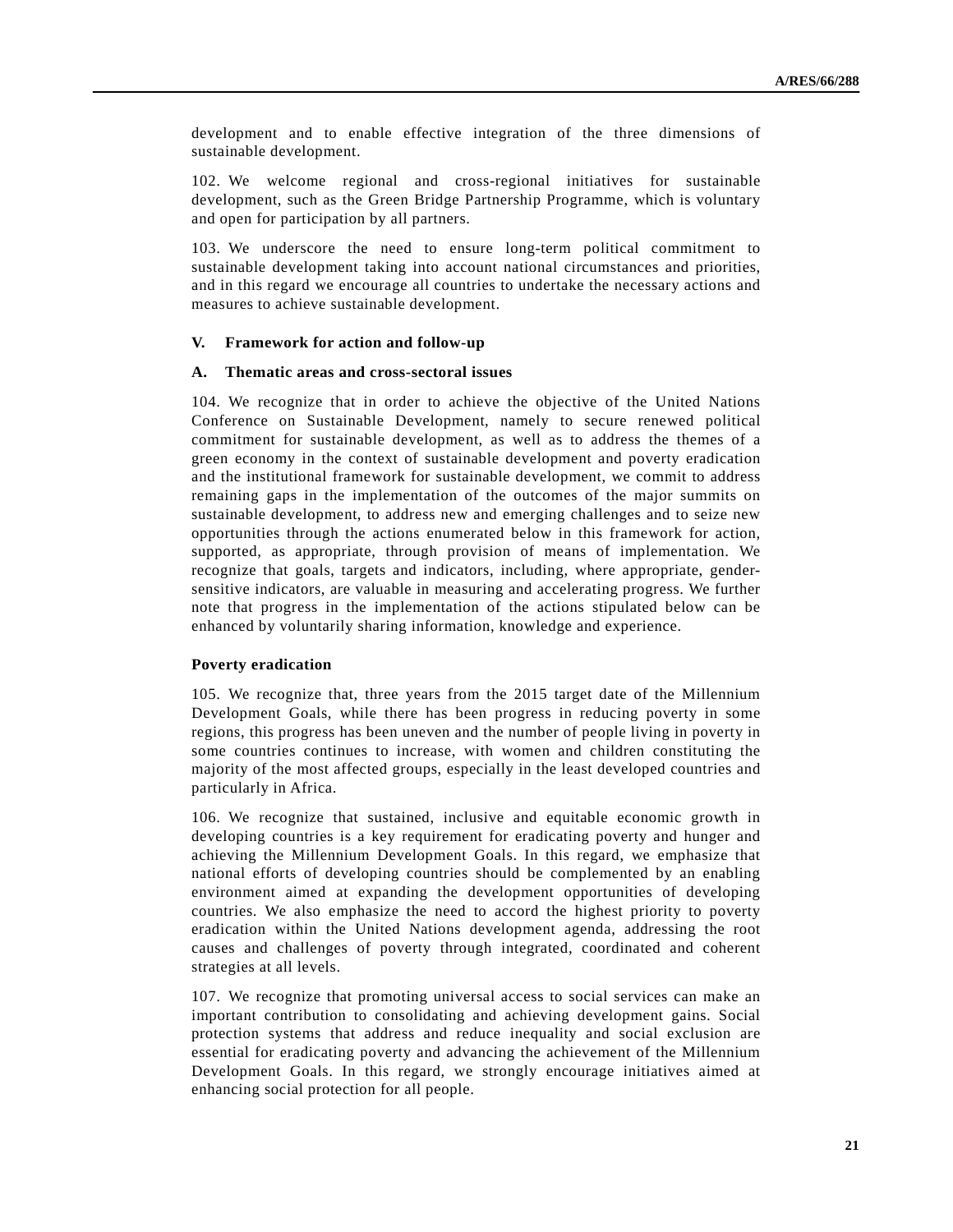### **Food security and nutrition and sustainable agriculture**

108. We reaffirm our commitments regarding the right of everyone to have access to safe, sufficient and nutritious food, consistent with the right to adequate food and the fundamental right of everyone to be free from hunger. We acknowledge that food security and nutrition has become a pressing global challenge and, in this regard, we further reaffirm our commitment to enhancing food security and access to adequate, safe and nutritious food for present and future generations in line with the Five Rome Principles for Sustainable Global Food Security, adopted on 16 November 2009, <sup>35</sup> including for children under the age of 2, and through, as appropriate, national, regional and global food security and nutrition strategies.

109. We recognize that a significant portion of the world's poor live in rural areas, and that rural communities play an important role in the economic development of many countries. We emphasize the need to revitalize the agricultural and rural development sectors, notably in developing countries, in an economically, socially and environmentally sustainable manner. We recognize the importance of taking the necessary actions to better address the needs of rural communities by, inter alia, enhancing access by agricultural producers, in particular small producers, women, indigenous peoples and people living in vulnerable situations, to credit and other financial services, markets, secure land tenure, health care, social services, education, training, knowledge and appropriate and affordable technologies, including for efficient irrigation, reuse of treated wastewater and water harvesting and storage. We reiterate the importance of empowering rural women as critical agents for enhancing agricultural and rural development and food security and nutrition. We also recognize the importance of traditional sustainable agricultural practices, including traditional seed supply systems, including for many indigenous peoples and local communities.

110. Noting the diversity of agricultural conditions and systems, we resolve to increase sustainable agricultural production and productivity globally, including by improving the functioning of markets and trading systems and strengthening international cooperation, particularly for developing countries, by increasing public and private investment in sustainable agriculture, land management and rural development. Key areas for investment and support include sustainable agricultural practices; rural infrastructure, storage capacities and related technologies; research and development on sustainable agricultural technologies; development of strong agricultural cooperatives and value chains; and the strengthening of urban-rural linkages. We also recognize the need to significantly reduce post-harvest and other food losses and waste throughout the food supply chain.

111. We reaffirm the necessity to promote, enhance and support more sustainable agriculture, including crops, livestock, forestry, fisheries and aquaculture, that improves food security, eradicates hunger and is economically viable, while conserving land, water, plant and animal genetic resources, biodiversity and ecosystems and enhancing resilience to climate change and natural disasters. We also recognize the need to maintain natural ecological processes that support food production systems.

112. We stress the need to enhance sustainable livestock production systems, including by improving pasture land and irrigation schemes in line with national policies, legislation, rules and regulations, enhanced sustainable water management

<sup>&</sup>lt;sup>35</sup> See Food and Agriculture Organization of the United Nations, document WSFS 2009/2.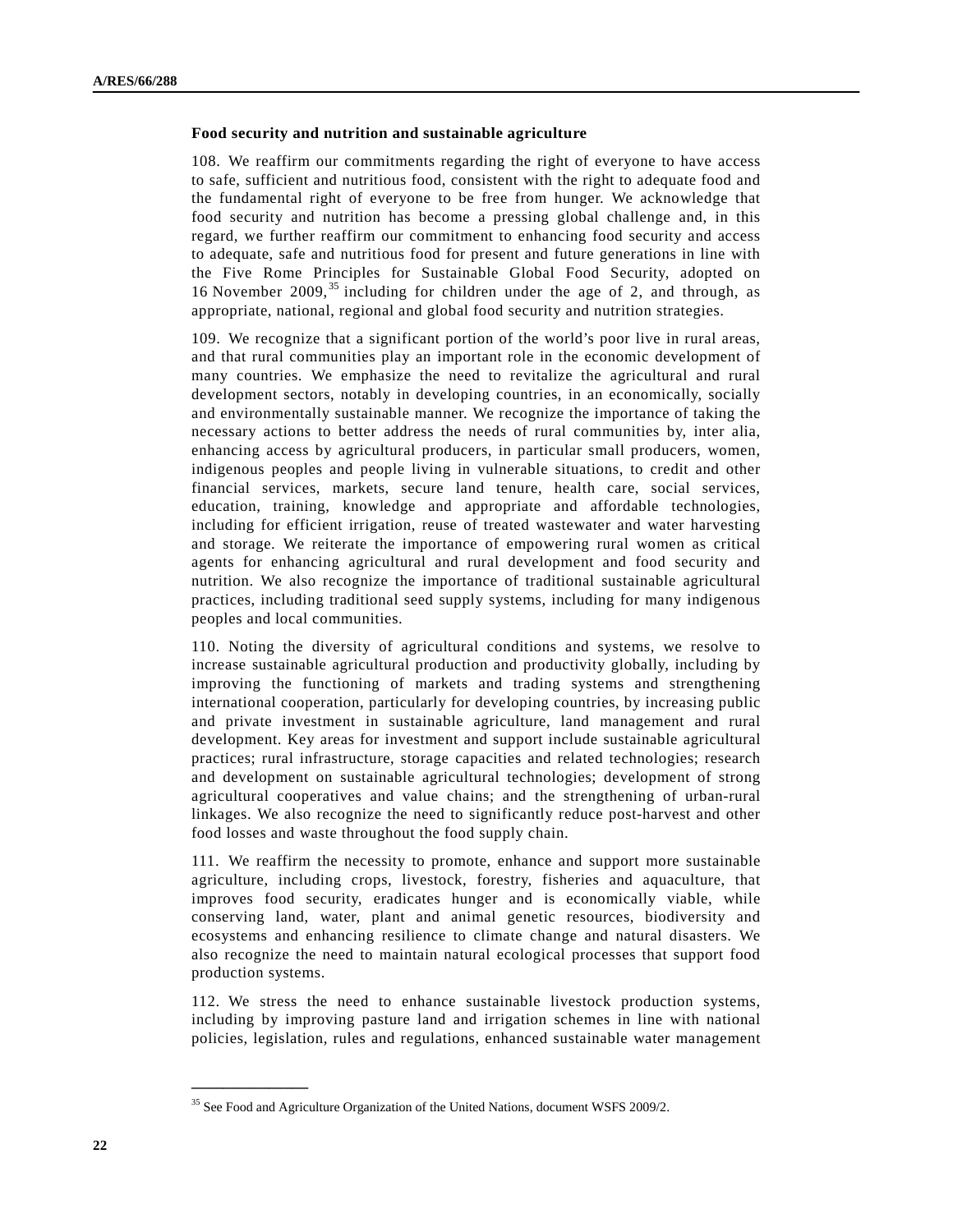systems and efforts to eradicate and prevent the spread of animal diseases, recognizing that the livelihoods of farmers, including pastoralists, and the health of livestock are intertwined.

113. We also stress the crucial role of healthy marine ecosystems, sustainable fisheries and sustainable aquaculture for food security and nutrition and in providing for the livelihoods of millions of people.

114. We resolve to take action to enhance agricultural research, extension services, training and education to improve agricultural productivity and sustainability through the voluntary sharing of knowledge and good practices. We further resolve to improve access to information, technical knowledge and know-how, including through new information and communications technologies that empower farmers, fisherfolk and foresters to choose among diverse methods of achieving sustainable agricultural production. We call for the strengthening of international cooperation on agricultural research for development.

115. We reaffirm the important work and inclusive nature of the Committee on World Food Security, including through its role in facilitating country-initiated assessments on sustainable food production and food security, and we encourage countries to give due consideration to implementing the Committee on World Food Security Voluntary Guidelines on the Responsible Governance of Tenure of Land, Fisheries and Forests in the Context of National Food Security. We take note of the ongoing discussions on responsible agricultural investment in the framework of the Committee on World Food Security, as well as the principles for responsible agricultural investment.

116. We stress the need to address the root causes of excessive food price volatility, including its structural causes, at all levels, and the need to manage the risks linked to high and excessively volatile prices in agricultural commodities and their consequences for global food security and nutrition, as well as for smallholder farmers and poor urban dwellers.

117. We underline the importance of timely, accurate and transparent information in helping to address excessive food price volatility, and in this regard take note of the Agricultural Market Information System hosted by the Food and Agriculture Organization of the United Nations and urge the participating international organizations, private sector actors and governments to ensure the public dissemination of timely and quality food market information products.

118. We reaffirm that a universal, rules-based, open, non-discriminatory and equitable multilateral trading system will promote agricultural and rural development in developing countries and contribute to world food security. We urge national, regional and international strategies to promote the participation of farmers, especially smallholder farmers, including women, in community, domestic, regional and international markets.

# **Water and sanitation**

119. We recognize that water is at the core of sustainable development as it is closely linked to a number of key global challenges. We therefore reiterate the importance of integrating water into sustainable development, and underline the critical importance of water and sanitation within the three dimensions of sustainable development.

120. We reaffirm the commitments made in the Johannesburg Plan of Implementation and the Millennium Declaration regarding halving by 2015 the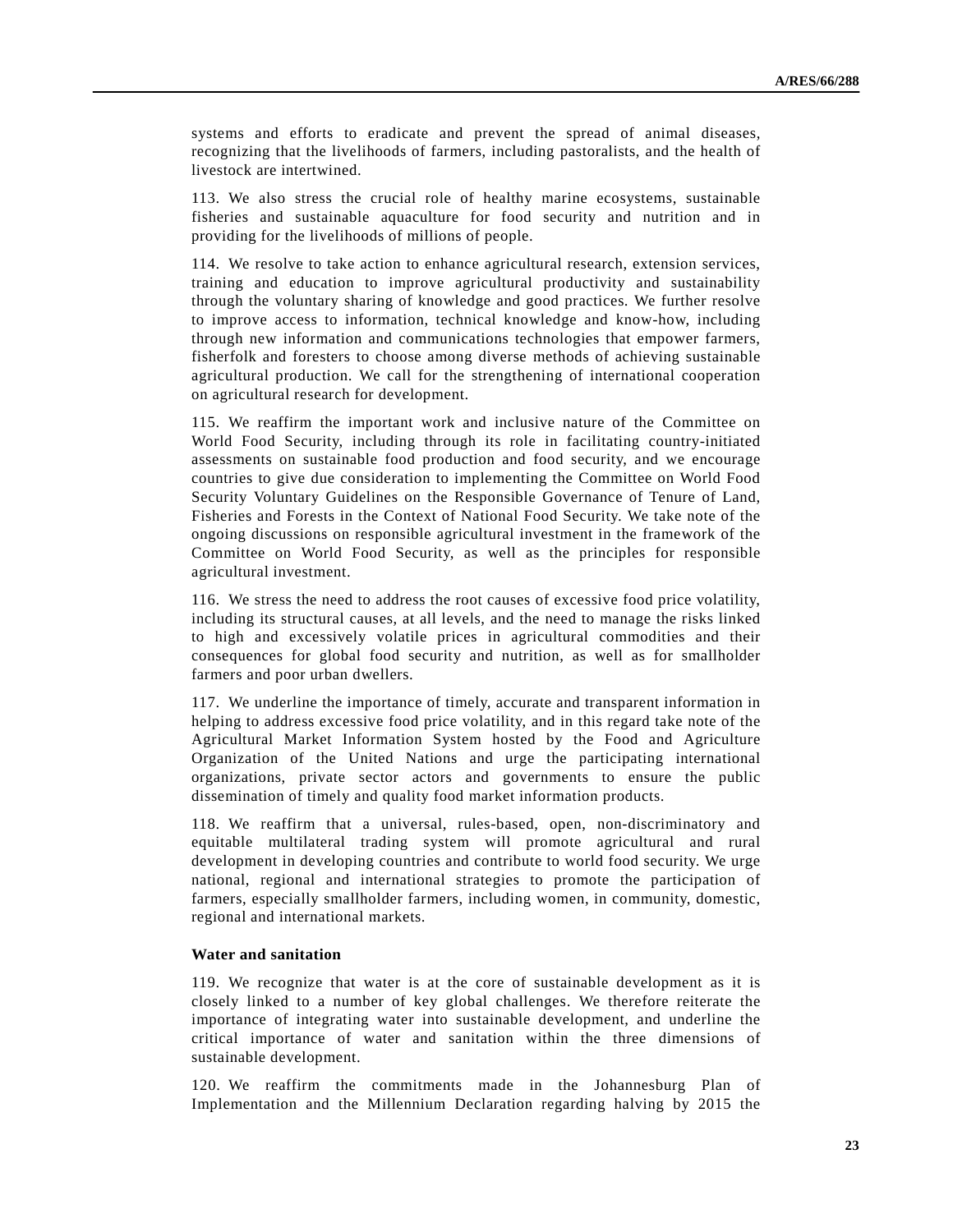proportion of people without access to safe drinking water and basic sanitation and the development of integrated water resource management and water efficiency plans, ensuring sustainable water use. We commit to the progressive realization of access to safe and affordable drinking water and basic sanitation for all, as necessary for poverty eradication, women's empowerment and to protect human health, and to significantly improve the implementation of integrated water resource management at all levels as appropriate. In this regard, we reiterate the commitments to support these efforts, in particular for developing countries, through the mobilization of resources from all sources, capacity-building and technology transfer.

121. We reaffirm our commitments regarding the human right to safe drinking water and sanitation, to be progressively realized for our populations, with full respect for national sovereignty. We also highlight our commitment to the International Decade for Action, "Water for Life", 2005–2015.

122. We recognize the key role that ecosystems play in maintaining water quantity and quality, and support actions within respective national boundaries to protect and sustainably manage these ecosystems.

123. We underline the need to adopt measures to address floods, droughts and water scarcity, addressing the balance between water supply and demand, including, where appropriate, non-conventional water resources, and to mobilize financial resources and investment in infrastructure for water and sanitation services, in accordance with national priorities.

124. We stress the need to adopt measures to significantly reduce water pollution and increase water quality, significantly improve wastewater treatment and water efficiency and reduce water losses. In order to achieve this, we stress the need for international assistance and cooperation.

# **Energy**

125. We recognize the critical role that energy plays in the development process, as access to sustainable modern energy services contributes to poverty eradication, saves lives, improves health and helps to provide for basic human needs. We stress that these services are essential to social inclusion and gender equality, and that energy is also a key input to production. We commit to facilitate support for access to these services by 1.4 billion people worldwide who are currently without them. We recognize that access to these services is critical for achieving sustainable development.

126. We emphasize the need to address the challenge of access to sustainable modern energy services for all, in particular for the poor, who are unable to afford these services even when they are available. We emphasize the need to take further action to improve this situation, including by mobilizing adequate financial resources, so as to provide these services in a reliable, affordable, economically viable and socially and environmentally acceptable manner in developing countries.

127. We reaffirm support for the implementation of national and subnational policies and strategies, based on individual national circumstances and development aspirations, using an appropriate energy mix to meet developmental needs, including through increased use of renewable energy sources and other lowemission technologies, the more efficient use of energy, greater reliance on advanced energy technologies, including cleaner fossil fuel technologies, and the sustainable use of traditional energy resources. We commit to promoting sustainable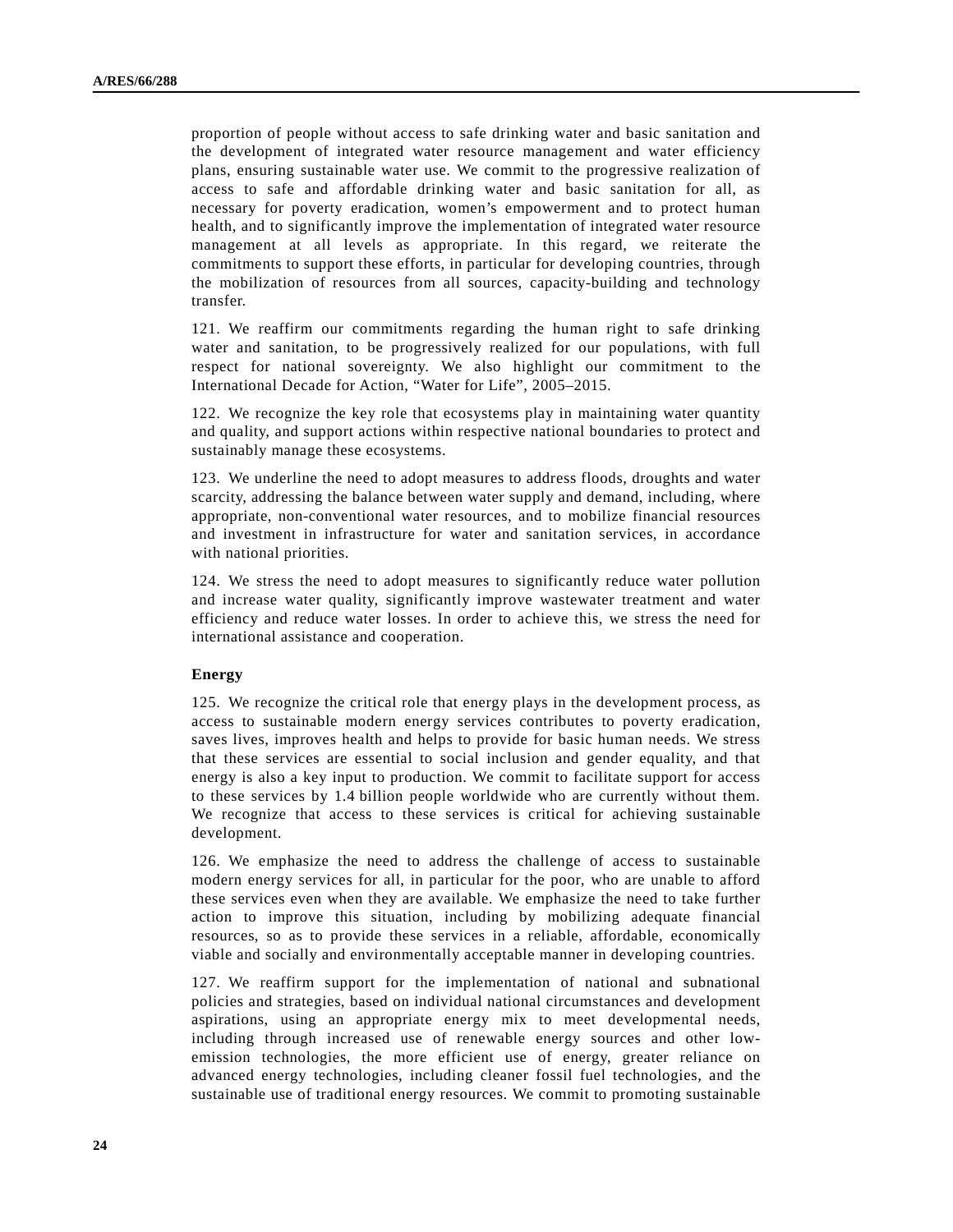modern energy services for all through national and subnational efforts, inter alia, on electrification and dissemination of sustainable cooking and heating solutions, including through collaborative actions to share best practices and adopt policies, as appropriate. We urge governments to create enabling environments that facilitate public and private sector investment in relevant and needed cleaner energy technologies.

128. We recognize that improving energy efficiency, increasing the share of renewable energy and cleaner and energy-efficient technologies are important for sustainable development, including in addressing climate change. We also recognize the need for energy efficiency measures in urban planning, buildings and transportation and in the production of goods and services and the design of products. We also recognize the importance of promoting incentives in favour of, and removing disincentives to, energy efficiency and the diversification of the energy mix, including promoting research and development in all countries, including developing countries.

129. We note the launching of the "Sustainable Energy for All" initiative by the Secretary-General, which focuses on access to energy, energy efficiency and renewable energies. We are all determined to act to make sustainable energy for all a reality and, through this, help to eradicate poverty and lead to sustainable development and global prosperity. We recognize that the activities of countries in broader energy-related matters are of great importance and are prioritized according to their specific challenges, capacities and circumstances, including their energy mix.

# **Sustainable tourism**

130. We emphasize that well-designed and managed tourism can make a significant contribution to the three dimensions of sustainable development, has close linkages to other sectors and can create decent jobs and generate trade opportunities. We recognize the need to support sustainable tourism activities and relevant capacitybuilding that promote environmental awareness, conserve and protect the environment, respect wildlife, flora, biodiversity, ecosystems and cultural diversity, and improve the welfare and livelihoods of local communities by supporting their local economies and the human and natural environment as a whole. We call for enhanced support for sustainable tourism activities and relevant capacity-building in developing countries in order to contribute to the achievement of sustainable development.

131. We encourage the promotion of investment in sustainable tourism, including ecotourism and cultural tourism, which may include creating small and mediumsized enterprises and facilitating access to finance, including through microcredit initiatives for the poor, indigenous peoples and local communities in areas with high ecotourism potential. In this regard, we underline the importance of establishing, where necessary, appropriate guidelines and regulations, in accordance with national priorities and legislation, for promoting and supporting sustainable tourism.

# **Sustainable transport**

132. We note that transportation and mobility are central to sustainable development. Sustainable transportation can enhance economic growth and improve accessibility. Sustainable transport achieves better integration of the economy while respecting the environment. We recognize the importance of the efficient movement of people and goods and access to environmentally sound, safe and affordable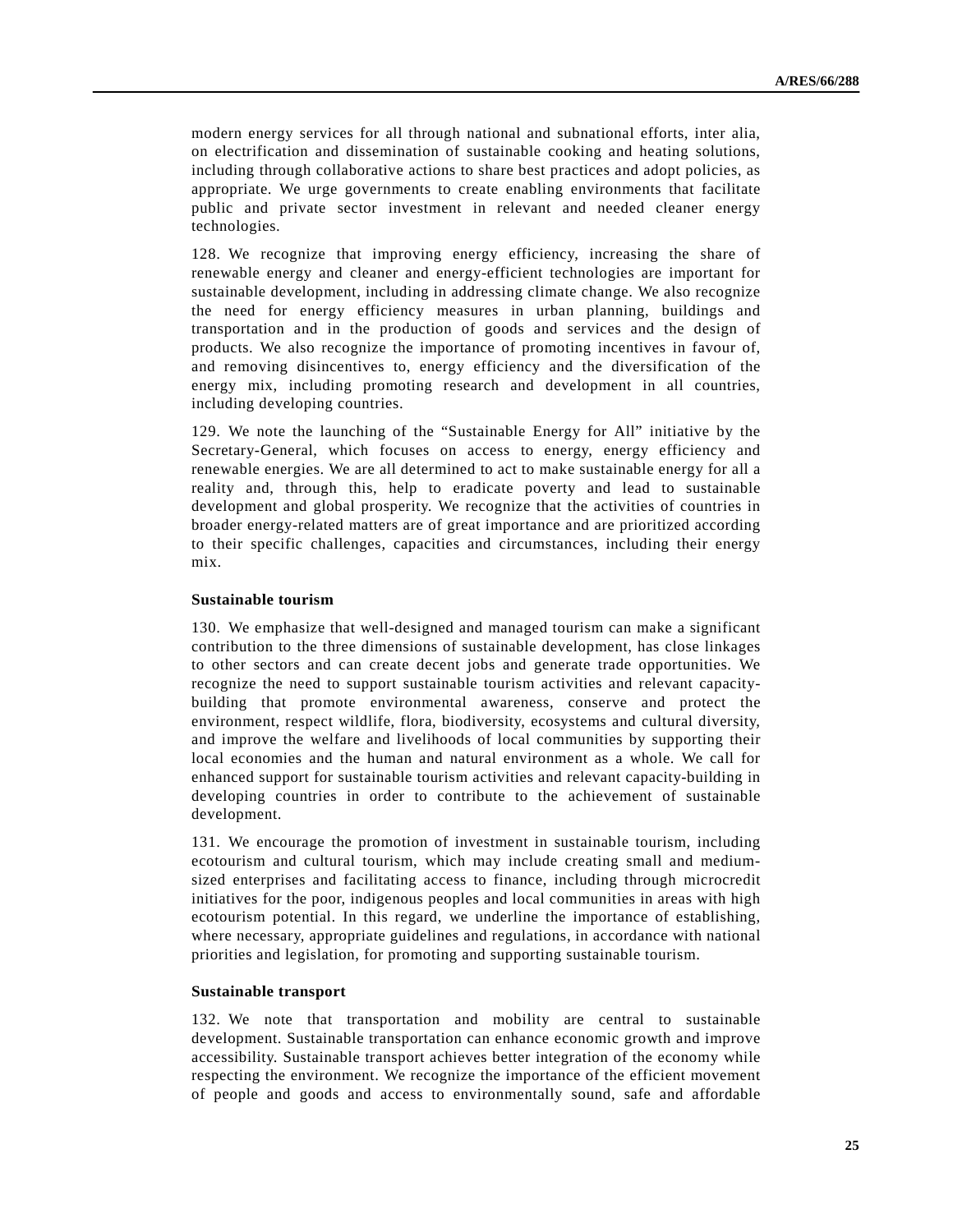transportation as a means to improve social equity, health, resilience of cities, urban-rural linkages and productivity of rural areas. In this regard, we take into account road safety as part of our efforts to achieve sustainable development.

133. We support the development of sustainable transport systems, including energy-efficient multimodal transport systems, notably public mass transportation systems, clean fuels and vehicles, as well as improved transportation systems in rural areas. We recognize the need to promote an integrated approach to policymaking at the national, regional and local levels for transport services and systems to promote sustainable development. We also recognize that the special development needs of landlocked and transit developing countries need to be taken into account while establishing sustainable transit transport systems. We acknowledge the need for international support to developing countries in this regard.

# **Sustainable cities and human settlements**

134. We recognize that, if they are well planned and developed, including through integrated planning and management approaches, cities can promote economically, socially and environmentally sustainable societies. In this regard, we recognize the need for a holistic approach to urban development and human settlements that provides for affordable housing and infrastructure and prioritizes slum upgrading and urban regeneration. We commit to work towards improving the quality of human settlements, including the living and working conditions of both urban and rural dwellers in the context of poverty eradication so that all people have access to basic services, housing and mobility. We also recognize the need for conservation, as appropriate, of the natural and cultural heritage of human settlements, the revitalization of historic districts and the rehabilitation of city centres.

135. We commit to promote an integrated approach to planning and building sustainable cities and urban settlements, including by supporting local authorities, increasing public awareness and enhancing participation of urban residents, including the poor, in decision-making. We also commit to promote sustainable development policies that support inclusive housing and social services; a safe and healthy living environment for all, particularly children, youth, women and the elderly and disabled; affordable and sustainable transport and energy; the promotion, protection and restoration of safe and green urban spaces; safe and clean drinking water and sanitation; healthy air quality; the generation of decent jobs; and improved urban planning and slum upgrading. We further support the sustainable management of waste through the application of the 3Rs (reduce, reuse and recycle). We underline the importance of considering disaster risk reduction, resilience and climate risks in urban planning. We recognize the efforts of cities to balance development with rural regions.

136. We emphasize the importance of increasing the number of metropolitan regions, cities and towns that are implementing policies for sustainable urban planning and design in order to respond effectively to the expected growth of urban populations in the coming decades. We note that sustainable urban planning benefits from the involvement of multiple stakeholders as well as from full use of information and sex-disaggregated data, including on demographic trends, income distribution and informal settlements. We recognize the important role of municipal governments in setting a vision for sustainable cities, from the initiation of city planning through to revitalization of older cities and neighbourhoods, including by adopting energy efficiency programmes in building management and developing sustainable, locally appropriate transport systems. We further recognize the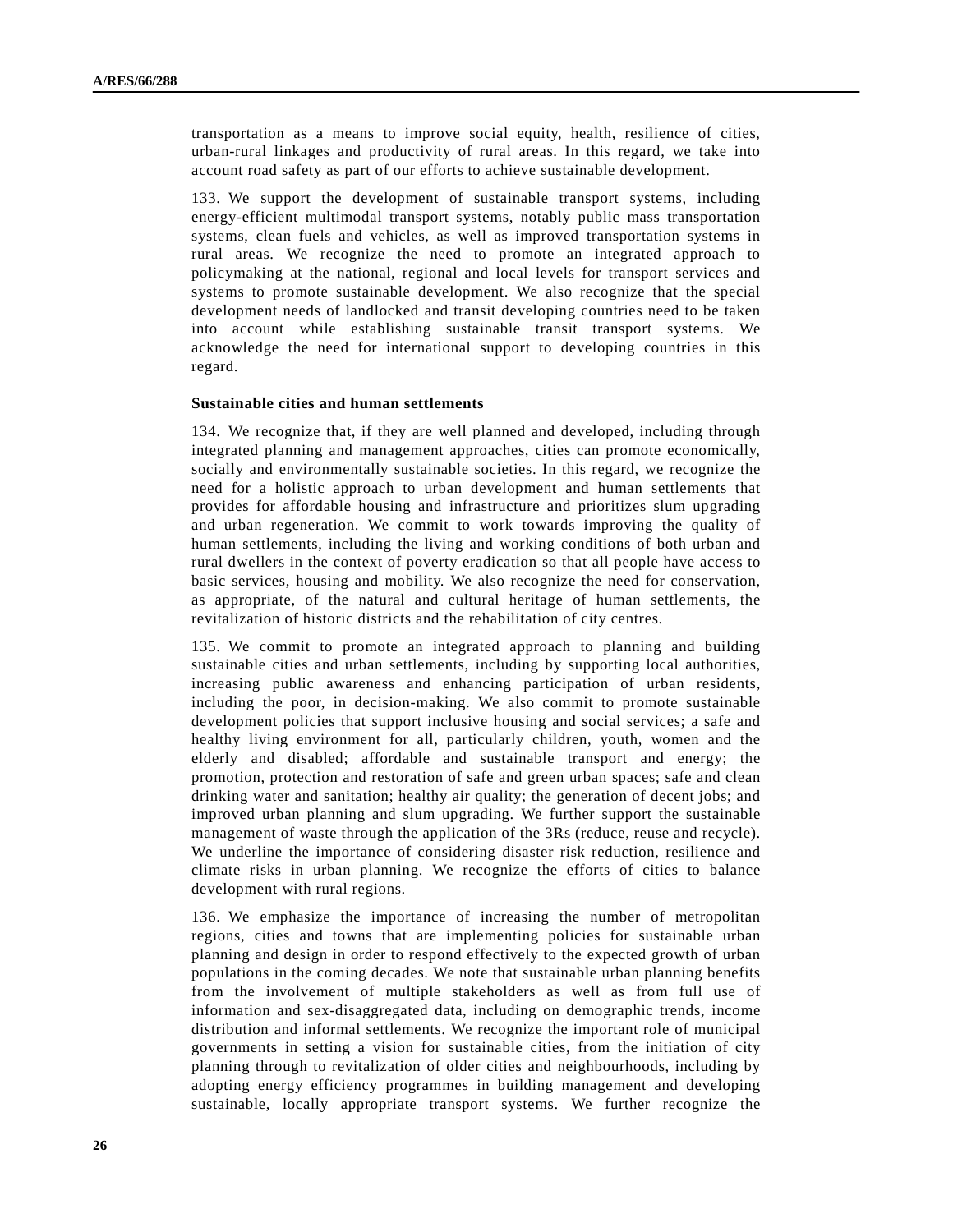importance of mixed-use planning and of encouraging non-motorized mobility, including by promoting pedestrian and cycling infrastructures.

137. We recognize that partnerships among cities and communities play an important role in promoting sustainable development. In this regard, we stress the need to strengthen existing cooperation mechanisms and platforms, partnership arrangements and other implementation tools to advance the coordinated implementation of the Habitat Agenda<sup>36</sup> with the active involvement of all relevant United Nations entities and with the overall aim of achieving sustainable urban development. We further recognize the continuing need for adequate and predictable financial contributions to the United Nations Habitat and Human Settlements Foundation so as to ensure timely, effective and concrete global implementation of the Habitat Agenda.

# **Health and population**

**\_\_\_\_\_\_\_\_\_\_\_\_\_\_\_** 

138. We recognize that health is a precondition for and an outcome and indicator of all three dimensions of sustainable development. We understand the goals of sustainable development can only be achieved in the absence of a high prevalence of debilitating communicable and non-communicable diseases, and where populations can reach a state of physical, mental and social well-being. We are convinced that action on the social and environmental determinants of health, both for the poor and the vulnerable and for the entire population, is important to create inclusive, equitable, economically productive and healthy societies. We call for the full realization of the right to the enjoyment of the highest attainable standard of physical and mental health.

139. We also recognize the importance of universal health coverage to enhancing health, social cohesion and sustainable human and economic development. We pledge to strengthen health systems towards the provision of equitable universal coverage. We call for the involvement of all relevant actors for coordinated multisectoral action to address urgently the health needs of the world's population.

140. We emphasize that HIV and AIDS, malaria, tuberculosis, influenza, polio and other communicable diseases remain serious global concerns, and we commit to redouble efforts to achieve universal access to HIV prevention, treatment, care and support and to eliminate mother-to-child transmission of HIV, as well as to renew and strengthen the fight against malaria, tuberculosis and neglected tropical diseases.

141. We acknowledge that the global burden and threat of non-communicable diseases constitutes one of the major challenges for sustainable development in the twenty-first century. We commit to strengthen health systems towards the provision of equitable, universal coverage and promote affordable access to prevention, treatment, care and support related to non-communicable diseases, especially cancer, cardiovascular diseases, chronic respiratory diseases and diabetes. We also commit to establish or strengthen multisectoral national policies for the prevention and control of non-communicable diseases. We recognize that reducing, inter alia, air, water and chemical pollution leads to positive effects on health.

142. We reaffirm the right to use, to the fullest extent, the provisions contained in the Agreement on Trade-Related Aspects of Intellectual Property Rights (TRIPS

<sup>36</sup> *Report of the United Nations Conference on Human Settlements (Habitat II), Istanbul, 3–14 June 1996* (United Nations publication, Sales No. E.97.IV.6), chap. I, resolution 1, annex II.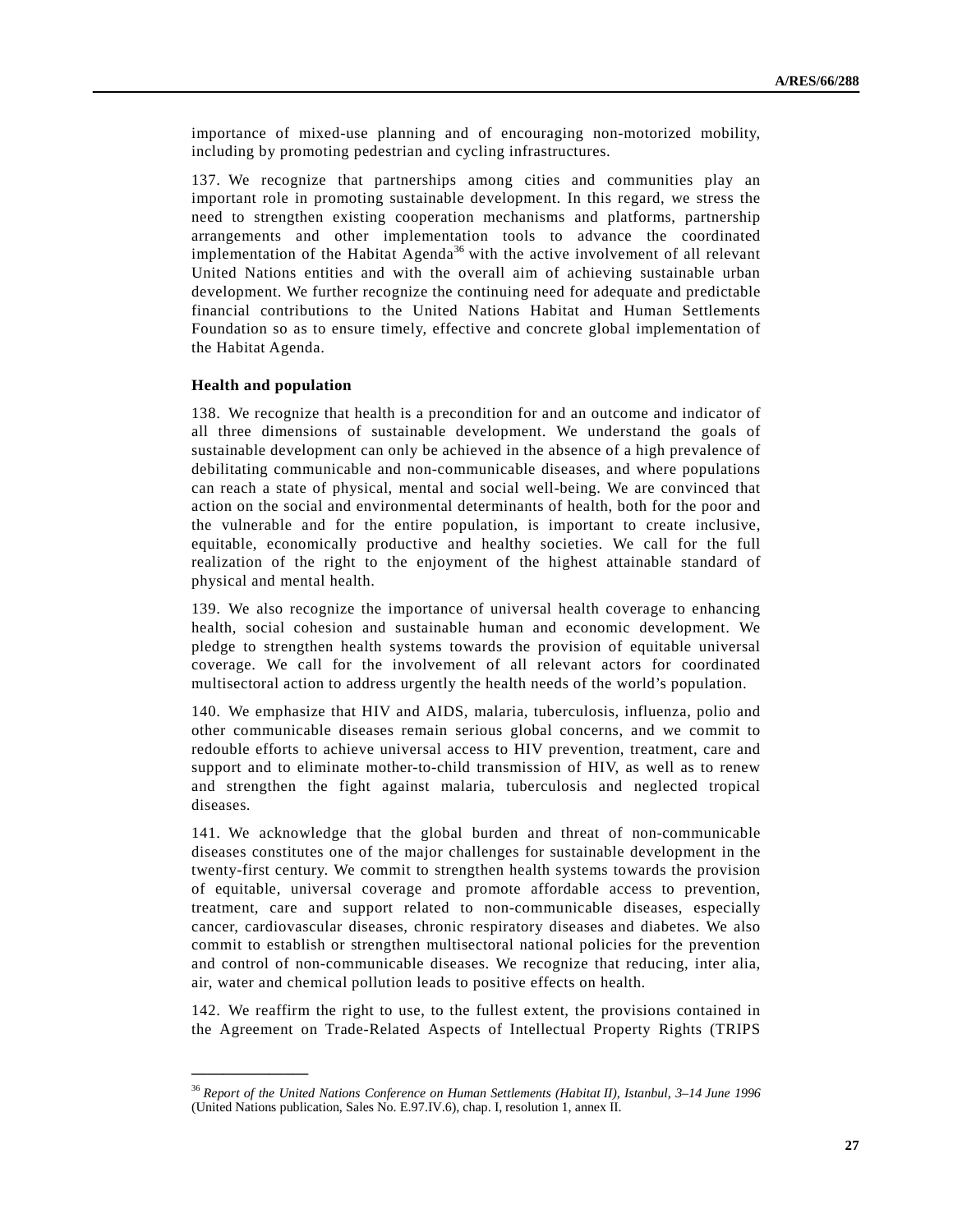Agreement),<sup>37</sup> the Doha Declaration on the TRIPS Agreement and Public Health,  $38$ the decision of the General Council of the World Trade Organization of 30 August 2003 on the implementation of paragraph 6 of the Doha Declaration,<sup>39</sup> and, when formal acceptance procedures are completed, the amendment to article 31 of the TRIPS Agreement, which provide flexibilities for the protection of public health, and in particular to promote access to medicines for all and encourage the provision of assistance to developing countries in this regard.

143. We call for further collaboration and cooperation at the national and international levels to strengthen health systems through increased health financing, recruitment, development and training and retention of the health workforce, through improved distribution and access to safe, affordable, effective and quality medicines, vaccines and medical technologies, and by improving health infrastructure. We support the leadership role of the World Health Organization as the directing and coordinating authority on international health work.

144. We commit to systematically consider population trends and projections in our national, rural and urban development strategies and policies. Through forwardlooking planning, we can seize the opportunities and address the challenges associated with demographic change, including migration.

145. We call for the full and effective implementation of the Beijing Platform for Action and the Programme of Action of the International Conference on Population and Development, and the outcomes of their review conferences, including the commitments leading to sexual and reproductive health and the promotion and protection of all human rights in this context. We emphasize the need for the provision of universal access to reproductive health, including family planning and sexual health, and the integration of reproductive health into national strategies and programmes.

146. We commit to reduce maternal and child mortality and to improve the health of women, youth and children. We reaffirm our commitment to gender equality and to protect the rights of women, men and youth to have control over and decide freely and responsibly on matters related to their sexuality, including access to sexual and reproductive health, free from coercion, discrimination and violence. We will work actively to ensure that health systems provide the necessary information and health services addressing the sexual and reproductive health of women, including by working towards universal access to safe, effective, affordable and acceptable modern methods of family planning, as this is essential for women's health and advancing gender equality.

# **Promoting full and productive employment, decent work for all and social protection**

147. We recognize that poverty eradication, full and productive employment and decent work for all, and social integration and protection are interrelated and mutually reinforcing, and that enabling environments to promote them need to be created at all levels.

<sup>37</sup> See *Legal Instruments Embodying the Results of the Uruguay Round of Multilateral Trade Negotiations, done at Marrakesh on 15 April 1994* (GATT secretariat publication, Sales No. GATT/1994-7).

<sup>38</sup> World Trade Organization, document WT/MIN(01)/DEC/2.

<sup>&</sup>lt;sup>39</sup> See World Trade Organization, document WT/L/540 and Corr.1.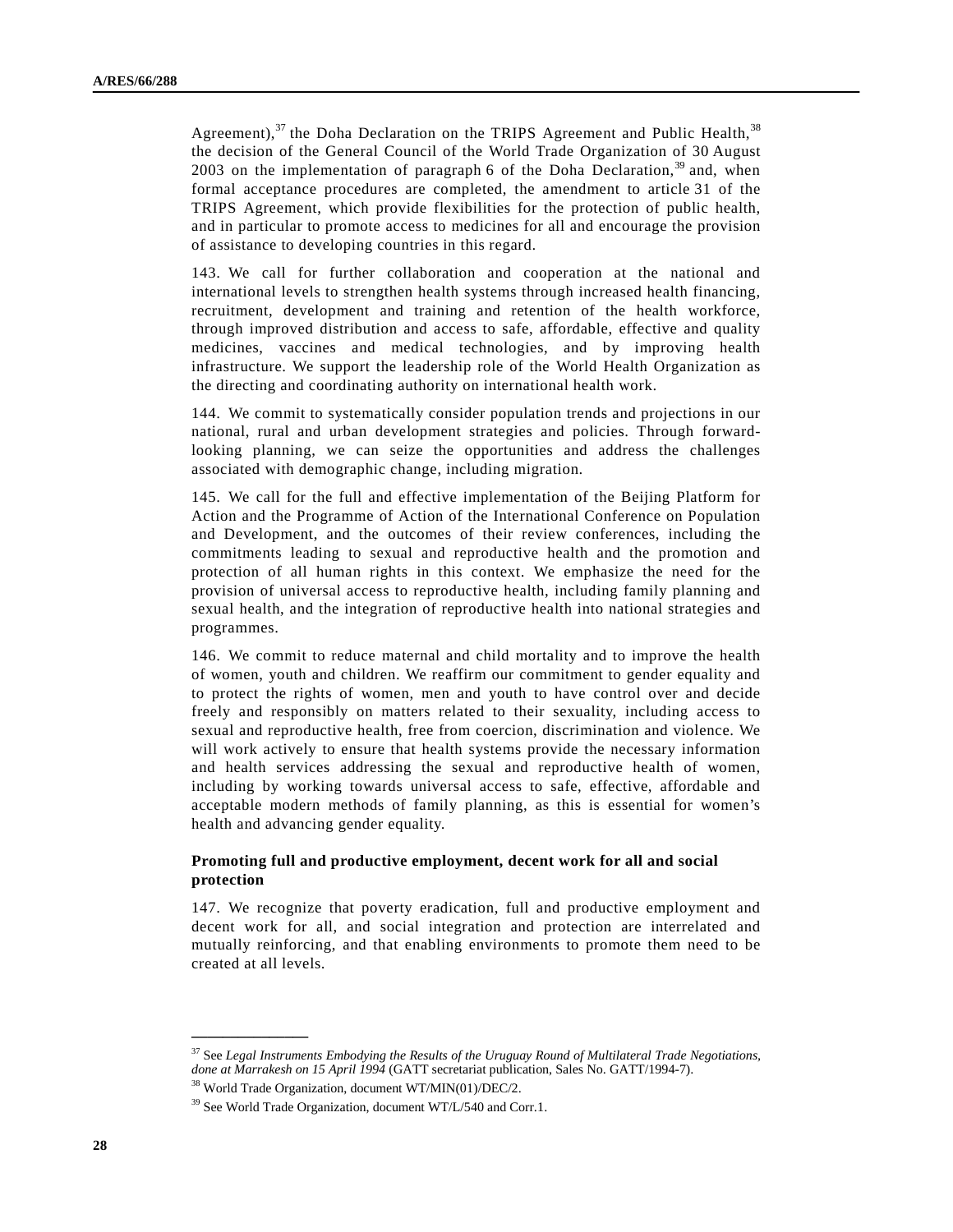148. We are concerned about labour market conditions and widespread deficits of available decent work opportunities, especially for young women and men. We urge all governments to address the global challenge of youth employment by developing and implementing strategies and policies that provide young people everywhere access to decent and productive work, as over the coming decades, decent jobs will need to be created to be able to ensure sustainable and inclusive development and reduce poverty.

149. We recognize the importance of job creation by investing in and developing sound, effective and efficient economic and social infrastructure and productive capacities for sustainable development and sustained, inclusive and equitable economic growth. We call upon countries to enhance infrastructure investment for sustainable development, and we agree to support United Nations funds, programmes and agencies to help to assist and promote the efforts of developing countries, particularly the least developed countries, in this regard.

150. We recognize the importance of job creation by adopting forward-looking macroeconomic policies that promote sustainable development and lead to sustained, inclusive and equitable economic growth, increase productive employment opportunities and promote agricultural and industrial development.

151. We emphasize the need to enhance employment and income opportunities for all, especially for women and men living in poverty, and in this regard we support national efforts to provide new job opportunities to the poor in both rural and urban areas, including support to small and medium-sized enterprises.

152. We recognize that workers should have access to education, skills, health care, social security, fundamental rights at work, social and legal protections, including occupational safety and health, and decent work opportunities. Governments, trade unions, workers and employers all have a role to play in promoting decent work for all, and all should help young people to gain access to needed skills and employment opportunities, including in new and emerging sectors. Women and men should have equal access to opportunities to acquire job skills, as well as to worker protections. We recognize the importance of a just transition, including programmes to help workers to adjust to changing labour market conditions.

153. We also recognize that informal unpaid work, performed mostly by women, contributes substantially to human well-being and sustainable development. In this regard, we commit to work towards safe and decent working conditions and access to social protection and education.

154. We recognize that opportunities for decent work for all and job creation can be generated through, inter alia, public and private investments in scientific and technological innovation, public works in restoring, regenerating and conserving natural resources and ecosystems, and social and community services. We are encouraged by government initiatives to create jobs for poor people in restoring and managing natural resources and ecosystems, and we encourage the private sector to contribute to decent work for all and job creation for both women and men, and particularly for young people, including through partnerships with small and medium-sized enterprises and cooperatives. In this regard, we acknowledge the importance of efforts to promote the exchange of information and knowledge on decent work for all and job creation, including green jobs initiatives and related skills, and to facilitate the integration of relevant data into national economic and employment policies.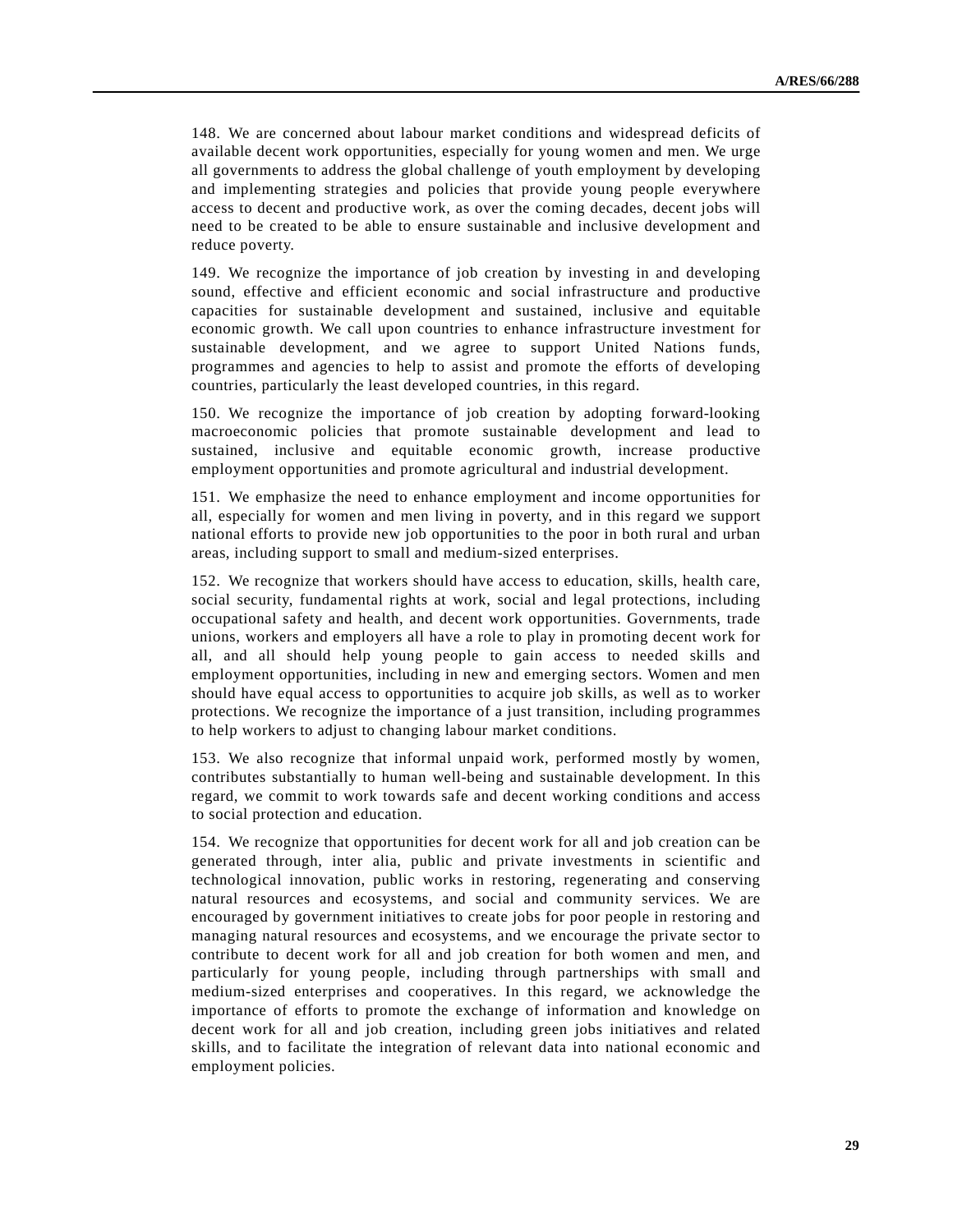155. We encourage the sharing of experiences and best practices on ways to address the high levels of unemployment and underemployment, in particular among young people.

156. We stress the need to provide social protection to all members of society, fostering growth, resilience, social justice and cohesion, including those who are not employed in the formal economy. In this regard, we strongly encourage national and local initiatives aimed at providing social protection floors for all citizens. We support global dialogue on best practices for social protection programmes that takes into account the three dimensions of sustainable development and, in this regard, we note International Labour Organization Recommendation No. 202 concerning national floors of social protection.

157. We call upon States to promote and protect effectively the human rights and fundamental freedoms of all migrants regardless of migration status, especially those of women and children, and to address international migration through international, regional or bilateral cooperation and dialogue and a comprehensive and balanced approach, recognizing the roles and responsibilities of countries of origin, transit and destination in promoting and protecting the human rights of all migrants, and avoiding approaches that might aggravate their vulnerability.

# **Oceans and seas**

158. We recognize that oceans, seas and coastal areas form an integrated and essential component of the Earth's ecosystem and are critical to sustaining it, and that international law, as reflected in the United Nations Convention on the Law of the Sea, $40$  provides the legal framework for the conservation and sustainable use of the oceans and their resources. We stress the importance of the conservation and sustainable use of the oceans and seas and of their resources for sustainable development, including through their contributions to poverty eradication, sustained economic growth, food security and creation of sustainable livelihoods and decent work, while at the same time protecting biodiversity and the marine environment and addressing the impacts of climate change. We therefore commit to protect, and restore, the health, productivity and resilience of oceans and marine ecosystems, to maintain their biodiversity, enabling their conservation and sustainable use for present and future generations, and to effectively apply an ecosystem approach and the precautionary approach in the management, in accordance with international law, of activities having an impact on the marine environment, to deliver on all three dimensions of sustainable development.

159. We recognize the importance of the Convention on the Law of the Sea to advancing sustainable development and its near universal adoption by States, and in this regard we urge all its parties to fully implement their obligations under the Convention.

160. We recognize the importance of building the capacity of developing countries to be able to benefit from the conservation and sustainable use of the oceans and seas and their resources, and in this regard we emphasize the need for cooperation in marine scientific research to implement the provisions of the Convention on the Law of the Sea and the outcomes of the major summits on sustainable development, as well as for the transfer of technology, taking into account the Intergovernmental

<sup>40</sup> United Nations, *Treaty Series*, vol. 1833, No. 31363.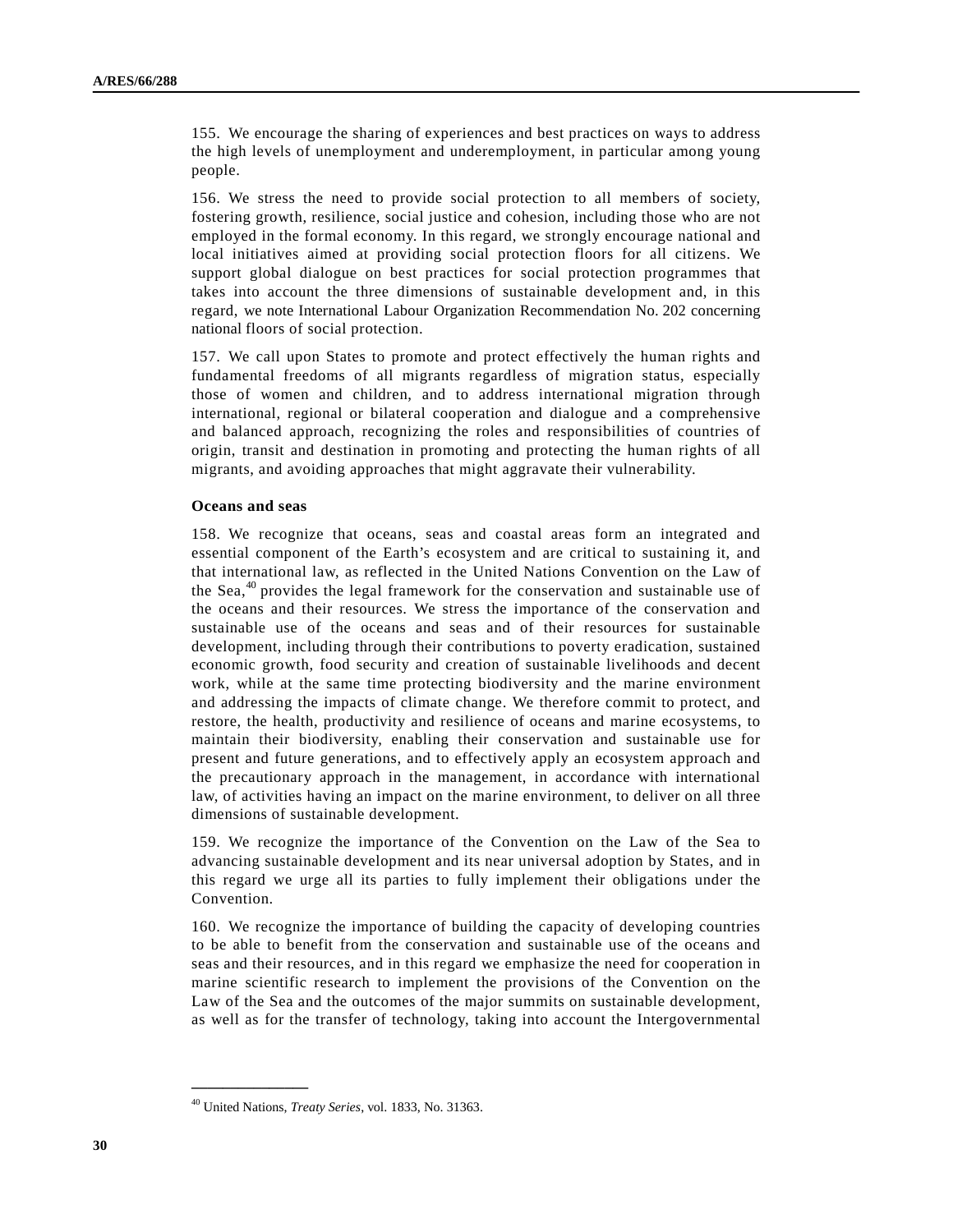Oceanographic Commission Criteria and Guidelines on the Transfer of Marine Technology.<sup>41</sup>

161. We support the Regular Process for Global Reporting and Assessment of the State of the Marine Environment, including Socioeconomic Aspects, established under the auspices of the General Assembly, and look forward to the completion of its first global integrated assessment of the state of the marine environment by 2014 and the subsequent consideration by the Assembly. We encourage consideration by States of the assessment findings at appropriate levels.

162. We recognize the importance of the conservation and sustainable use of marine biodiversity beyond areas of national jurisdiction. We note the ongoing work under the auspices of the General Assembly of the Ad Hoc Open-ended Informal Working Group to study issues relating to the conservation and sustainable use of marine biological diversity beyond areas of national jurisdiction. Building on the work of the Ad Hoc Open-ended Informal Working Group and before the end of the sixtyninth session of the General Assembly, we commit to address, on an urgent basis, the issue of the conservation and sustainable use of marine biological diversity of areas beyond national jurisdiction, including by taking a decision on the development of an international instrument under the Convention on the Law of the Sea.

163. We note with concern that the health of oceans and marine biodiversity are negatively affected by marine pollution, including marine debris, especially plastic, persistent organic pollutants, heavy metals and nitrogen-based compounds, from a number of marine and land-based sources, including shipping and land run-off. We commit to take action to reduce the incidence and impacts of such pollution on marine ecosystems, including through the effective implementation of relevant conventions adopted in the framework of the International Maritime Organization, and the follow-up of relevant initiatives such as the Global Programme of Action for the Protection of the Marine Environment from Land-based Activities,<sup>42</sup> as well as the adoption of coordinated strategies to this end. We further commit to take action to, by 2025, based on collected scientific data, achieve significant reductions in marine debris to prevent harm to the coastal and marine environment.

164. We note the significant threat that alien invasive species pose to marine ecosystems and resources, and commit to implement measures to prevent the introduction and manage the adverse environmental impacts of alien invasive species, including, as appropriate, those adopted in the framework of the International Maritime Organization.

165. We note that sea-level rise and coastal erosion are serious threats for many coastal regions and islands, particularly in developing countries, and in this regard we call upon the international community to enhance its efforts to address these challenges.

166. We call for support to initiatives that address ocean acidification and the impacts of climate change on marine and coastal ecosystems and resources. In this regard, we reiterate the need to work collectively to prevent further ocean acidification, as well as to enhance the resilience of marine ecosystems and of the communities whose livelihoods depend on them, and to support marine scientific research,

<sup>41</sup> See Intergovernmental Oceanographic Commission, document IOC/INF-1203.

 $42$  See A/51/116, annex II.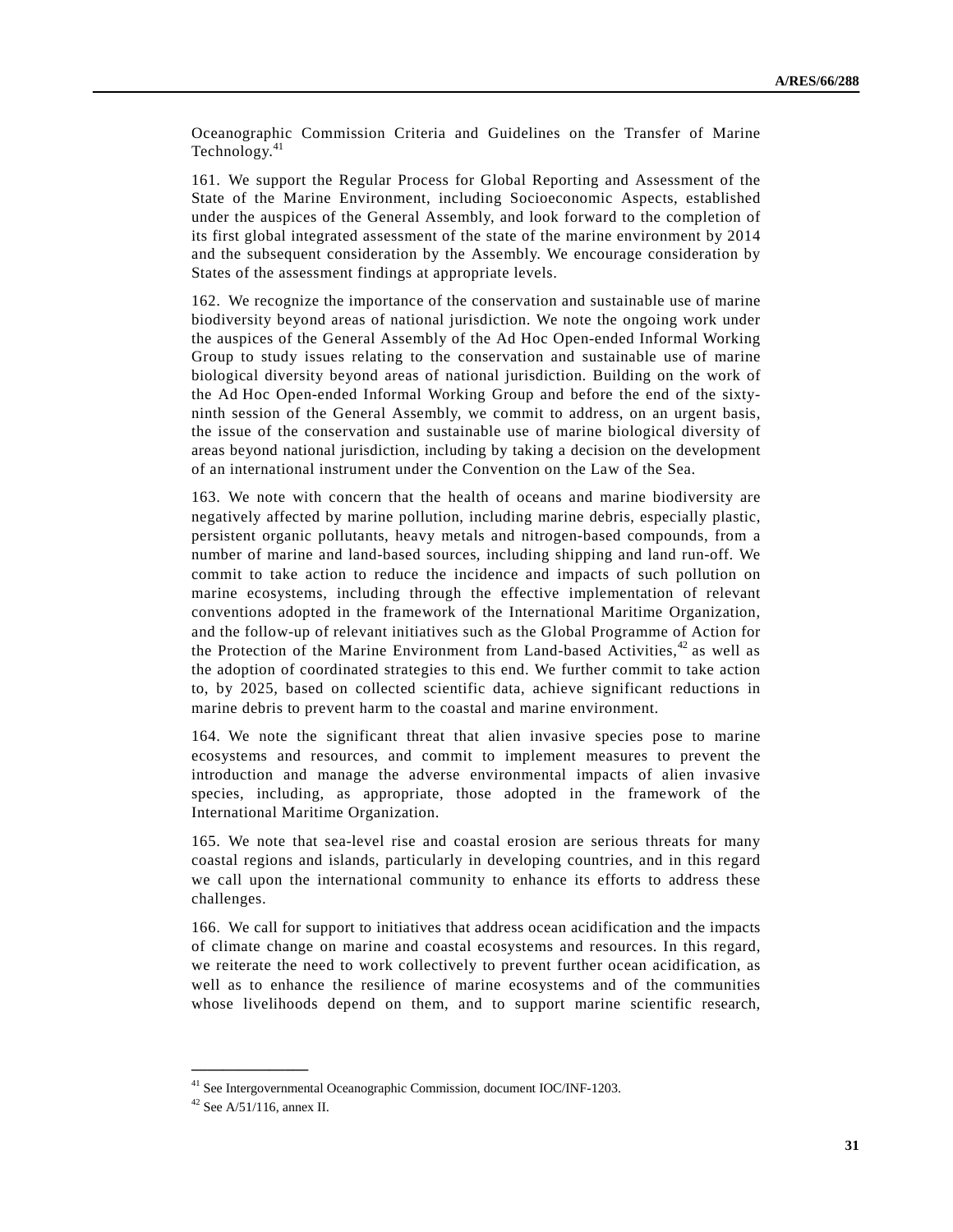monitoring and observation of ocean acidification and particularly vulnerable ecosystems, including through enhanced international cooperation in this regard.

167. We stress our concern about the potential environmental impacts of ocean fertilization. In this regard, we recall the decisions related to ocean fertilization adopted by the relevant intergovernmental bodies, and resolve to continue addressing ocean fertilization with utmost caution, consistent with the precautionary approach.

168. We commit to intensify our efforts to meet the 2015 target as agreed to in the Johannesburg Plan of Implementation to maintain or restore stocks to levels that can produce maximum sustainable yield on an urgent basis. In this regard, we further commit to urgently take the measures necessary to maintain or restore all stocks at least to levels that can produce the maximum sustainable yield, with the aim of achieving these goals in the shortest time feasible, as determined by their biological characteristics. To achieve this, we commit to urgently develop and implement science-based management plans, including by reducing or suspending fishing catch and fishing effort commensurate with the status of the stock. We further commit to enhance action to manage by-catch, discards and other adverse ecosystem impacts from fisheries, including by eliminating destructive fishing practices. We also commit to enhance actions to protect vulnerable marine ecosystems from significant adverse impacts, including through the effective use of impact assessments. Such actions, including those through competent organizations, should be undertaken consistent with international law, the applicable international instruments and relevant General Assembly resolutions and guidelines of the Food and Agriculture Organization of the United Nations.

169. We urge States parties to the 1995 Agreement for the Implementation of the Provisions of the United Nations Convention on the Law of the Sea of 10 December 1982 relating to the Conservation and Management of Straddling Fish Stocks and Highly Migratory Fish Stocks<sup>43</sup> to fully implement that Agreement and to give, in accordance with Part VII of the Agreement, full recognition to the special requirements of developing States. Furthermore, we call upon all States to implement the Code of Conduct for Responsible Fisheries<sup> $44$ </sup> and the international plans of action and technical guidelines of the Food and Agriculture Organization of the United Nations.

170. We acknowledge that illegal, unreported and unregulated fishing deprive many countries of a crucial natural resource and remain a persistent threat to their sustainable development. We recommit to eliminate illegal, unreported and unregulated fishing as advanced in the Johannesburg Plan of Implementation, and to prevent and combat these practices, including by the following: developing and implementing national and regional action plans in accordance with the Food and Agriculture Organization of the United Nations International Plan of Action to Prevent, Deter and Eliminate Illegal, Unreported and Unregulated Fishing; implementing, in accordance with international law, effective and coordinated measures by coastal States, flag States, port States, chartering nations and the States of nationality of the beneficial owners and others who support or engage in illegal, unreported and unregulated fishing by identifying vessels engaged in such fishing and by depriving offenders of the benefits accruing from it; as well as cooperating

<sup>43</sup> United Nations, *Treaty Series*, vol. 2167, No. 37924.

<sup>44</sup> *International Fisheries Instruments with Index* (United Nations publication, Sales No. E.98.V.11), sect. III.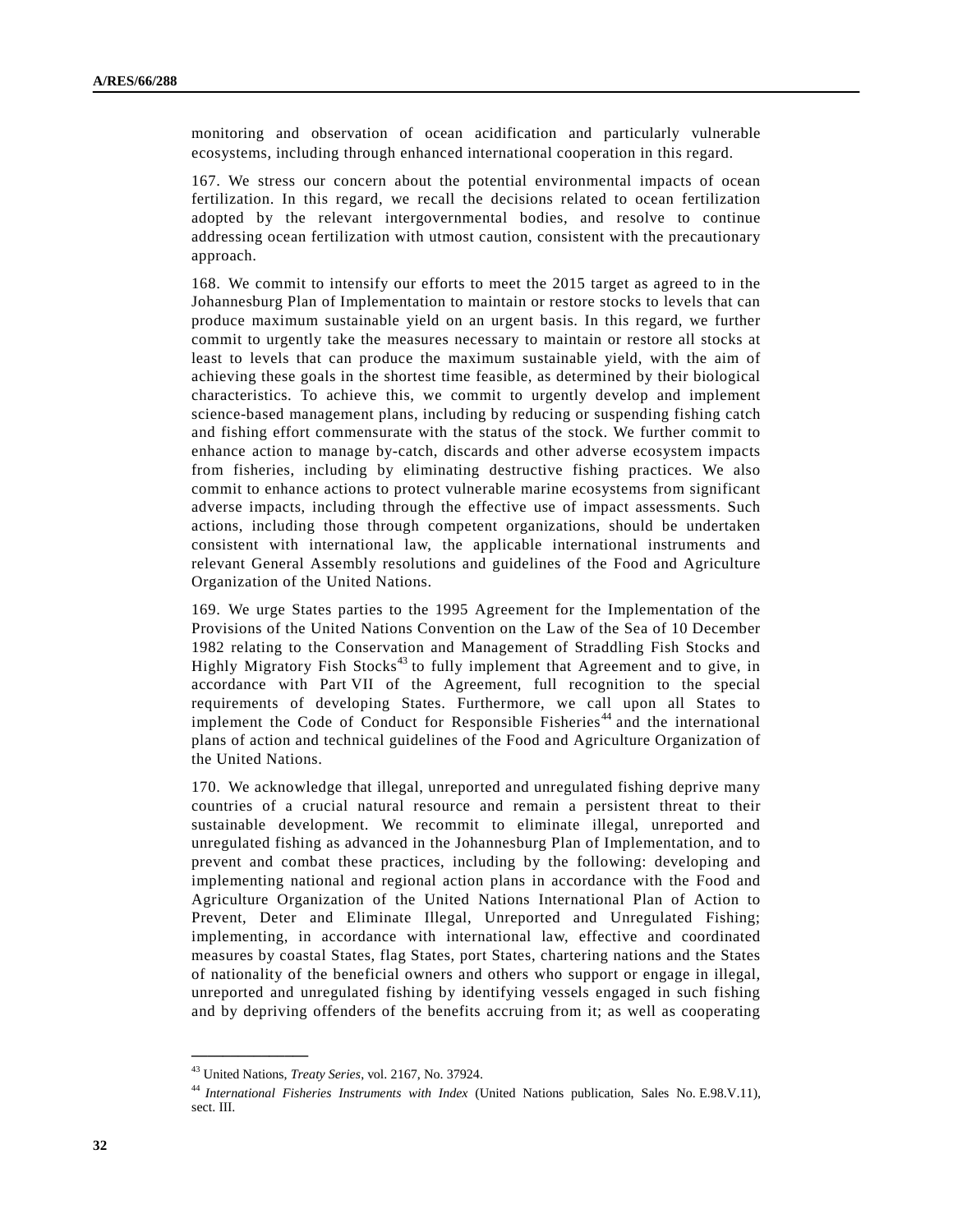with developing countries to systematically identify needs and build capacity, including support for monitoring, control, surveillance, compliance and enforcement systems.

171. We call upon States that have signed the Food and Agriculture Organization of the United Nations Agreement on Port State Measures to Prevent, Deter and Eliminate Illegal, Unreported and Unregulated Fishing<sup>45</sup> to expedite procedures for its ratification with a view to its early entry into force.

172. We recognize the need for transparency and accountability in fisheries management by regional fisheries management organizations. We recognize the efforts already made by those regional fisheries management organizations that have undertaken independent performance reviews, and call upon all regional fisheries management organizations to regularly undertake such reviews and make the results publicly available. We encourage implementation of the recommendations of such reviews and recommend that the comprehensiveness of those reviews be strengthened over time, as necessary.

173. We reaffirm our commitment in the Johannesburg Plan of Implementation to eliminate subsidies that contribute to illegal, unreported and unregulated fishing and overcapacity, taking into account the importance of this sector to developing countries, and we reiterate our commitment to conclude multilateral disciplines on fisheries subsidies that will give effect to the mandates of the World Trade Organization Doha Development Agenda <sup>46</sup> and the Hong Kong Ministerial Declaration<sup>47</sup> to strengthen disciplines on subsidies in the fisheries sector, including through the prohibition of certain forms of fisheries subsidies that contribute to overcapacity and overfishing, recognizing that appropriate and effective special and differential treatment for developing and least developed countries should be an integral part of World Trade Organization fisheries subsidies negotiation, taking into account the importance of the sector to development priorities, poverty reduction and livelihood and food security concerns. We encourage States to further improve the transparency and reporting of existing fisheries subsidies programmes through the World Trade Organization. Given the state of fisheries resources, and without prejudicing the Doha and Hong Kong ministerial mandates on fisheries subsidies or the need to conclude these negotiations, we encourage States to eliminate subsidies that contribute to overcapacity and overfishing, and to refrain from introducing new such subsidies or from extending or enhancing existing ones.

174. We urge the identification and mainstreaming by 2014 of strategies that further assist developing countries, in particular the least developed countries and small island developing States, in developing their national capacity to conserve, sustainably manage and realize the benefits of sustainable fisheries, including through improved market access for fish products from developing countries.

175. We commit to observe the need to ensure access to fisheries and the importance of access to markets, by subsistence, small-scale and artisanal fisherfolk and women fish workers, as well as indigenous peoples and their communities, particularly in developing countries, especially small island developing States.

<sup>45</sup> Food and Agriculture Organization of the United Nations, *Report of the Conference of FAO, Thirty-sixth Session, Rome, 18–23 November 2009* (C 2009/REP and Corr.1–3), appendix E.

<sup>46</sup> See A/C.2/56/7, annex.

<sup>47</sup> World Trade Organization, document WT/MIN(05)/DEC.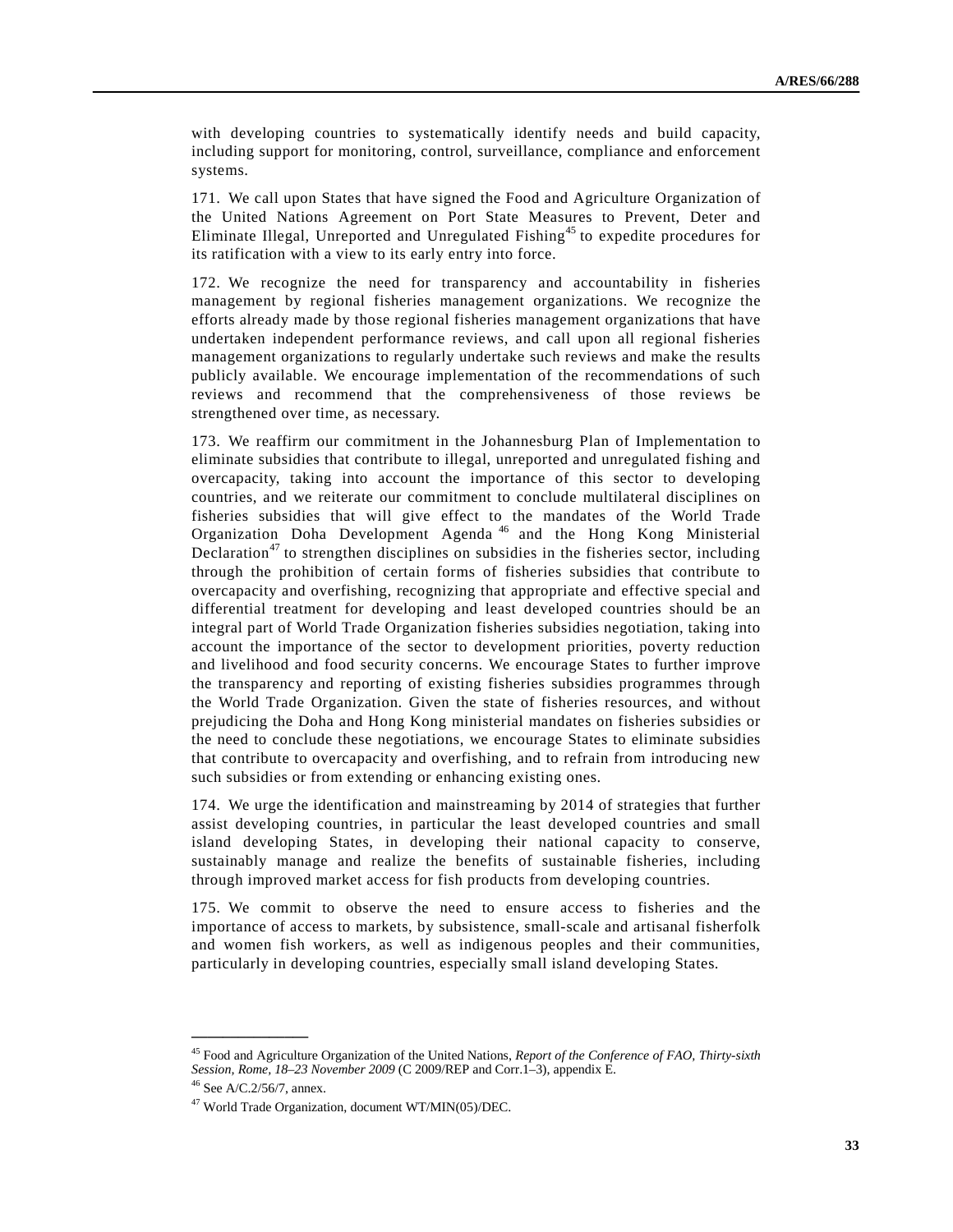176. We also recognize the significant economic, social and environmental contributions of coral reefs, in particular to islands and other coastal States, as well as the significant vulnerability of coral reefs and mangroves to impacts, including from climate change, ocean acidification, overfishing, destructive fishing practices and pollution. We support international cooperation with a view to conserving coral reef and mangrove ecosystems and realizing their social, economic and environmental benefits, as well as facilitating technical collaboration and voluntary information-sharing.

177. We reaffirm the importance of area-based conservation measures, including marine protected areas, consistent with international law and based on best available scientific information, as a tool for conservation of biological diversity and sustainable use of its components. We note decision  $X/2$  of the tenth meeting of the Conference of the Parties to the Convention on Biological Diversity, held in Nagoya, Japan, from 18 to 29 October 2010, that, by 2020, 10 per cent of coastal and marine areas, especially areas of particular importance for biodiversity and ecosystem services, are to be conserved through effectively and equitably managed, ecologically representative and well-connected systems of protected areas and other effective area-based conservation measures.<sup>48</sup>

# **Small island developing States**

178. We reaffirm that small island developing States remain a special case for sustainable development in view of their unique and particular vulnerabilities, including their small size, remoteness, narrow resource and export base, and exposure to global environmental challenges and external economic shocks, including to a large range of impacts from climate change and potentially more frequent and intense natural disasters. We note with concern that the outcome of the five-year review of the Mauritius Strategy<sup>49</sup> concluded that small island developing States have made less progress than most other groupings, or even regressed, in economic terms, especially in terms of poverty reduction and debt sustainability. Sea-level rise and other adverse impacts of climate change continue to pose a significant risk to small island developing States and their efforts to achieve sustainable development and, for many, represent the gravest of threats to their survival and viability, including for some through the loss of territory. We also remain concerned that, while small island developing States have progressed in the areas of gender, health, education and the environment, their overall progress towards achieving the Millennium Development Goals has been uneven.

179. We call for continued and enhanced efforts to assist small island developing States in implementing the Barbados Programme of Action and the Mauritius Strategy. We also call for a strengthening of United Nations system support to small island developing States in keeping with the multiple ongoing and emerging challenges faced by these States in achieving sustainable development.

180. Building on the Barbados Programme of Action and the Mauritius Strategy, we call for the convening in 2014 of a third international conference on small island developing States, recognizing the importance of coordinated, balanced and integrated actions to address the sustainable development challenges facing small island developing States, and we invite the General Assembly at its sixty-seventh session to determine the modalities of the conference.

<sup>48</sup> See United Nations Environment Programme, document UNEP/CBD/COP/10/27, annex.

<sup>49</sup> See resolution 65/2.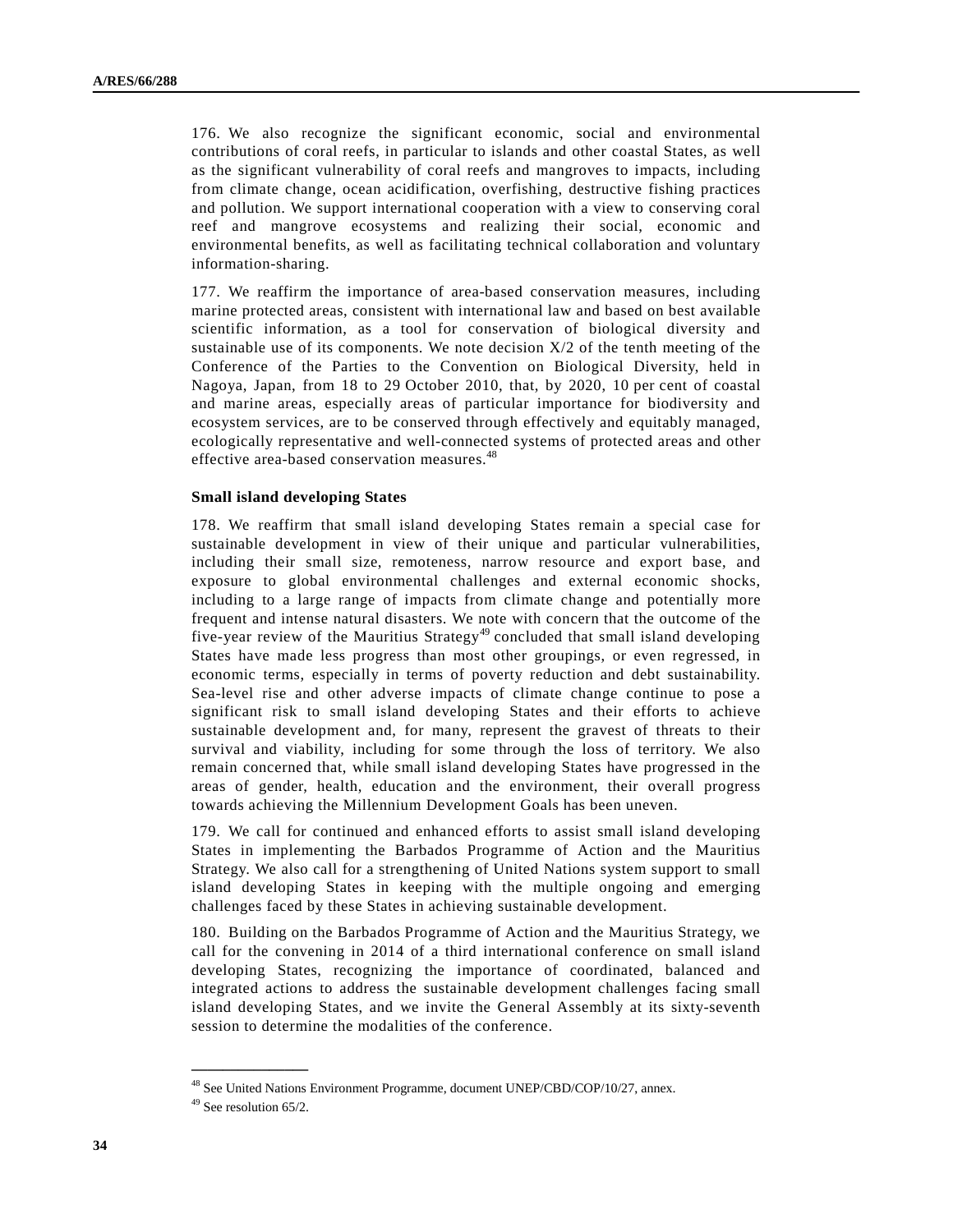# **Least developed countries**

181. We agree to effectively implement the Istanbul Programme of Action and to fully integrate its priority areas into the present framework for action, the broader implementation of which will contribute to the overarching goal of the Istanbul Programme of Action of enabling half the least developed countries to meet the criteria for graduation by 2020.

# **Landlocked developing countries**

182. We invite Member States, including development partners, organizations of the United Nations system and other relevant international, regional and subregional organizations, to speed up further the implementation of the specific actions in the five priorities agreed upon in the Almaty Programme of Action and those contained in the declaration on the midterm review of the Almaty Programme of Action, in a better coordinated manner, in particular for the construction, maintenance and improvement of their transport, storage and other transit-related facilities, including alternative routes, completion of missing links and improved communications and energy infrastructure, so as to support the sustainable development of landlocked developing countries.

# **Africa**

183. While we acknowledge that some progress has been made towards the fulfilment of international commitments related to Africa's development needs, we emphasize that significant challenges remain in achieving sustainable development on the continent.

184. We call upon the international community to enhance support and fulfil commitments to advance action in areas critical to Africa's sustainable development, and welcome the efforts by development partners to strengthen cooperation with the New Partnership for Africa's Development. We also welcome the progress made by African countries in deepening democracy, human rights, good governance and sound economic management, and encourage African countries to continue their efforts in this regard. We invite all Africa's development partners, in particular developed countries, to support African countries in strengthening human capacities and democratic institutions, consistent with their priorities and objectives, with a view to furthering Africa's development at all levels, including by facilitating the transfer of technology needed by African countries as mutually agreed. We recognize the continued efforts by African countries to create enabling environments for inclusive growth in support of sustainable development and the need for the international community to make continued efforts to increase the flow of new and additional resources for financing for development from all sources, public and private, domestic and foreign, to support these development efforts by African countries, and welcome the various important initiatives established between African countries and their development partners in this regard.

## **Regional efforts**

185. We encourage coordinated regional actions to promote sustainable development. We recognize, in this regard, that important steps have been taken to promote sustainable development, in particular in the Arab region, Latin America and the Caribbean and the Asia-Pacific region, through relevant forums, including within the United Nations regional commissions. While noting that challenges remain in several areas, the international community welcomes these efforts, and the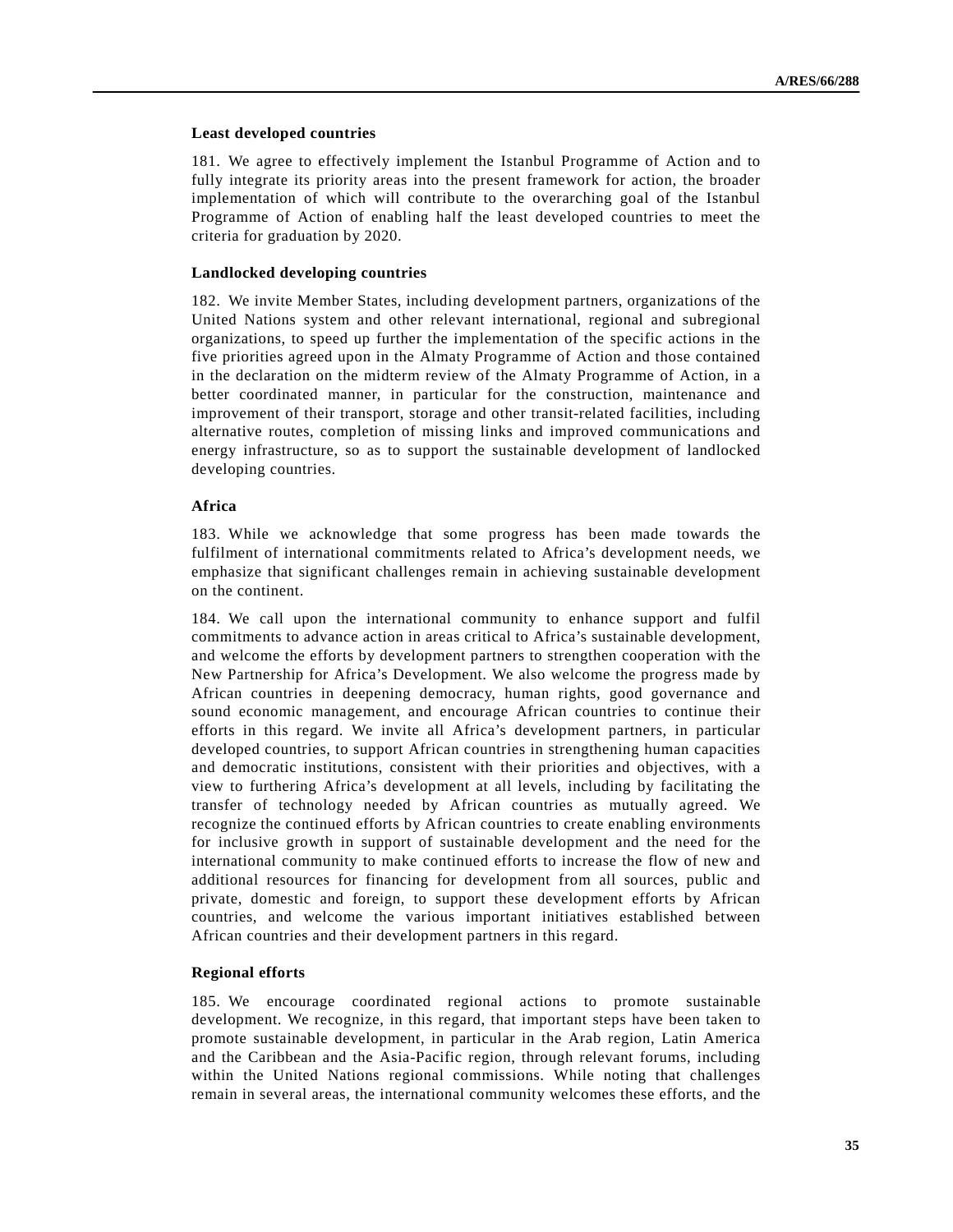results already achieved, and calls for actions at all levels for their further development and implementation.

# **Disaster risk reduction**

186. We reaffirm our commitment to the Hyogo Framework for Action 2005–2015: Building the Resilience of Nations and Communities to Disasters, <sup>50</sup> and call for States, the United Nations system, the international financial institutions, subregional, regional and international organizations and civil society to accelerate implementation of the Hyogo Framework for Action and the achievement of its goals. We call for disaster risk reduction and the building of resilience to disasters to be addressed with a renewed sense of urgency in the context of sustainable development and poverty eradication and, as appropriate, to be integrated into policies, plans, programmes and budgets at all levels and considered within relevant future frameworks. We invite governments at all levels, as well as relevant subregional, regional and international organizations, to commit to adequate, timely and predictable resources for disaster risk reduction in order to enhance the resilience of cities and communities to disasters, according to their own circumstances and capacities.

187. We recognize the importance of early warning systems as part of effective disaster risk reduction at all levels in order to reduce economic and social damages, including the loss of human life, and in this regard encourage States to integrate such systems into their national disaster risk reduction strategies and plans. We encourage donors and the international community to enhance international cooperation in support of disaster risk reduction in developing countries, as appropriate, through technical assistance, technology transfer as mutually agreed, capacity-building and training programmes. We further recognize the importance of comprehensive hazard and risk assessments, and knowledge- and informationsharing, including reliable geospatial information. We commit to undertake and strengthen in a timely manner risk assessment and disaster risk reduction instruments.

188. We stress the importance of stronger interlinkages among disaster risk reduction, recovery and long-term development planning, and call for more coordinated and comprehensive strategies that integrate disaster risk reduction and climate change adaptation considerations into public and private investment, decision-making and the planning of humanitarian and development actions, in order to reduce risk, increase resilience and provide a smoother transition between relief, recovery and development. In this regard, we recognize the need to integrate a gender perspective into the design and implementation of all phases of disaster risk management.

189. We call for all relevant stakeholders, including governments, international, regional and subregional organizations, the private sector and civil society, to take appropriate and effective measures, taking into account the three dimensions of sustainable development, including by strengthening coordination and cooperation to reduce exposure to risk for the protection of people, and infrastructure and other national assets, from the impact of disasters, in line with the Hyogo Framework for Action and any post-2015 framework for disaster risk reduction.

<sup>50</sup> A/CONF.206/6 and Corr.1, chap. I, resolution 2.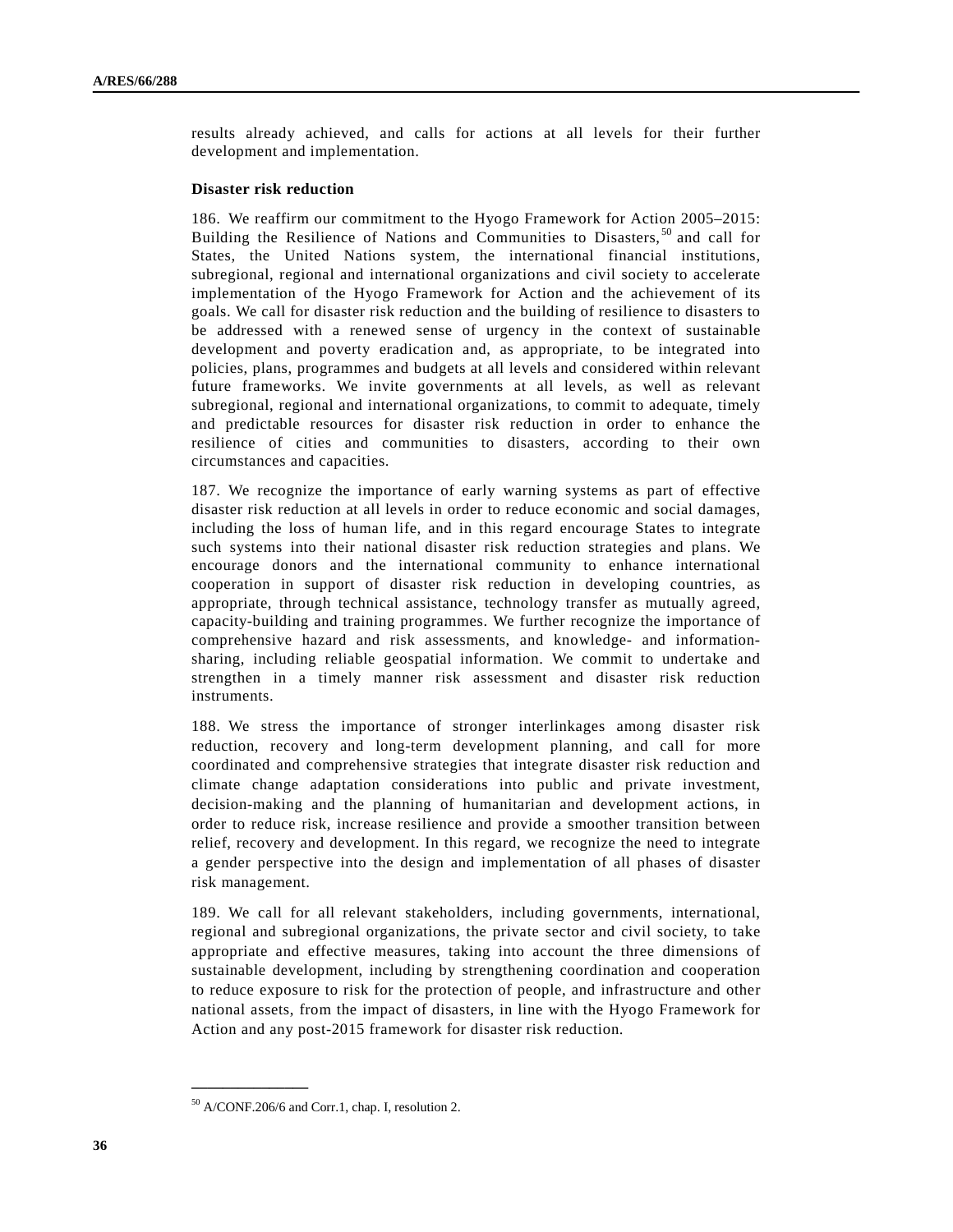# **Climate change**

190. We reaffirm that climate change is one of the greatest challenges of our time, and we express profound alarm that emissions of greenhouse gases continue to rise globally. We are deeply concerned that all countries, particularly developing countries, are vulnerable to the adverse impacts of climate change and are already experiencing increased impacts, including persistent drought and extreme weather events, sea-level rise, coastal erosion and ocean acidification, further threatening food security and efforts to eradicate poverty and achieve sustainable development. In this regard, we emphasize that adaptation to climate change represents an immediate and urgent global priority.

191. We underscore that the global nature of climate change calls for the widest possible cooperation by all countries and their participation in an effective and appropriate international response, with a view to accelerating the reduction of global greenhouse gas emissions. We recall that the United Nations Framework Convention on Climate Change provides that parties should protect the climate system for the benefit of present and future generations of humankind on the basis of equity and in accordance with their common but differentiated responsibilities and respective capabilities. We note with grave concern the significant gap between the aggregate effect of mitigation pledges by parties in terms of global annual emissions of greenhouse gases by 2020 and aggregate emission pathways consistent with having a likely chance of holding the increase in global average temperature below 2° C, or 1.5° C above pre-industrial levels. We recognize the importance of mobilizing funding from a variety of sources, public and private, bilateral and multilateral, including innovative sources of finance, to support nationally appropriate mitigation actions, adaptation measures, technology development and transfer and capacity-building in developing countries. In this regard, we welcome the launching of the Green Climate Fund, and call for its prompt operationalization so as to have an early and adequate replenishment process.

192. We urge parties to the United Nations Framework Convention on Climate Change and parties to the Kyoto Protocol thereto  $51$  to fully implement their commitments, as well as decisions adopted under those agreements. In this regard, we will build upon the progress achieved, including at the seventeenth session of the Conference of the Parties to the Convention and the seventh session of the Conference of the Parties serving as the Meeting of the Parties to the Kyoto Protocol, held in Durban, South Africa, from 28 November to 9 December 2011.

# **Forests**

**\_\_\_\_\_\_\_\_\_\_\_\_\_\_\_** 

193. We highlight the social, economic and environmental benefits of forests to people and the contributions of sustainable forest management to the themes and objective of the United Nations Conference on Sustainable Development. We support cross-sectoral and cross-institutional policies promoting sustainable forest management. We reaffirm that the wide range of products and services that forests provide creates opportunities to address many of the most pressing sustainable development challenges. We call for enhanced efforts to achieve the sustainable management of forests, reforestation, restoration and afforestation, and we support all efforts that effectively slow, halt and reverse deforestation and forest degradation, including promoting trade in legally harvested forest products. We note

<sup>51</sup> United Nations, *Treaty Series*, vol. 2303, No. 30822.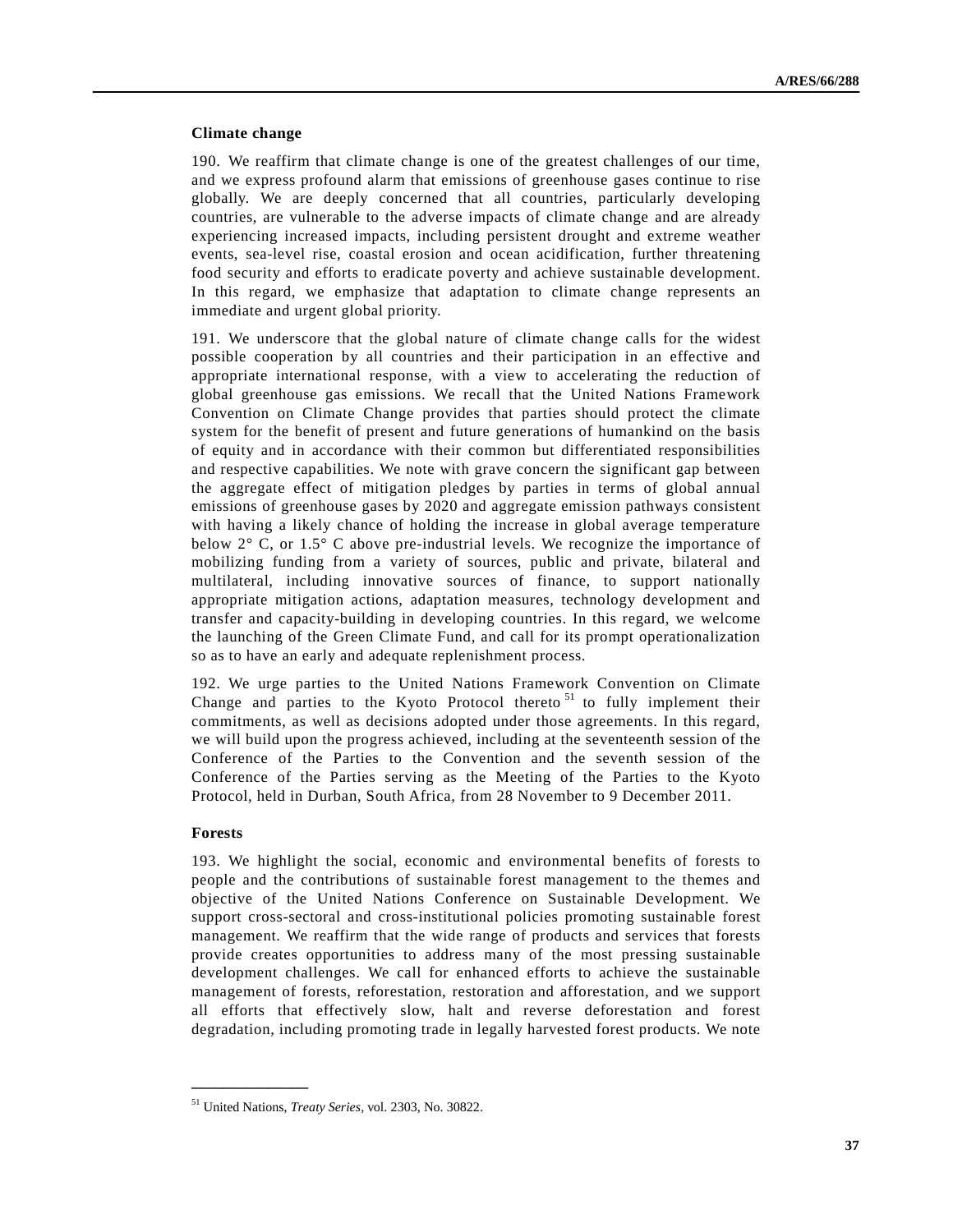the importance of such ongoing initiatives as reducing emissions from deforestation and forest degradation in developing countries, and the role of conservation, sustainable management of forests and enhancement of forest carbon stocks in developing countries. We call for increased efforts to strengthen forest governance frameworks and means of implementation, in accordance with the non-legally binding instrument on all types of forests,<sup>52</sup> in order to achieve sustainable forest management. To this end, we commit to improving the livelihoods of people and communities by creating the conditions needed for them to sustainably manage forests, including by strengthening cooperation arrangements in the areas of finance, trade, transfer of environmentally sound technologies, capacity-building and governance, as well as by promoting secure land tenure, particularly with regard to decision-making and benefit-sharing, in accordance with national legislation and priorities.

194. We call for urgent implementation of the non-legally binding instrument on all types of forests and the ministerial declaration of the high-level segment of the ninth session of the United Nations Forum on Forests on the occasion of the launch of the International Year of Forests.<sup>53</sup>

195. We recognize that the United Nations Forum on Forests, with its universal membership and comprehensive mandate, plays a vital role in addressing forestrelated issues in a holistic and integrated manner and promoting international policy coordination and cooperation to achieve sustainable forest management. We invite the Collaborative Partnership on Forests to continue its support to the Forum and encourage stakeholders to remain actively engaged in the work of the Forum.

196. We stress the importance of integrating sustainable forest management objectives and practices into the mainstream of economic policy and decisionmaking, and to that end we commit to working through the governing bodies of member organizations of the Collaborative Partnership on Forests to integrate, as appropriate, the sustainable management of all types of forests into their strategies and programmes.

### **Biodiversity**

197. We reaffirm the intrinsic value of biological diversity, as well as the ecological, genetic, social, economic, scientific, educational, cultural, recreational and aesthetic values of biological diversity and its critical role in maintaining ecosystems that provide essential services, which are critical foundations for sustainable development and human well-being. We recognize the severity of the global loss of biodiversity and the degradation of ecosystems, and emphasize that these undermine global development, affecting food security and nutrition, the provision of and access to water and the health of the rural poor and of people worldwide, including present and future generations. This highlights the importance of the conservation of biodiversity, enhancing habitat connectivity and building ecosystem resilience. We recognize that the traditional knowledge, innovations and practices of indigenous peoples and local communities make an important contribution to the conservation and sustainable use of biodiversity, and their wider application can support social well-being and sustainable livelihoods. We further recognize that indigenous peoples and local communities are often the most directly

<sup>52</sup> Resolution 62/98, annex.

<sup>53</sup> *Official Records of the Economic and Social Council, 2011, Supplement No. 22* (E/2011/42), chap. I, sect. A, draft decision I; see also decision 66/543.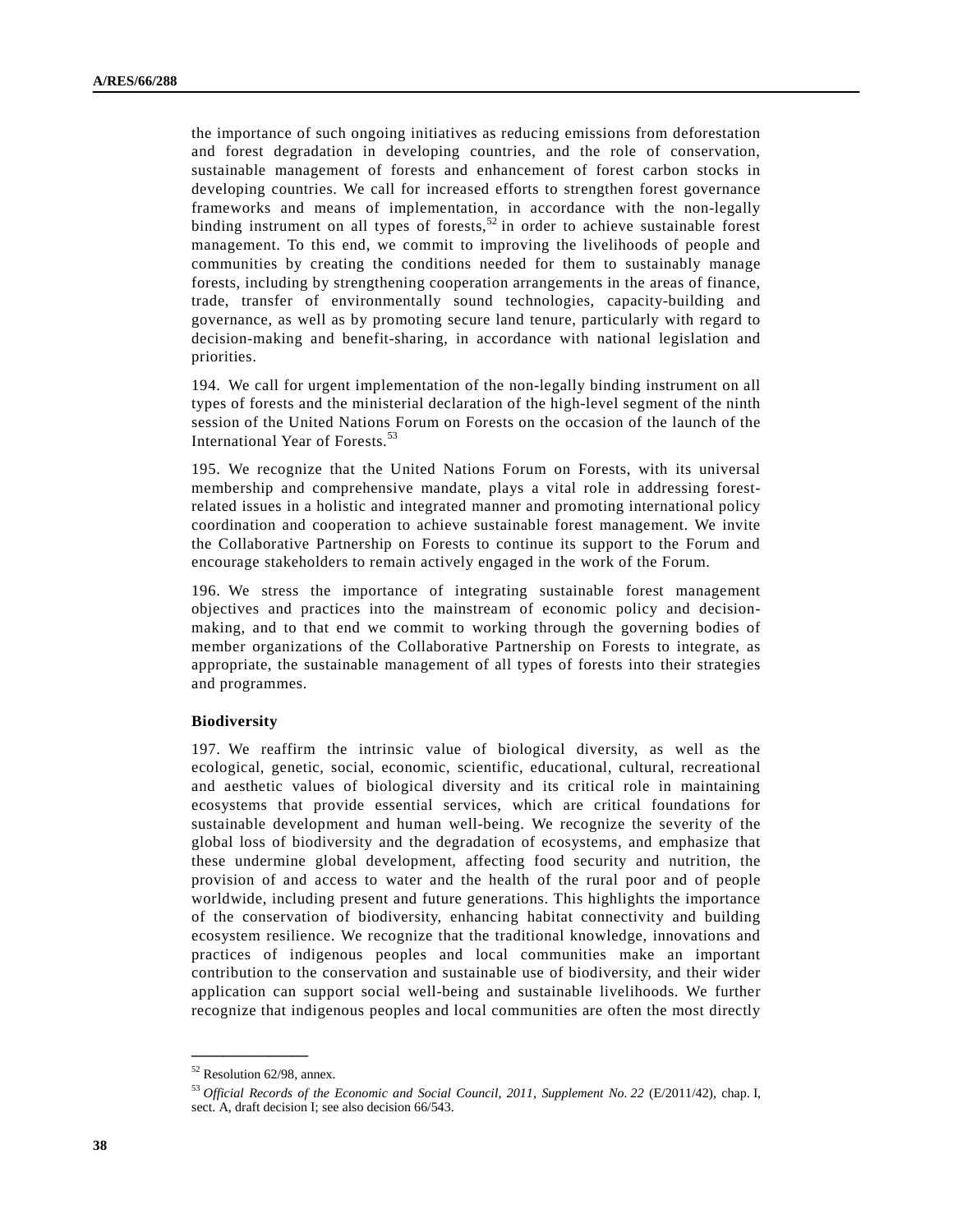dependent on biodiversity and ecosystems and thus are often the most immediately affected by their loss and degradation.

198. We reiterate our commitment to the achievement of the three objectives of the Convention on Biological Diversity, and call for urgent actions that effectively reduce the rate of, halt and reverse the loss of biodiversity. In this context, we affirm the importance of implementing the Strategic Plan for Biodiversity 2011–2020 and achieving the Aichi Biodiversity Targets adopted by the Conference of the Parties to the Convention at its tenth meeting. $48$ 

199. We note the adoption of the Nagoya Protocol on Access to Genetic Resources and the Fair and Equitable Sharing of Benefits Arising from Their Utilization to the Convention on Biological Diversity,<sup>48</sup> and we invite parties to the Convention on Biological Diversity to ratify or accede to the Protocol, so as to ensure its entry into force at the earliest possible opportunity. We acknowledge the role of access and benefit-sharing arising from the utilization of genetic resources in contributing to the conservation and sustainable use of biological diversity, poverty eradication and environmental sustainability.

200. We welcome the strategy for resource mobilization in support of the achievement of the three objectives of the Convention on Biological Diversity, including the commitment to substantially increasing resources from all sources in support of biodiversity, in accordance with decisions taken at the Conference of the Parties at its tenth meeting.

201. We support mainstreaming the consideration of the socioeconomic impacts and benefits of the conservation and sustainable use of biodiversity and its components, as well as ecosystems that provide essential services, into relevant programmes and policies at all levels, in accordance with national legislation, circumstances and priorities. We encourage investments, through appropriate incentives and policies, which support the conservation and sustainable use of biological diversity and restoration of degraded ecosystems, consistent and in harmony with the Convention on Biological Diversity and other relevant international obligations.

202. We agree to promote international cooperation and partnerships, as appropriate, and information exchange, and in this context we welcome the United Nations Decade on Biodiversity, 2011–2020, for the purpose of encouraging the active involvement of all stakeholders in the conservation and sustainable use of biodiversity, as well as access to and the fair and equitable sharing of benefits arising from the utilization of genetic resources, with the vision of living in harmony with nature.

203. We recognize the important role of the Convention on International Trade in Endangered Species of Wild Fauna and Flora,  $54$  an international agreement that stands at the intersection between trade, the environment and development, promotes the conservation and sustainable use of biodiversity, should contribute to tangible benefits for local people and ensures that no species entering into international trade is threatened with extinction. We recognize the economic, social and environmental impacts of illicit trafficking in wildlife, where firm and strengthened action needs to be taken on both the supply and demand sides. In this regard, we emphasize the importance of effective international cooperation among relevant multilateral environmental agreements and international organizations. We further stress the importance of basing the listing of species on agreed criteria.

<sup>54</sup> United Nations, *Treaty Series*, vol. 1760, No. 30619.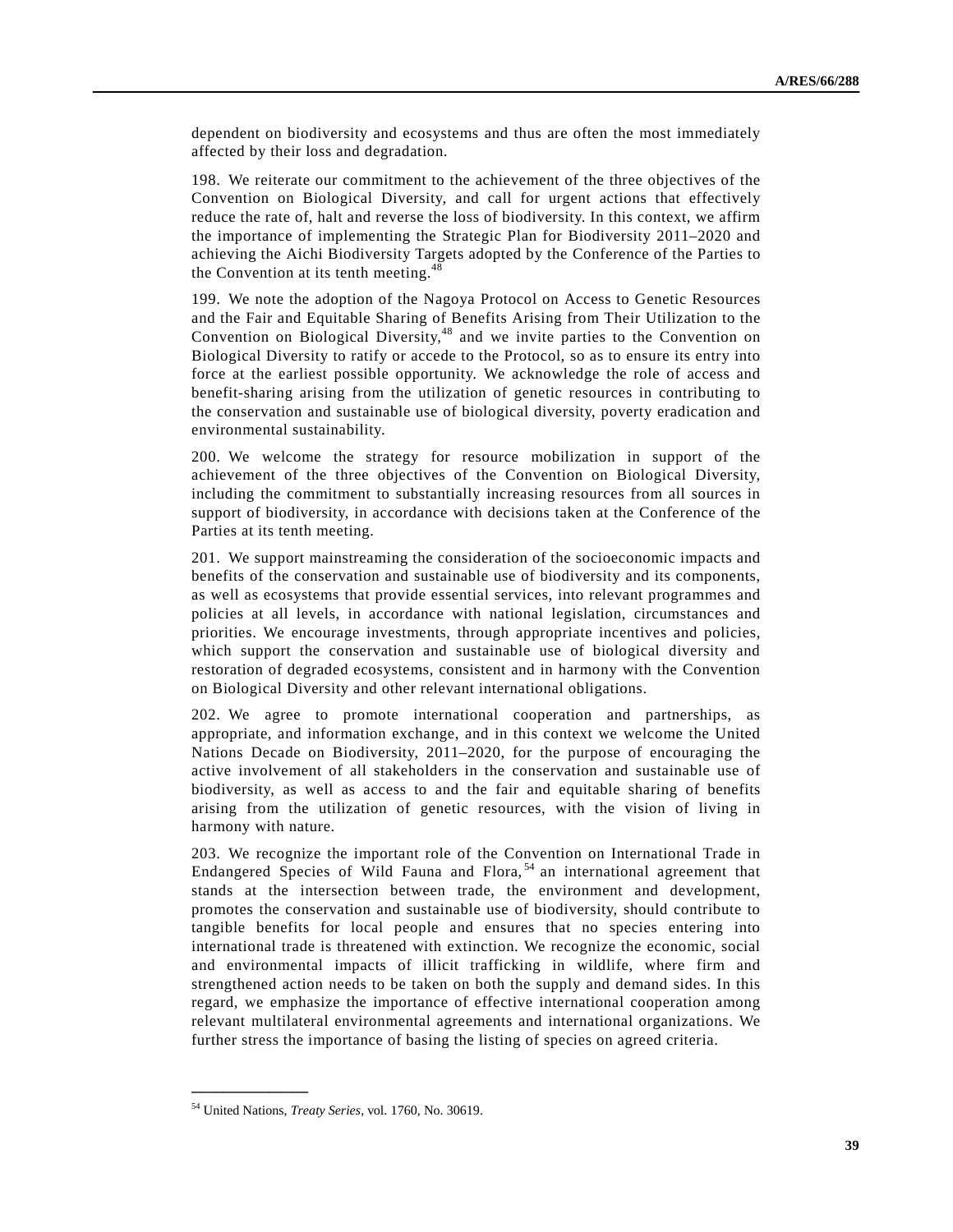204. We take note of the establishment of the Intergovernmental Science-Policy Platform on Biodiversity and Ecosystem Services, and invite an early commencement of its work in order to provide the best available policy-relevant information on biodiversity to assist decision makers.

#### **Desertification, land degradation and drought**

205. We recognize the economic and social significance of good land management, including soil, particularly its contribution to economic growth, biodiversity, sustainable agriculture and food security, eradicating poverty, women's empowerment, addressing climate change and improving water availability. We stress that desertification, land degradation and drought are challenges of a global dimension and continue to pose serious challenges to the sustainable development of all countries, in particular developing countries. We also stress the particular challenges this poses for Africa, the least developed countries and the landlocked developing countries. In this regard, we express deep concern at the devastating consequences of cyclical drought and famine in Africa, in particular in the Horn of Africa and the Sahel region, and call for urgent action through short-, medium- and long-term measures at all levels.

206. We recognize the need for urgent action to reverse land degradation. In view of this, we will strive to achieve a land-degradation-neutral world in the context of sustainable development. This should act to catalyse financial resources from a range of public and private sources.

207. We reaffirm our resolve, in accordance with the United Nations Convention to Combat Desertification, to take coordinated action nationally, regionally and internationally, to monitor, globally, land degradation and restore degraded lands in arid, semi-arid and dry sub-humid areas. We resolve to support and strengthen the implementation of the Convention and the ten-year strategic plan and framework to enhance its implementation  $(2008-2018)$ , <sup>55</sup> including by mobilizing adequate, predictable and timely financial resources. We note the importance of mitigating the effects of desertification, land degradation and drought, including by preserving and developing oases, restoring degraded lands, improving soil quality and improving water management, in order to contribute to sustainable development and poverty eradication. In this regard, we encourage and recognize the importance of partnerships and initiatives for the safeguarding of land resources. We also encourage capacity-building, extension training programmes and scientific studies and initiatives aimed at deepening understanding and raising awareness of the economic, social and environmental benefits of sustainable land management policies and practices.

208. We stress the importance of the further development and implementation of scientifically based, sound and socially inclusive methods and indicators for monitoring and assessing the extent of desertification, land degradation and drought, as well as the importance of efforts under way to promote scientific research and strengthen the scientific base of activities to address desertification and drought in accordance with the United Nations Convention to Combat Desertification. In this respect, we take note of the decision of the Conference of the Parties to the Convention at its tenth session, held in Changwon City, Republic of Korea, from 10 to 21 October 2011, to establish an ad hoc working group, taking into account

**\_\_\_\_\_\_\_\_\_\_\_\_\_\_\_**  <sup>55</sup> A/C.2/62/7, annex.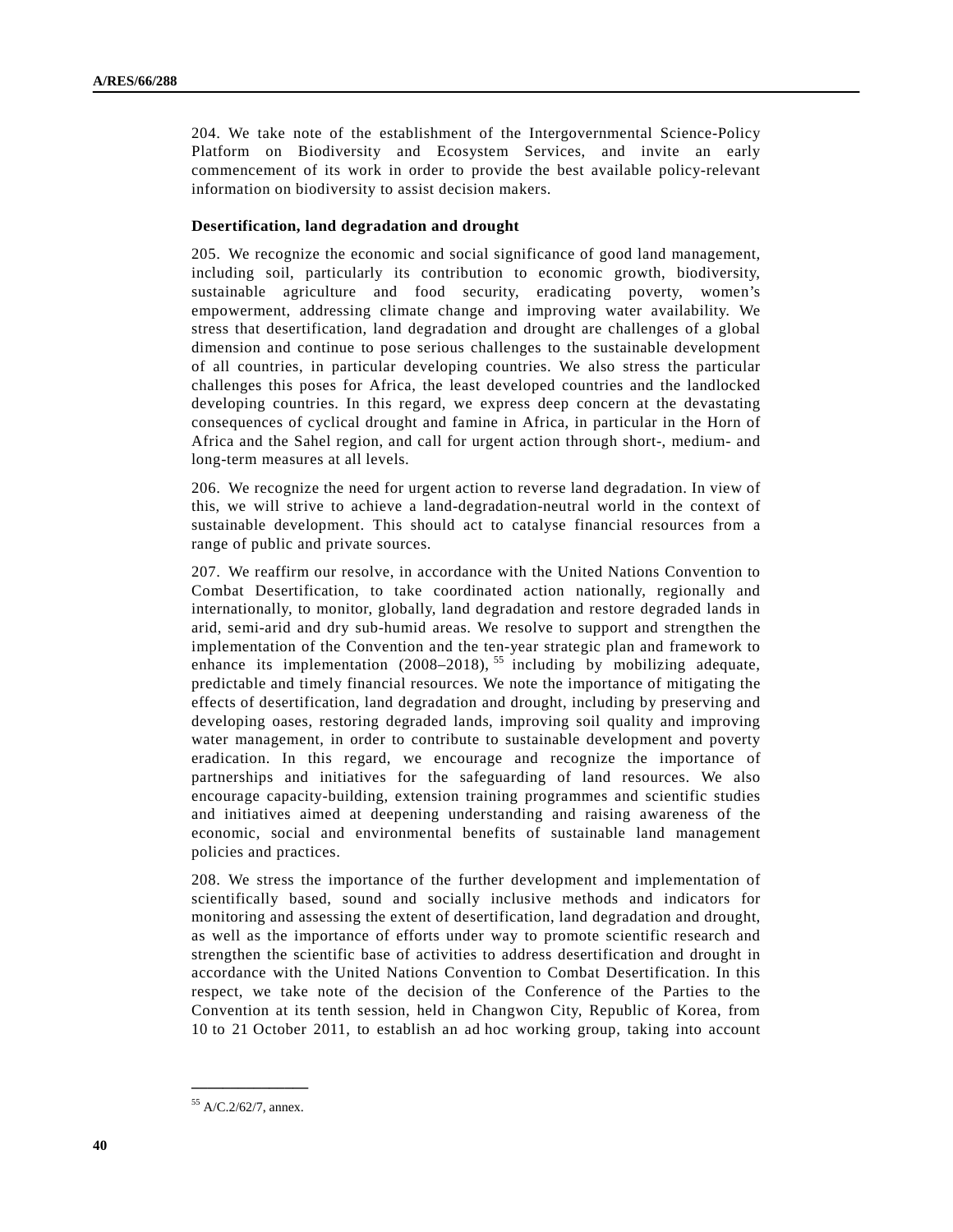regional balance, to discuss specific options for the provision of scientific advice to its parties.<sup>56</sup>

209. We reiterate the need for cooperation through the sharing of climate and weather information and forecasting and early warning systems related to desertification, land degradation and drought, as well as to dust storms and sandstorms, at the global, regional and subregional levels. In this regard, we invite States and relevant organizations to cooperate in the sharing of related information, forecasting and early warning systems.

# **Mountains**

210. We recognize that the benefits derived from mountain regions are essential for sustainable development. Mountain ecosystems play a crucial role in providing water resources to a large portion of the world's population; fragile mountain ecosystems are particularly vulnerable to the adverse impacts of climate change, deforestation and forest degradation, land use change, land degradation and natural disasters; and mountain glaciers around the world are retreating and getting thinner, with increasing impacts on the environment and human well-being.

211. We further recognize that mountains are often home to communities, including indigenous peoples and local communities, that have developed sustainable uses of mountain resources. These communities are, however, often marginalized, and we therefore stress that continued effort will be required to address poverty, food security and nutrition, social exclusion and environmental degradation in these areas. We invite States to strengthen cooperative action with effective involvement and sharing of experience of all relevant stakeholders, by strengthening existing arrangements, agreements and centres of excellence for sustainable mountain development, as well as exploring new arrangements and agreements, as appropriate.

212. We call for greater efforts towards the conservation of mountain ecosystems, including their biodiversity. We encourage States to adopt a long-term vision and holistic approaches, including by incorporating mountain-specific policies into national sustainable development strategies, which could include, inter alia, poverty reduction plans and programmes for mountain areas, particularly in developing countries. In this regard, we call for international support for sustainable mountain development in developing countries.

# **Chemicals and waste**

**\_\_\_\_\_\_\_\_\_\_\_\_\_\_\_** 

213. We recognize that the sound management of chemicals is crucial for the protection of human health and the environment. We further recognize that growing global production and use of chemicals and their prevalence in the environment calls for increased international cooperation. We reaffirm our aim to achieve, by 2020, the sound management of chemicals throughout their life cycle and of hazardous waste in ways that lead to minimization of significant adverse effects on human health and the environment, as set out in the Johannesburg Plan of Implementation. We also reaffirm our commitment to an approach for the sound management of chemicals and waste, at all levels, that responds in an effective, efficient, coherent and coordinated manner to new and emerging issues and

<sup>56</sup> See ICCD/COP(10)/31/Add.1, decision 20/COP.10.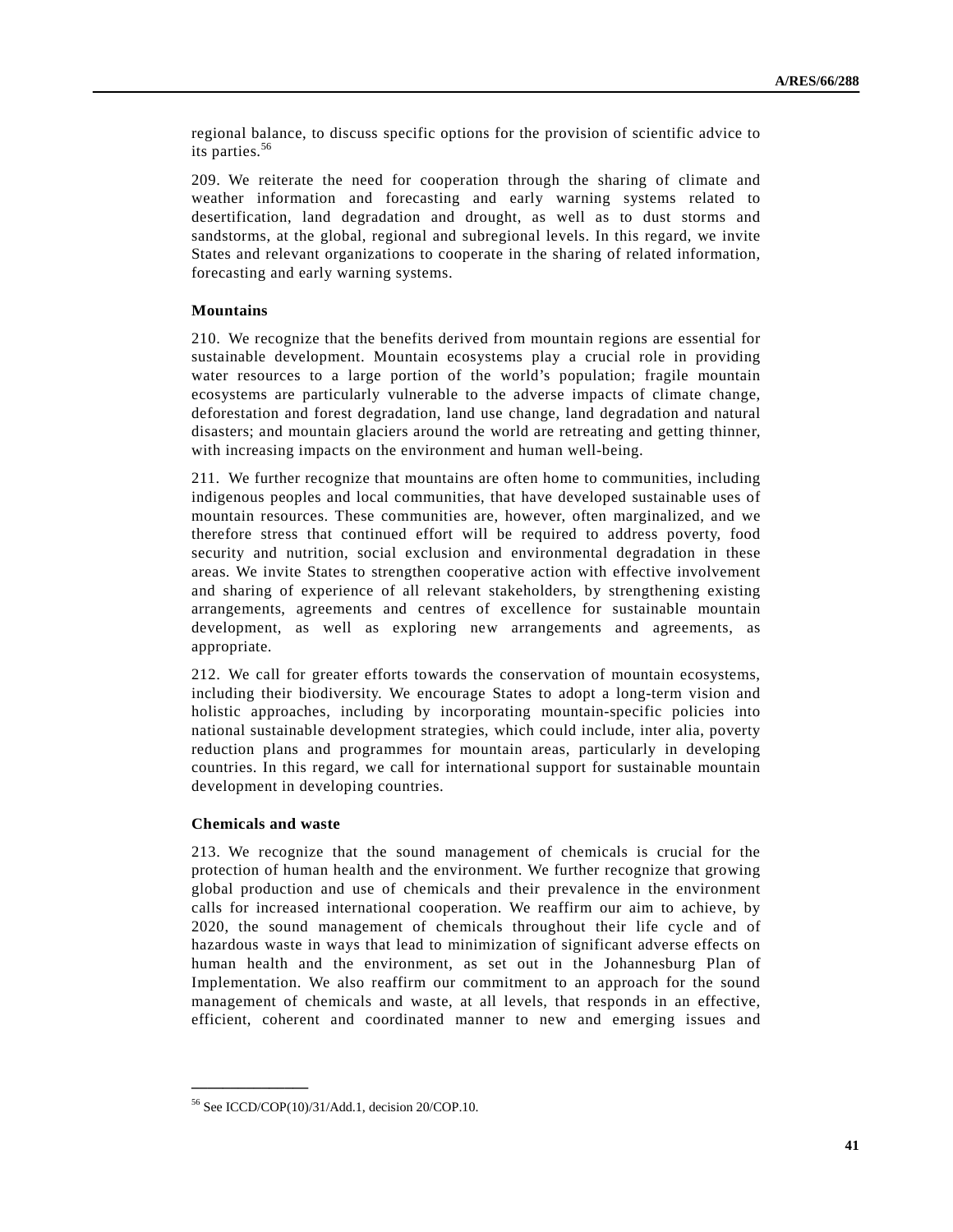challenges, and encourage further progress across countries and regions in order to fill the gaps in the implementation of commitments.

214. We call for the effective implementation and strengthening of the Strategic Approach to International Chemicals Management<sup>57</sup> as part of a robust, coherent, effective and efficient system for the sound management of chemicals throughout their life cycle, including to respond to emerging challenges.

215. We are deeply concerned that many countries, in particular the least developed countries, lack the capacity for sound management of chemicals and waste throughout their life cycles. Additional efforts are needed to enhance work towards strengthening capacities, including through partnerships, technical assistance and improved governance structures. We encourage countries and organizations which have made progress towards achieving the goal of sound management of chemicals by 2020 to assist other countries by sharing knowledge, experience and best practices.

216. We commend the increased coordination and cooperation among chemical and waste conventions, namely the Basel Convention, the Rotterdam Convention and the Stockholm Convention, and encourage continued enhanced coordination and cooperation among them and with the Strategic Approach to International Chemicals Management. We take note of the important role of the regional and coordinating centres of the Basel Convention and of those of the Stockholm Convention.

217. We commend existing public-private partnerships, and call for continued, new and innovative public-private partnerships among industry, governments, academia and other non-governmental stakeholders, aiming to enhance capacity and technology for environmentally sound chemicals and waste management, including for waste prevention.

218. We recognize the importance of adopting a life-cycle approach and of further development and implementation of policies for resource efficiency and environmentally sound waste management. We therefore commit to further reduce, reuse and recycle waste (the 3Rs) and to increase energy recovery from waste, with a view to managing the majority of global waste in an environmentally sound manner and, where possible, as a resource. Solid wastes, such as electronic waste and plastics, pose particular challenges, which should be addressed. We call for the development and enforcement of comprehensive national and local waste management policies, strategies, laws and regulations.

219. We urge countries and other stakeholders to take all possible measures to prevent the unsound management of hazardous wastes and their illegal dumping, particularly in countries where the capacity to deal with these wastes is limited, in a manner consistent with the obligations of countries under relevant international instruments. In this context, we welcome the relevant decisions taken at the tenth meeting of the Conference of the Parties to the Basel Convention, held in Cartagena, Colombia, from 17 to 21 October 2011.<sup>58</sup>

220. We recognize the importance of science-based assessments of the risks posed by chemicals to human beings and the environment and of reducing human and environmental exposure to hazardous chemicals. We encourage the development of

<sup>&</sup>lt;sup>57</sup> See the report of the International Conference on Chemicals Management on the work of its first session (SAICM/ICCM.1/7), annexes I–III.

<sup>58</sup> See United Nations Environment Programme, document UNEP/CHW.10/28, annex I.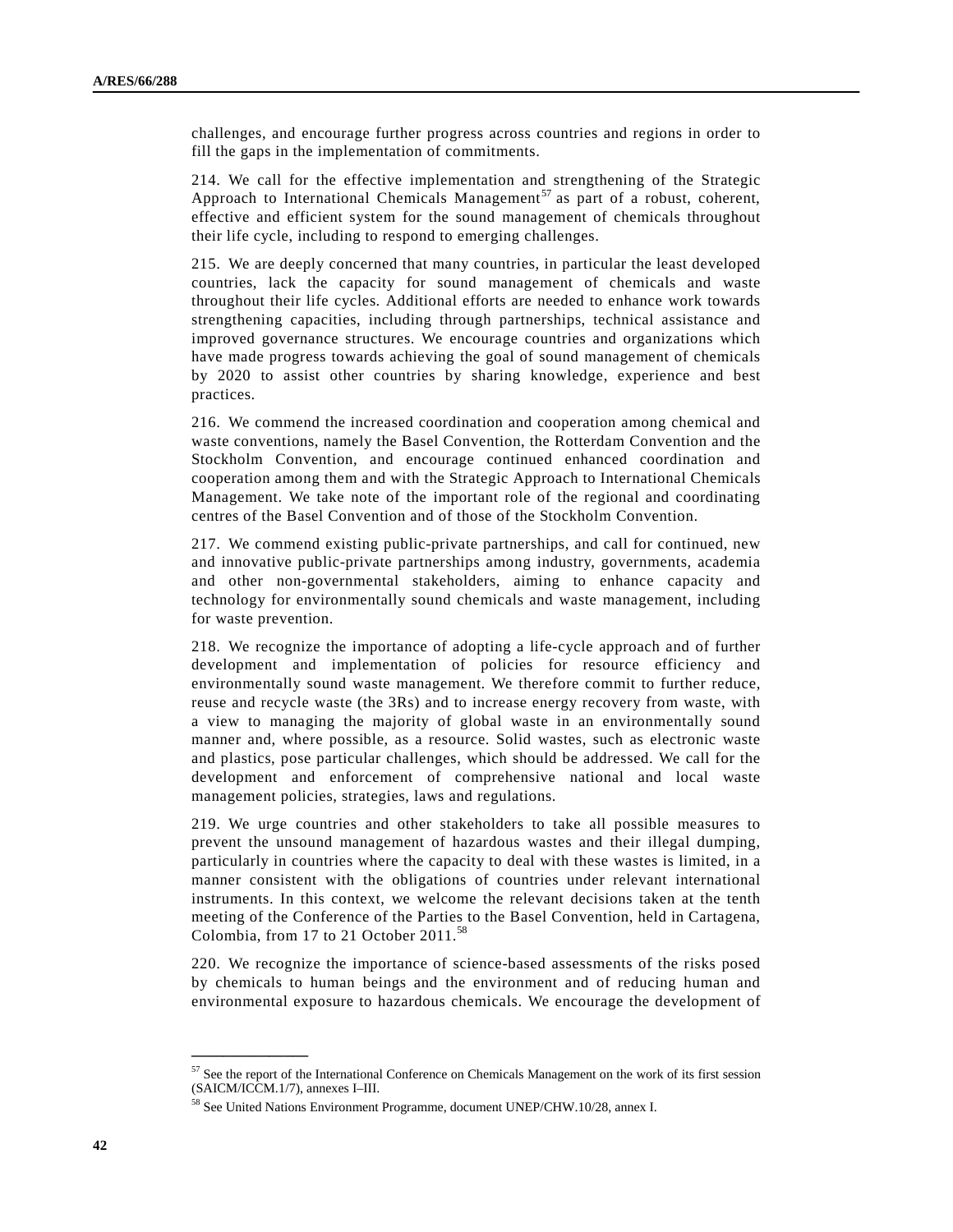environmentally sound and safer alternatives to hazardous chemicals in products and processes. To this end, we encourage, inter alia, life-cycle assessment, public information, extended producer responsibility, research and development, sustainable design and knowledge-sharing, as appropriate.

221. We welcome the ongoing negotiating process on a global legally binding instrument on mercury to address the risks to human health and the environment, and call for a successful outcome to the negotiations.

222. We recognize that the phase-out of ozone-depleting substances is resulting in a rapid increase in the use and release of high global warming potential hydrofluorocarbons to the environment. We support a gradual phase-down in the consumption and production of hydrofluorocarbons.

223. We acknowledge that sustainable and adequate long-term funding is a key element for the sound management of chemicals and waste, in particular in developing countries. In this regard, we welcome the consultative process on financing options for chemicals and waste, initiated to consider the need for heightened efforts to increase the political priority accorded to sound management of chemicals and waste, and the increased need for sustainable, predictable, adequate and accessible financing for the chemicals and waste agenda. We look forward to the forthcoming proposals by the Executive Director of the United Nations Environment Programme, which will be considered by the International Conference on Chemicals Management and at the twenty-seventh session of the Governing Council of the United Nations Environment Programme, which will be held in Nairobi, from 18 to 22 February 2013.

# **Sustainable consumption and production**

224. We recall the commitments made in the Rio Declaration, Agenda 21 and the Johannesburg Plan of Implementation on sustainable consumption and production and, in particular, the request in chapter III of the Johannesburg Plan of Implementation to encourage and promote the development of a ten-year framework of programmes. We recognize that fundamental changes in the way societies consume and produce are indispensable for achieving global sustainable development.

225. Countries reaffirm the commitments they have made to phase out harmful and inefficient fossil fuel subsidies that encourage wasteful consumption and undermine sustainable development. We invite others to consider rationalizing inefficient fossil fuel subsidies by removing market distortions, including restructuring taxation and phasing out harmful subsidies, where they exist, to reflect their environmental impacts, with such policies taking fully into account the specific needs and conditions of developing countries, with the aim of minimizing the possible adverse impacts on their development and in a manner that protects the poor and the affected communities.

226. We adopt the ten-year framework of programmes on sustainable consumption and production patterns,<sup>59</sup> and highlight the fact that the programmes included in the framework are voluntary. We invite the General Assembly, at its sixty-seventh session, to designate a Member State body to take any necessary steps to fully operationalize the framework.

**\_\_\_\_\_\_\_\_\_\_\_\_\_\_\_**  <sup>59</sup> A/CONF.216/5, annex.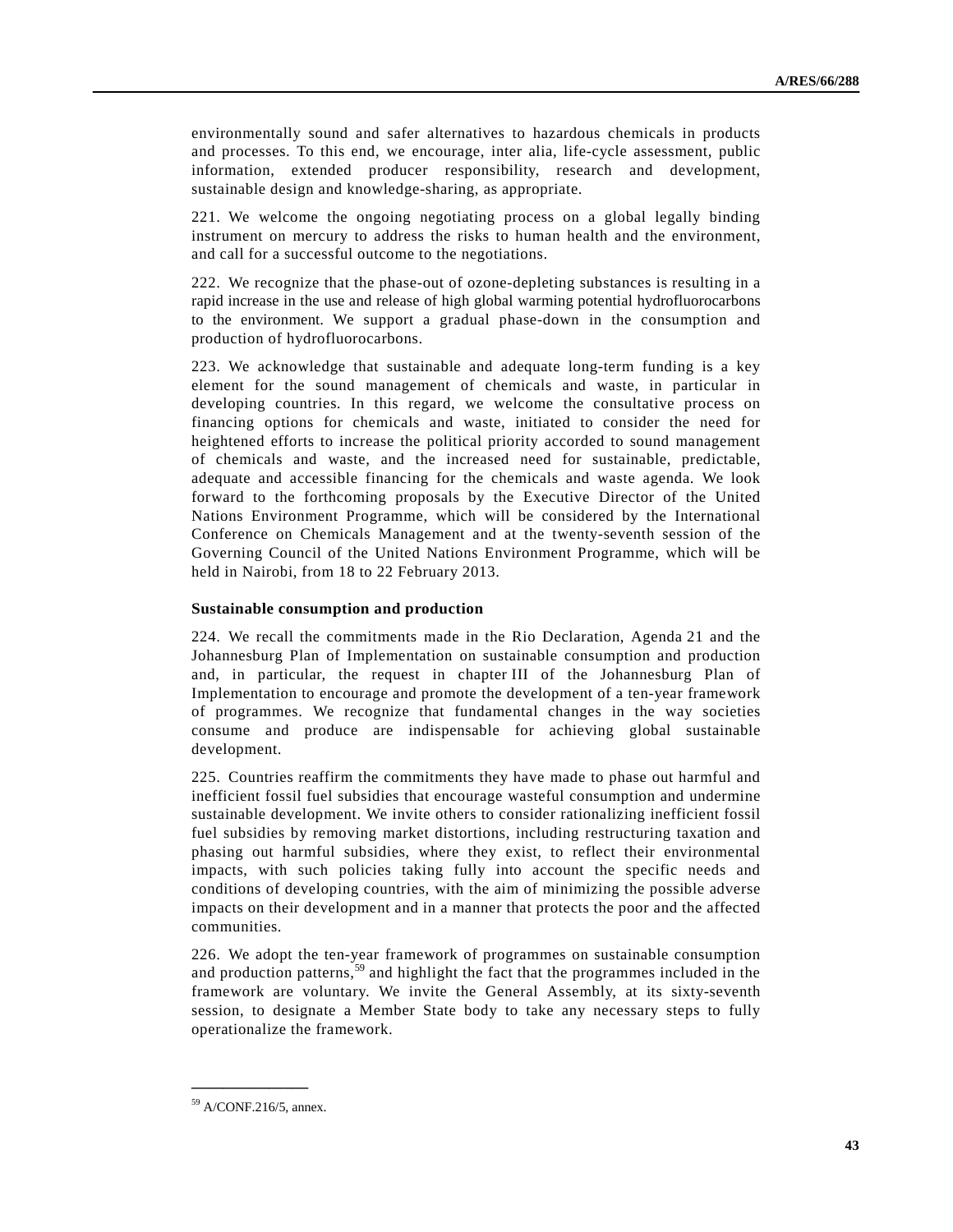# **Mining**

227. We acknowledge that minerals and metals make a major contribution to the world economy and modern societies. We note that mining industries are important to all countries with mineral resources, in particular developing countries. We also note that mining offers the opportunity to catalyse broad-based economic development, reduce poverty and assist countries in meeting internationally agreed development goals, including the Millennium Development Goals, when managed effectively and properly. We acknowledge that countries have the sovereign right to develop their mineral resources according to their national priorities and a responsibility regarding the exploitation of resources, as described in the Rio Principles. We further acknowledge that mining activities should maximize social and economic benefits, as well as effectively address negative environmental and social impacts. In this regard, we recognize that governments need strong capacities to develop, manage and regulate their mining industries, in the interest of sustainable development.

228. We recognize the importance of strong and effective legal and regulatory frameworks, policies and practices for the mining sector that deliver economic and social benefits and include effective safeguards that reduce social and environmental impacts, as well as conserve biodiversity and ecosystems, including during postmining closure. We call upon governments and businesses to promote the continuous improvement of accountability and transparency, as well as the effectiveness of the relevant existing mechanisms to prevent illicit financial flows from mining activities.

# **Education**

229. We reaffirm our commitments to the right to education, and in this regard we commit to strengthen international cooperation to achieve universal access to primary education, particularly for developing countries. We further reaffirm that full access to quality education at all levels is an essential condition for achieving sustainable development, poverty eradication, gender equality and women's empowerment, as well as human development, for the attainment of the internationally agreed development goals, including the Millennium Development Goals, and for the full participation of both women and men, in particular young people. In this regard, we stress the need for ensuring equal access to education for persons with disabilities, indigenous peoples, local communities, ethnic minorities and people living in rural areas.

230. We recognize that the younger generations are the custodians of the future, and the need for better quality and access to education beyond the primary level. We therefore resolve to improve the capacity of our education systems to prepare people to pursue sustainable development, including through enhanced teacher training, the development of sustainability curricula, the development of training programmes that prepare students for careers in fields related to sustainability, and more effective use of information and communications technologies to enhance learning outcomes. We call for enhanced cooperation among schools, communities and authorities in efforts to promote access to quality education at all levels.

231. We encourage Member States to promote sustainable development awareness among youth, inter alia by promoting programmes for non-formal education in accordance with the goals of the United Nations Decade of Education for Sustainable Development (2005–2014).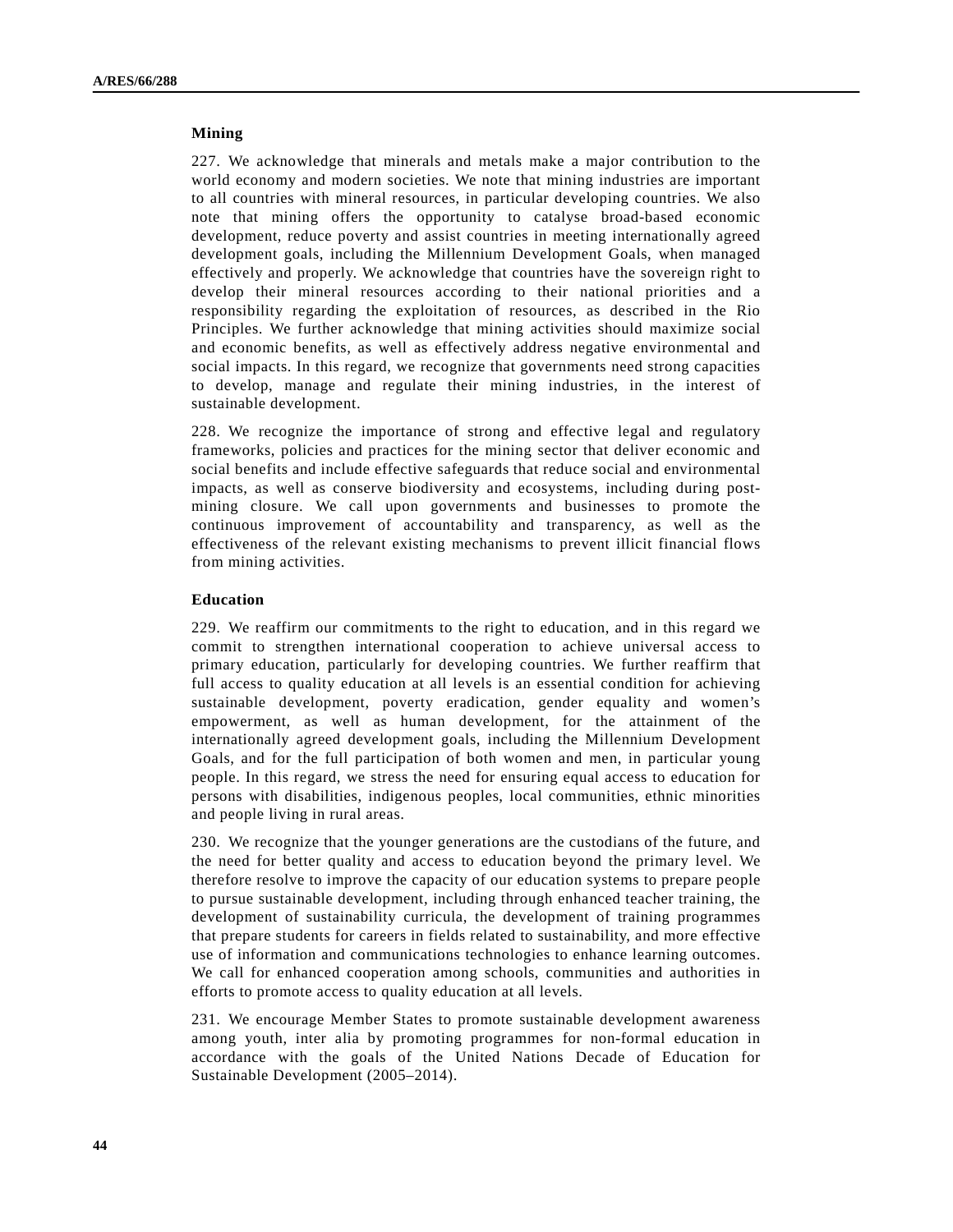232. We emphasize the importance of greater international cooperation to improve access to education, including by building and strengthening education infrastructure and increasing investment in education, particularly investment to improve the quality of education for all in developing countries. We encourage international educational exchanges and partnerships, including the creation of fellowships and scholarships to help to achieve global education goals.

233. We resolve to promote education for sustainable development and to integrate sustainable development more actively into education beyond the Decade of Education for Sustainable Development.

234. We strongly encourage educational institutions to consider adopting good practices in sustainability management on their campuses and in their communities, with the active participation of, inter alia, students, teachers and local partners, and teaching sustainable development as an integrated component across disciplines.

235. We underscore the importance of supporting educational institutions, especially higher educational institutions in developing countries, to carry out research and innovation for sustainable development, including in the field of education, and to develop quality and innovative programmes, including entrepreneurship and business skills training, professional, technical and vocational training and lifelong learning, geared to bridging skills gaps for advancing national sustainable development objectives.

# **Gender equality and women's empowerment**

236. We reaffirm the vital role of women and the need for their full and equal participation and leadership in all areas of sustainable development, and decide to accelerate the implementation of our respective commitments in this regard as contained in the Convention on the Elimination of All Forms of Discrimination against Women,  $60$  as well as Agenda 21, the Beijing Declaration and Platform for Action and the United Nations Millennium Declaration.

237. We recognize that, although progress on gender equality has been made in some areas, the potential of women to engage in, contribute to and benefit from sustainable development as leaders, participants and agents of change has not been fully realized, owing to, inter alia, persistent social, economic and political inequalities. We support prioritizing measures to promote gender equality and women's empowerment in all spheres of our societies, including the removal of barriers to their full and equal participation in decision-making and management at all levels, and we emphasize the impact of setting specific targets and implementing temporary measures, as appropriate, for substantially increasing the number of women in leadership positions, with the aim of achieving gender parity.

238. We resolve to unlock the potential of women as drivers of sustainable development, including through the repeal of discriminatory laws and the removal of formal barriers, ensuring equal access to justice and legal support, the reform of institutions to ensure competence and capacity for gender mainstreaming and the development and adoption of innovative and special approaches to address informal, harmful practices that act as barriers to gender equality. In this regard, we commit to creating an enabling environment for improving the situation of women and girls

<sup>60</sup> United Nations, *Treaty Series*, vol. 1249, No. 20378.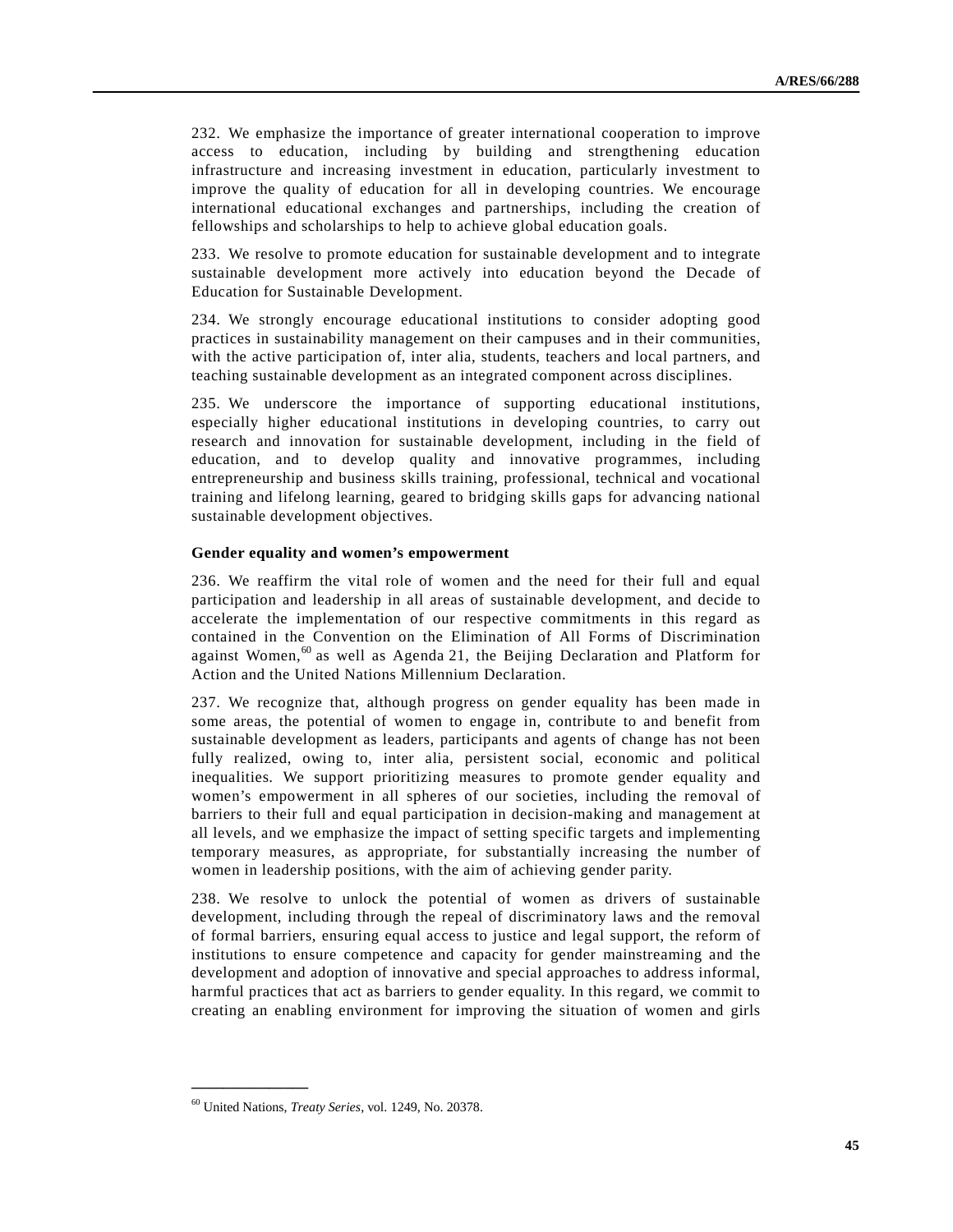everywhere, particularly in rural areas and local communities and among indigenous peoples and ethnic minorities.

239. We commit to actively promote the collection, analysis and use of gendersensitive indicators and sex-disaggregated data in policy, programme design and monitoring frameworks, in accordance with national circumstances and capacities, in order to deliver on the promise of sustainable development for all.

240. We are committed to equal rights and opportunities for women in political and economic decision-making and resource allocation and to removing any barriers that prevent women from being full participants in the economy. We resolve to undertake legislative and administrative reforms to give women equal rights with men to economic resources, including access to ownership and control over land and other forms of property, credit, inheritance, natural resources and appropriate new technology.

241. We are committed to promote the equal access of women and girls to education, basic services, economic opportunities and health-care services, including addressing women's sexual and reproductive health, and ensuring universal access to safe, effective, affordable and acceptable modern methods of family planning. In this regard, we reaffirm our commitment to implement the Programme of Action of the International Conference on Population and Development and the key actions for the further implementation of the Programme of Action.

242. We recognize that gender equality and the effective participation of women are important for effective action on all aspects of sustainable development.

243. We support the work of the United Nations system, including the United Nations Entity for Gender Equality and the Empowerment of Women (UN-Women), in promoting and achieving gender equality and women's empowerment in all aspects of life, including with respect to the linkages between gender equality and women's empowerment and the promotion of sustainable development. We support the work of UN-Women in leading, coordinating and promoting the accountability of the United Nations system in this regard.

244. We invite donors and international organizations, including the United Nations system organizations, as well as the international financial institutions, regional banks and major groups, including the private sector, to integrate fully commitments and considerations on gender equality and women's empowerment and to ensure the participation of women and effective gender mainstreaming in their decisionmaking and full programming cycle. We invite them to play a supportive role in the efforts of developing countries to integrate fully commitments and considerations on gender equality and women's empowerment and ensure the participation of women and effective gender mainstreaming in their decision-making, programme planning, budgeting and implementation, in accordance with national legislation, priorities and capacities.

## **B. Sustainable development goals**

245. We underscore that the Millennium Development Goals are a useful tool in focusing achievement of specific development gains as part of a broad development vision and framework for the development activities of the United Nations, for national priority-setting and for mobilization of stakeholders and resources towards common goals. We therefore remain firmly committed to their full and timely achievement.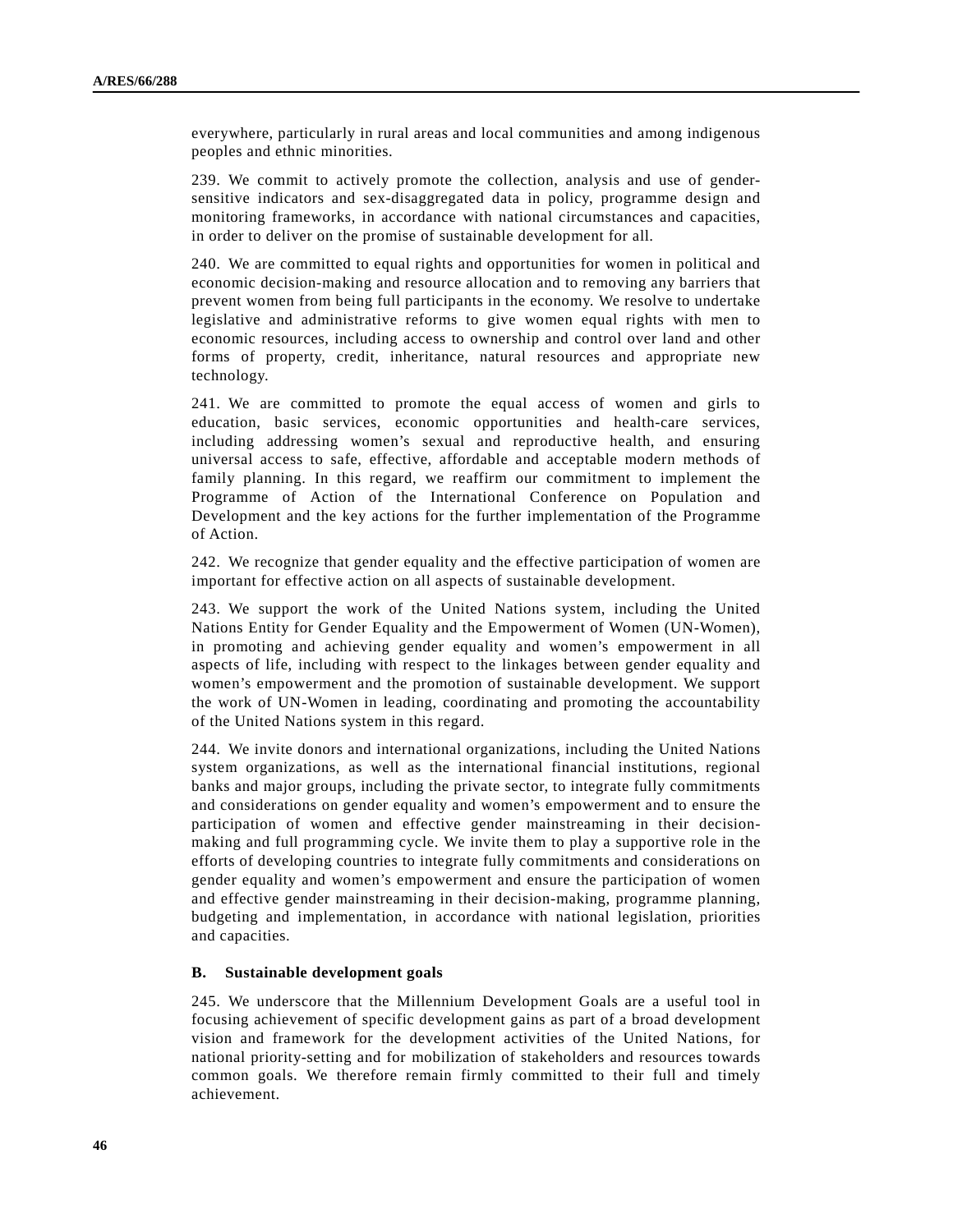246. We recognize that the development of goals could also be useful for pursuing focused and coherent action on sustainable development. We further recognize the importance and utility of a set of sustainable development goals, based on Agenda 21 and the Johannesburg Plan of Implementation, which fully respect all the Rio Principles, taking into account different national circumstances, capacities and priorities, are consistent with international law, build upon commitments already made and contribute to the full implementation of the outcomes of all major summits in the economic, social and environmental fields, including the present outcome document. The goals should address and incorporate in a balanced way all three dimensions of sustainable development and their interlinkages. They should be coherent with and integrated into the United Nations development agenda beyond 2015, thus contributing to the achievement of sustainable development and serving as a driver for implementation and mainstreaming of sustainable development in the United Nations system as a whole. The development of these goals should not divert focus or effort from the achievement of the Millennium Development Goals.

247. We also underscore that sustainable development goals should be actionoriented, concise and easy to communicate, limited in number, aspirational, global in nature and universally applicable to all countries, while taking into account different national realities, capacities and levels of development and respecting national policies and priorities. We also recognize that the goals should address and be focused on priority areas for the achievement of sustainable development, being guided by the present outcome document. Governments should drive implementation with the active involvement of all relevant stakeholders, as appropriate.

248. We resolve to establish an inclusive and transparent intergovernmental process on sustainable development goals that is open to all stakeholders, with a view to developing global sustainable development goals to be agreed by the General Assembly. An open working group shall be constituted no later than at the opening of the sixty-seventh session of the Assembly and shall comprise thirty representatives, nominated by Member States from the five United Nations regional groups, with the aim of achieving fair, equitable and balanced geographical representation. At the outset, this open working group will decide on its methods of work, including developing modalities to ensure the full involvement of relevant stakeholders and expertise from civil society, the scientific community and the United Nations system in its work, in order to provide a diversity of perspectives and experience. It will submit a report, to the Assembly at its sixty-eighth session, containing a proposal for sustainable development goals for consideration and appropriate action.

249. The process needs to be coordinated and coherent with the processes to consider the post-2015 development agenda. The initial input to the work of the working group will be provided by the Secretary-General, in consultation with national Governments. In order to provide technical support to the process and to the work of the working group, we request the Secretary-General to ensure all necessary input and support to this work from the United Nations system, including by establishing an inter-agency technical support team and expert panels, as needed, drawing on all relevant expert advice. Reports on the progress of work will be made regularly to the General Assembly.

250. We recognize that progress towards the achievement of the goals needs to be assessed and accompanied by targets and indicators, while taking into account different national circumstances, capacities and levels of development.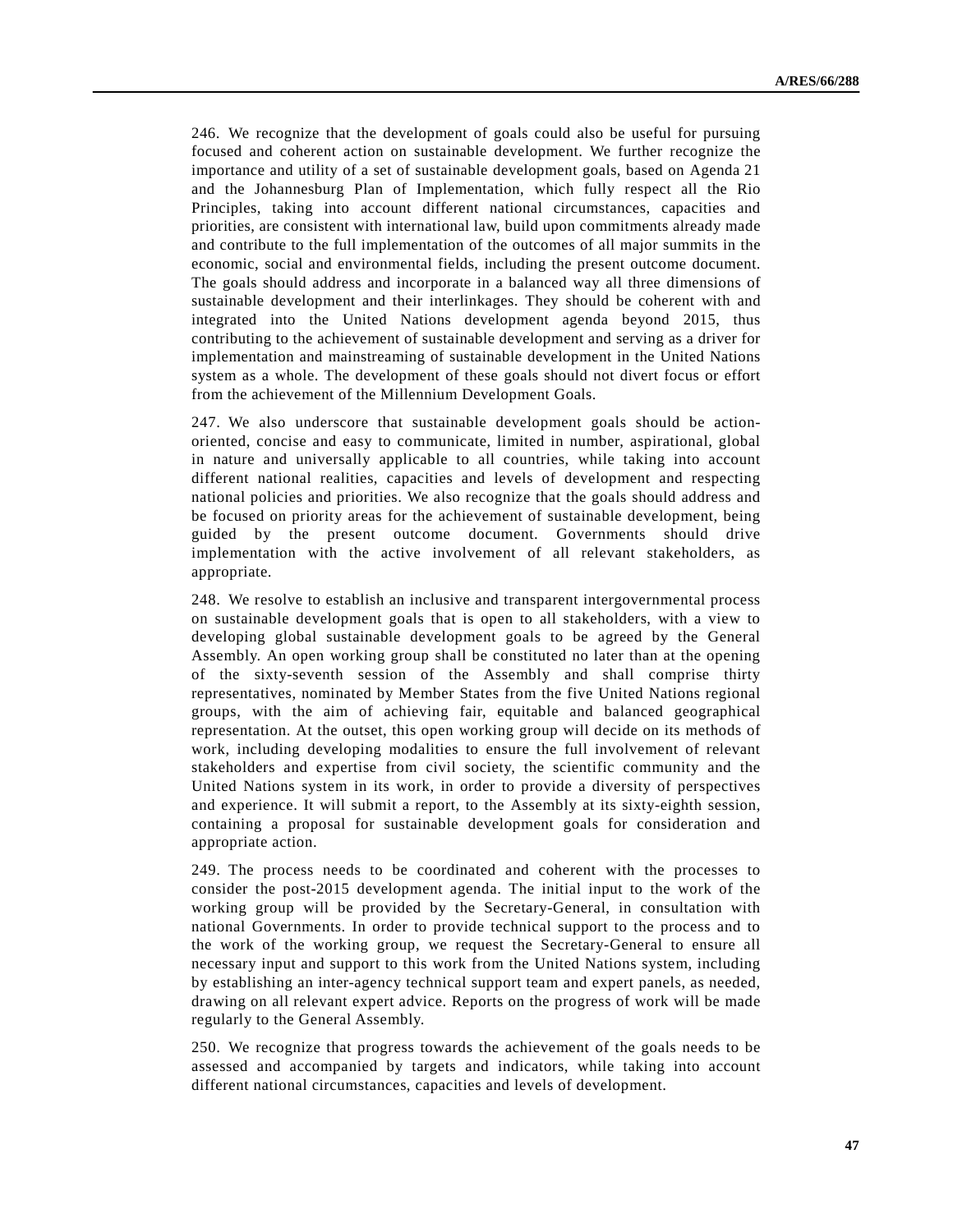251. We recognize that there is a need for global, integrated and scientifically based information on sustainable development. In this regard, we request the relevant bodies of the United Nations system, within their respective mandates, to support the regional economic commissions in collecting and compiling national inputs in order to inform this global effort. We further commit to mobilizing financial resources and capacity-building, particularly for developing countries, to achieve this endeavour.

## **VI. Means of implementation**

252. We reaffirm that the means of implementation identified in Agenda 21, the Programme for the Further Implementation of Agenda 21, the Johannesburg Plan of Implementation, the Monterrey Consensus and the Doha Declaration on Financing for Development are indispensable for achieving the full and effective translation of sustainable development commitments into tangible sustainable development outcomes. We reiterate that each country has primary responsibility for its own economic and social development and that the role of national policies, domestic resources and development strategies cannot be overemphasized. We reaffirm that developing countries need additional resources for sustainable development. We recognize the need for significant mobilization of resources from a variety of sources and the effective use of financing in order to promote sustainable development. We acknowledge that good governance and the rule of law at the national and international levels are essential for sustained, inclusive and equitable economic growth, sustainable development and the eradication of poverty and hunger.

# **A. Finance**

253. We call upon all countries to prioritize sustainable development in the allocation of resources in accordance with national priorities and needs, and we recognize the crucial importance of enhancing financial support from all sources for sustainable development for all countries, in particular developing countries. We recognize the importance of international, regional and national financial mechanisms, including those accessible to subnational and local authorities, to the implementation of sustainable development programmes, and call for their strengthening and implementation. New partnerships and innovative sources of financing can play a role in complementing sources of financing for sustainable development. We encourage their further exploration and use, alongside the traditional means of implementation.

254. We recognize the need for significant mobilization of resources from a variety of sources and the effective use of financing, in order to give strong support to developing countries in their efforts to promote sustainable development, including through actions undertaken in accordance with the outcome of the United Nations Conference on Sustainable Development and for achieving sustainable development goals.

255. We agree to establish an intergovernmental process under the auspices of the General Assembly, with technical support from the United Nations system and in open and broad consultation with relevant international and regional financial institutions and other relevant stakeholders. The process will assess financing needs, consider the effectiveness, consistency and synergies of existing instruments and frameworks and evaluate additional initiatives, with a view to preparing a report proposing options on an effective sustainable development financing strategy to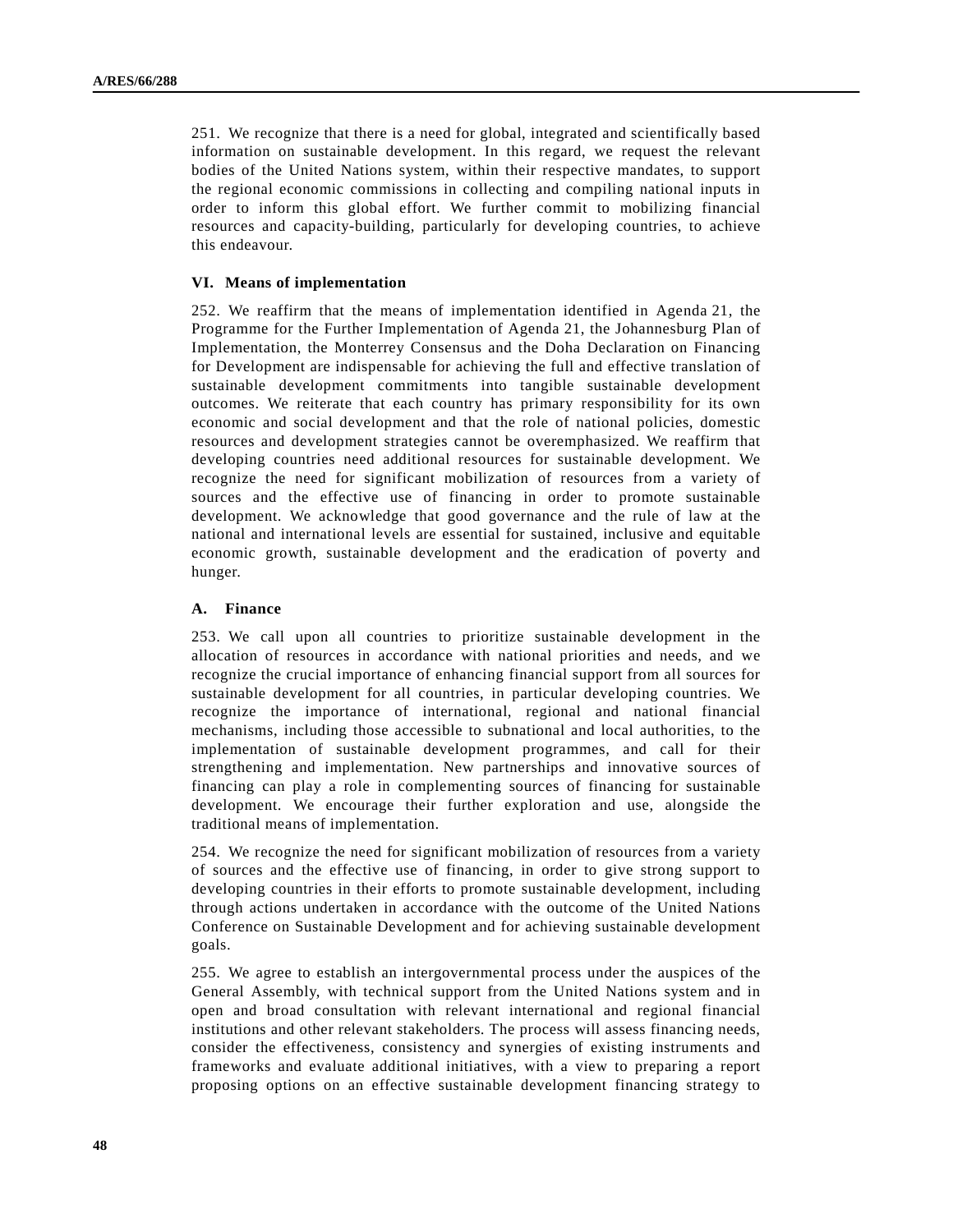facilitate the mobilization of resources and their effective use in achieving sustainable development objectives.

256. An intergovernmental committee, comprising thirty experts nominated by regional groups, with equitable geographical representation, will implement this process, concluding its work by 2014.

257. We request the General Assembly to consider the report of the intergovernmental committee and take appropriate action.

258. We recognize that the fulfilment of all commitments related to official development assistance is crucial, including the commitments by many developed countries to achieve the target of 0.7 per cent of gross national product for official development assistance to developing countries by 2015, as well as a target of 0.15 to 0.20 per cent of gross national product for official development assistance to the least developed countries. To reach their agreed timetables, donor countries should take all necessary and appropriate measures to raise the rate of aid disbursements in order to meet their existing commitments. We urge those developed countries that have not yet done so to make additional concrete efforts towards the target of 0.7 per cent of gross national product for official development assistance to developing countries, including the specific target of 0.15 to 0.20 per cent of gross national product for official development assistance to the least developed countries, in accordance with their commitments. To build on progress achieved in ensuring that official development assistance is used effectively, we stress the importance of democratic governance, improved transparency and accountability, and managing for results. We strongly encourage all donors to establish, as soon as possible, rolling indicative timetables that illustrate how they aim to reach their goals, in accordance with their respective budget allocation process. We stress the importance of mobilizing greater domestic support in developed countries towards the fulfilment of their commitments, including by raising public awareness, providing data on the development impact of aid provided and demonstrating tangible results.

259. We welcome increasing efforts to improve the quality of official development assistance and to increase its development impact. We also recognize the need to improve development effectiveness, increase programme-based approaches, use country systems for activities managed by the public sector, reduce transaction costs and improve mutual accountability and transparency, and in this regard we call upon all donors to untie aid to the maximum extent. We will further make development more effective and predictable by providing developing countries with regular and timely indicative information on planned support in the medium term. We recognize the importance of efforts by developing countries to strengthen leadership of their own development, national institutions, systems and capacity to ensure the best results for effective development by engaging with parliaments and citizens in shaping those policies and deepening engagement with civil society organizations. We should also bear in mind that there is no one-size-fits-all formula that will guarantee development effectiveness. The specific situation of each country needs to be fully considered.

260. We note that the aid architecture has changed significantly in the current decade. New aid providers and novel partnership approaches, which utilize new modalities of cooperation, have contributed to increasing the flow of resources. Further, the interplay of development assistance with private investment, trade and new development actors provides new opportunities for aid to leverage private resource flows. We reiterate our support for South-South cooperation, as well as triangular cooperation, which provide much-needed additional resources to the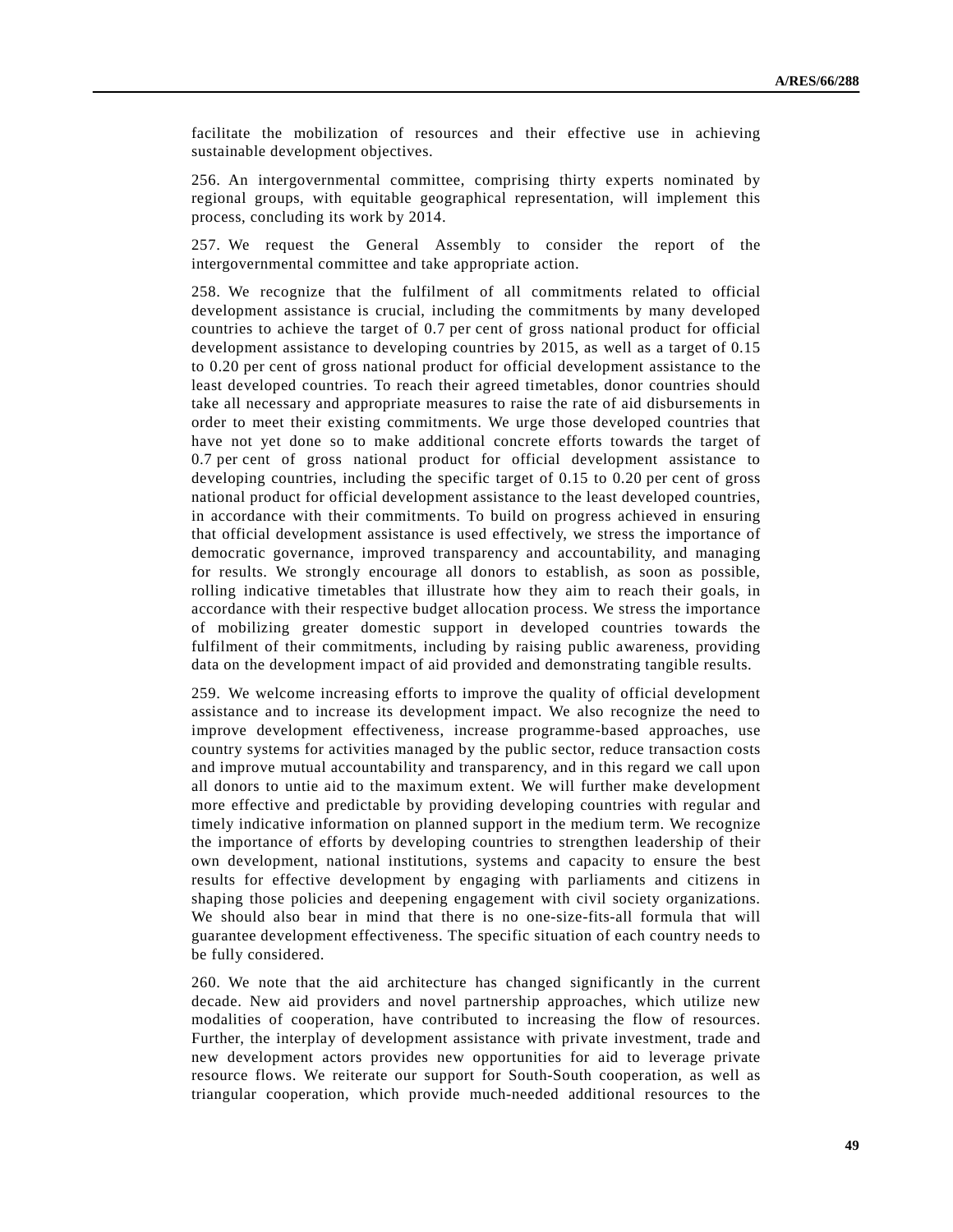implementation of development programmes. We recognize the importance and different history and particularities of South-South cooperation, and stress that South-South cooperation should be seen as an expression of solidarity and cooperation between countries, based on their shared experiences and objectives. Both forms of cooperation support a development agenda that addresses the particular needs and expectations of developing countries. We also recognize that South-South cooperation complements rather than substitutes for North-South cooperation. We acknowledge the role played by middle-income developing countries as providers and recipients of development cooperation.

261. We invite the international financial institutions, within their respective mandates, to continue providing financial resources, including through specific mechanisms for the promotion of sustainable development and poverty eradication in developing countries.

262. We recognize that greater coherence and coordination among the various funding mechanisms and initiatives related to sustainable development are crucial. We reiterate the importance of ensuring that developing countries have steady and predictable access to adequate financing from all sources to promote sustainable development.

263. We recognize that ongoing serious global financial and economic challenges carry the possibility of undoing years of hard work and gains made in relation to the debt of developing countries. We further recognize the need to assist developing countries in ensuring long-term debt sustainability through coordinated policies aimed at fostering debt financing, debt relief and debt restructuring, as appropriate.

264. We stress the need for adequate funding for the operational activities of the United Nations development system, as well as the need to make funding more predictable, effective and efficient as part of wider efforts to mobilize new, additional and predictable resources to achieve the objectives that we have set forth in the present outcome document.

265. We recognize the important achievements of the Global Environment Facility over the past twenty years in funding environmental projects and welcome important reform processes that the Facility has carried out during recent years, and we call for its further improvement and encourage the Facility to take additional steps, within its mandate, to make resources more accessible to meet country needs for the national implementation of their international environmental commitments. We support further simplification of procedures and assistance to developing countries, in particular in assisting the least developed countries, Africa and small island developing States in accessing resources from the Facility, and enhanced coordination with other instruments and programmes focusing on environmentally sustainable development.

266. We stress that fighting corruption and illicit financial flows at both the national and international levels is a priority and that corruption is a serious barrier to effective resource mobilization and allocation, and diverts resources away from activities that are vital for poverty eradication, the fight against hunger and sustainable development. We are determined to take urgent and decisive steps to continue to combat corruption in all its manifestations, which requires strong institutions at all levels, and urge all States that have not yet done so to consider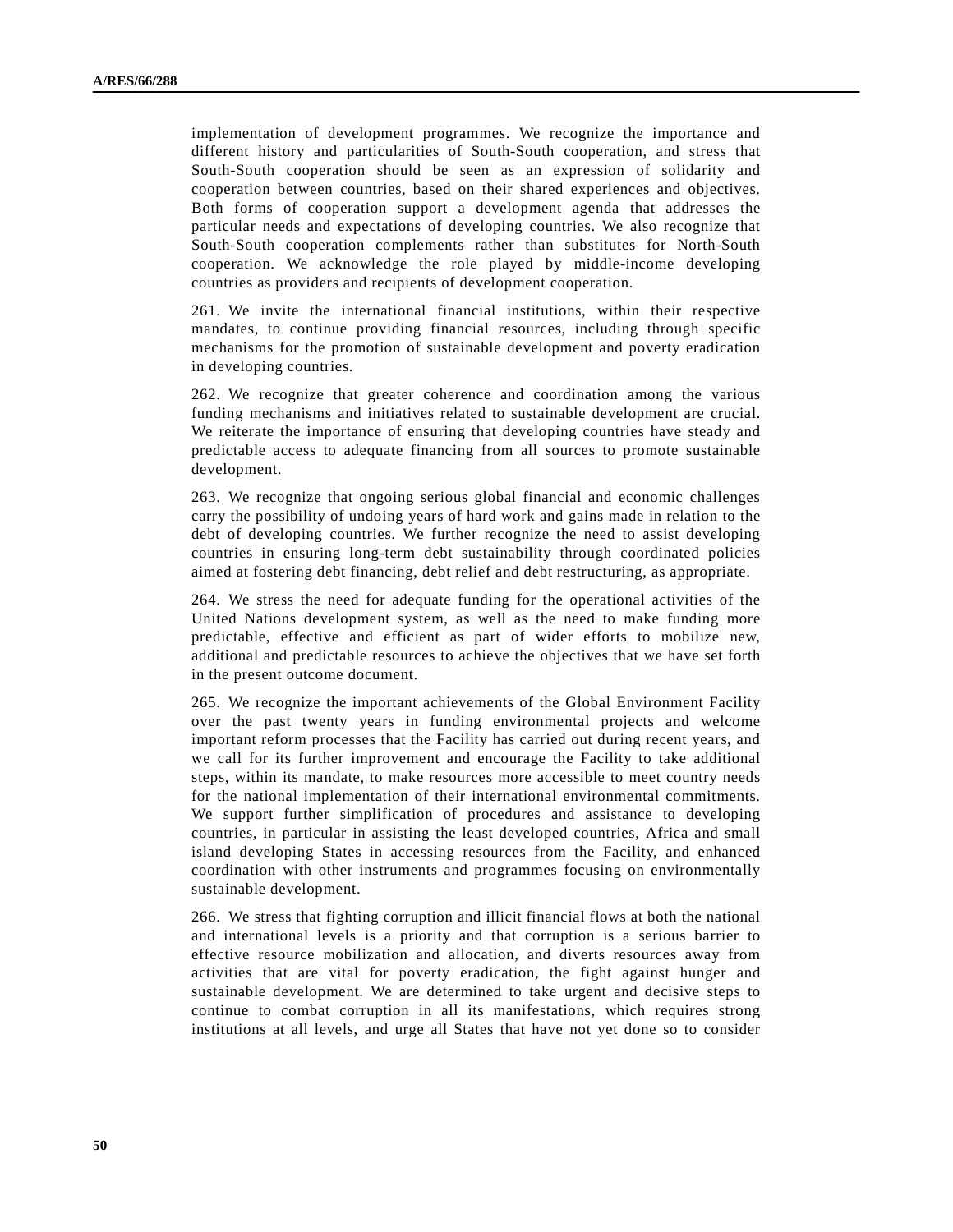ratifying or acceding to the United Nations Convention against Corruption<sup>61</sup> and begin its implementation.

267. We consider that innovative financing mechanisms can make a positive contribution in assisting developing countries to mobilize additional resources for financing for development on a voluntary basis. Such financing should supplement and not be a substitute for traditional sources of financing. While recognizing the considerable progress in innovative sources of financing for development, we call for a scaling-up of present initiatives, where appropriate.

268. We recognize that a dynamic, inclusive, well-functioning and socially and environmentally responsible private sector is a valuable instrument that can offer a crucial contribution to economic growth and reducing poverty and promoting sustainable development. In order to foster private sector development, we shall continue to pursue appropriate national policy and regulatory frameworks in a manner consistent with national laws to encourage public and private initiatives, including at the local level, to foster a dynamic and well-functioning business sector, and to facilitate entrepreneurship and innovation, including among women, the poor and the vulnerable. We will work to improve income growth and distribution, inter alia, by raising productivity, empowering women, protecting labour rights and taxation. We recognize that the appropriate role of government in relation to the promotion and regulation of the private sector will vary from country to country, depending on national circumstances.

# **B. Technology**

269. We emphasize the importance of technology transfer to developing countries, and recall the provisions on technology transfer, finance, access to information and intellectual property rights as agreed in the Johannesburg Plan of Implementation, in particular its call to promote, facilitate and finance, as appropriate, access to and the development, transfer and diffusion of environmentally sound technologies and corresponding know-how, in particular to developing countries, on favourable terms, including on concessional and preferential terms, as mutually agreed. We also take note of the further evolution of discussions and agreements on these issues since the adoption of the Plan of Implementation.

270. We stress the importance of access by all countries to environmentally sound technologies, new knowledge, know-how and expertise. We further stress the importance of cooperative action on technology innovation, research and development. We agree to explore modalities in the relevant forums for enhanced access to environmentally sound technologies by developing countries.

271. We underline the need for enabling environments for the development, adaptation, dissemination and transfer of environmentally sound technologies. In this context, we note the role of foreign direct investment, international trade and international cooperation in the transfer of environmentally sound technologies. We engage in our countries as well as through international cooperation to promote investment in science, innovation and technology for sustainable development.

272. We recognize the importance of strengthened national, scientific and technological capacities for sustainable development. This can help countries, especially developing countries, to develop their own innovative solutions,

<sup>61</sup> Ibid., vol. 2349, No. 42146.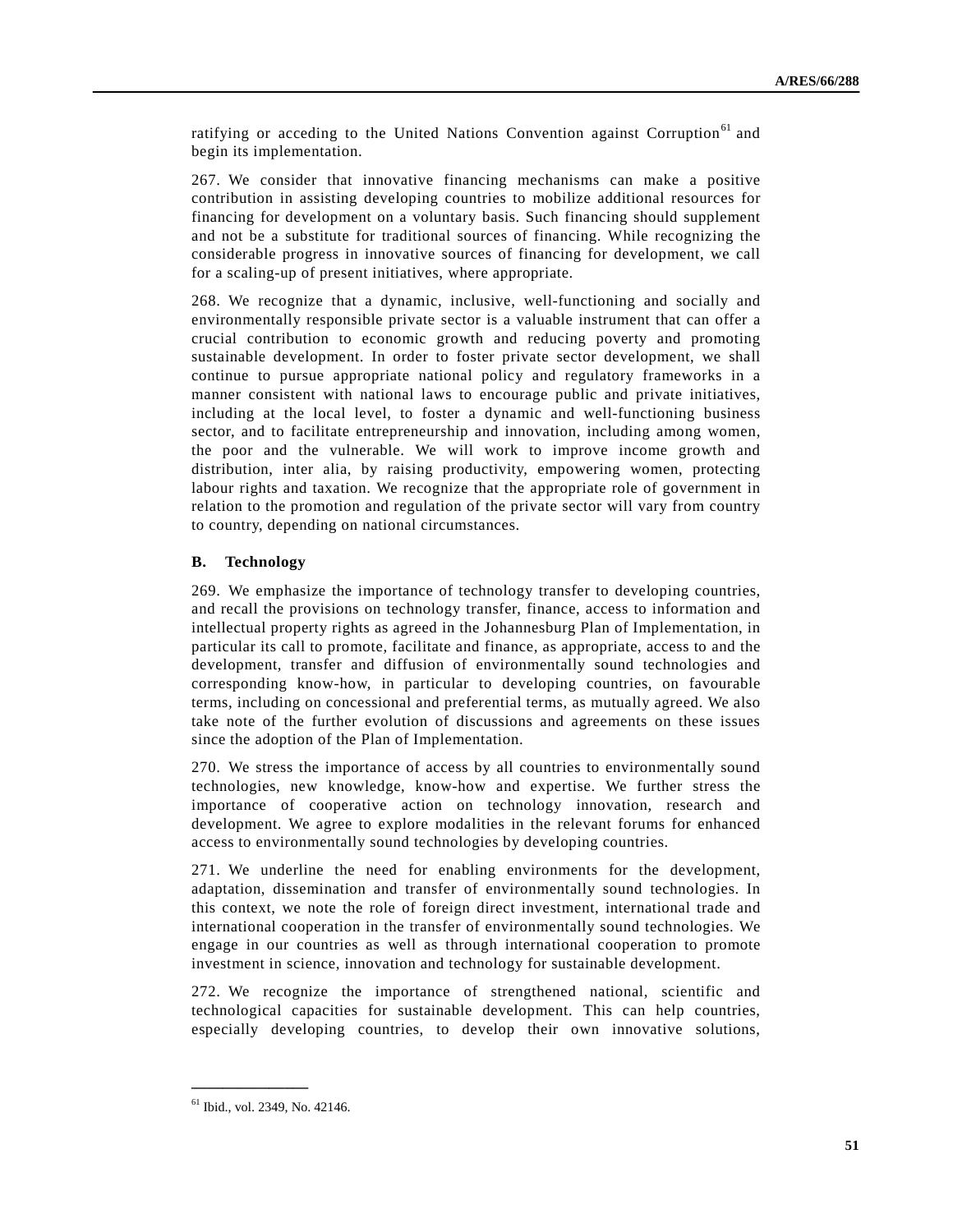scientific research and new, environmentally sound technologies, with the support of the international community. To this end, we support building science and technology capacity, with both women and men as contributors and beneficiaries, including through collaboration among research institutions, universities, the private sector, governments, non-governmental organizations and scientists.

273. We request relevant United Nations agencies to identify options for a facilitation mechanism that promotes the development, transfer and dissemination of clean and environmentally sound technologies by, inter alia, assessing the technology needs of developing countries, options to address those needs and capacity-building. We request the Secretary-General, on the basis of the options identified and taking into account existing models, to make recommendations regarding the facilitation mechanism to the General Assembly at its sixty-seventh session.

274. We recognize the importance of space-technology-based data, in situ monitoring and reliable geospatial information for sustainable development policymaking, programming and project operations. In this context, we note the relevance of global mapping, and recognize the efforts in developing global environmental observing systems, including by the Eye on Earth network and through the Global Earth Observation System of Systems. We recognize the need to support developing countries in their efforts to collect environmental data.

275. We recognize the importance of strengthening international, regional and national capacities in research and technology assessment, especially in view of the rapid development and possible deployment of new technologies that may also have unintended negative impacts, in particular on biodiversity and health, or other unforeseen consequences.

276. We recognize the need to facilitate informed policy decision-making on sustainable development issues and, in this regard, to strengthen the science-policy interface.

# **C. Capacity-building**

277. We emphasize the need for enhanced capacity-building for sustainable development and, in this regard, we call for the strengthening of technical and scientific cooperation, including North-South, South-South and triangular cooperation. We reiterate the importance of human resource development, including training, the exchange of experiences and expertise, knowledge transfer and technical assistance for capacity-building, which involves strengthening institutional capacity, including planning, management and monitoring capacities.

278. We call for the continued and focused implementation of the Bali Strategic Plan for Technology Support and Capacity-building, adopted by the United Nations Environment Programme.<sup>62</sup>

279. We encourage the participation and representation of men and women scientists and researchers from developing and developed countries in processes related to global environmental and sustainable development assessment and monitoring, with the purpose of enhancing national capabilities and the quality of research for policy- and decision-making processes.

<sup>62</sup> UNEP/GC.23/6/Add.1 and Corr.1, annex.